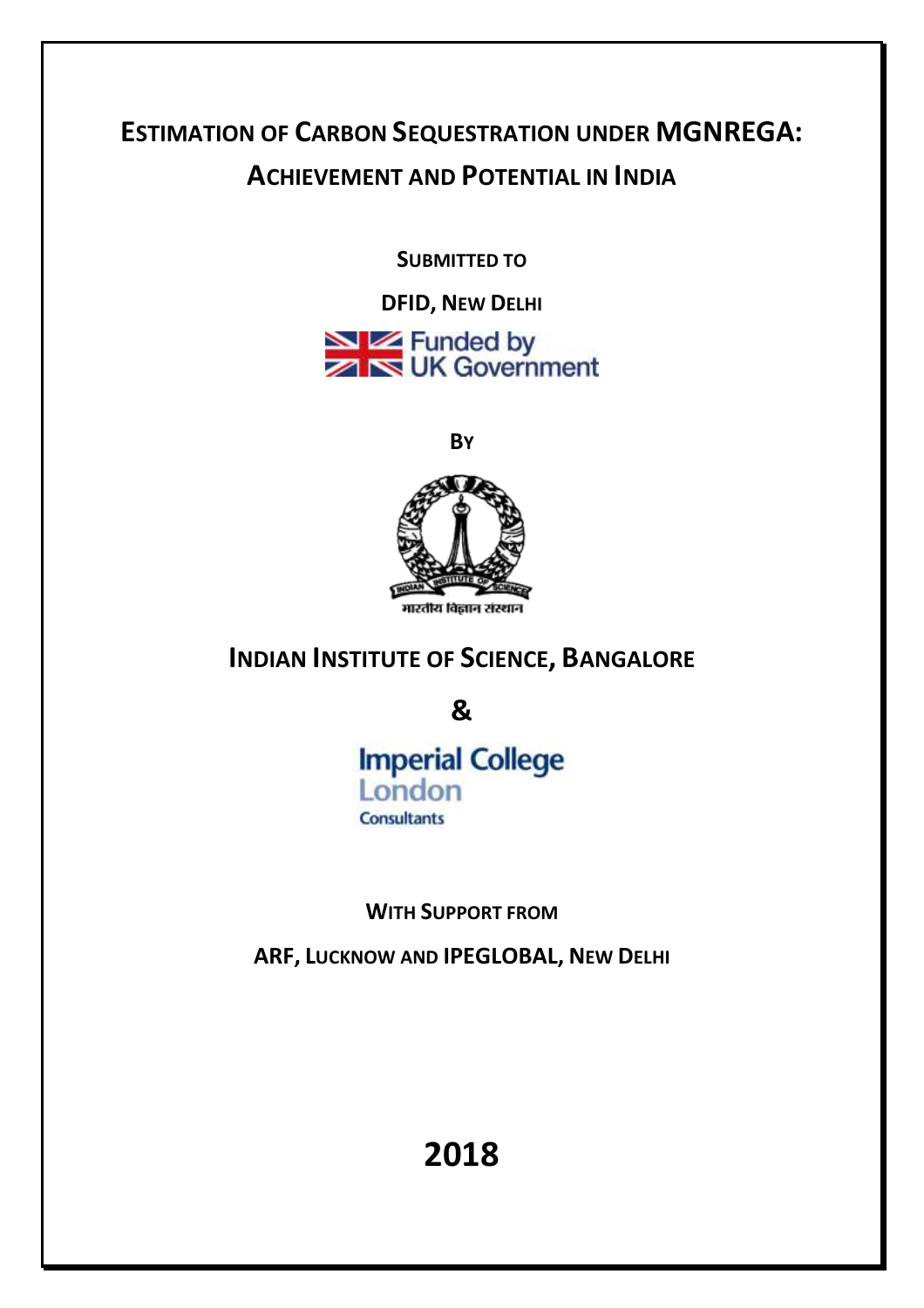Report was prepared by Prof N H Ravindranath and Dr Indu K Murthy, Indian Institute of Science, Bangalore, with technical support of Dr Jeremy Woods of Imperial College, London.

This report was reviewed by Dr Jeremy Woods and Mr Laurence Evans, from Imperial College London, facilitated by the College's consultancy company Imperial Consultants.

This study has been funded by the Department for International Development, Government of UK. However, the views expressed do not necessarily reflect the UK Government's official policies. Maps are used for representational purposes only, and the Government of UK does not necessarily endorse geographical boundaries depicted in maps.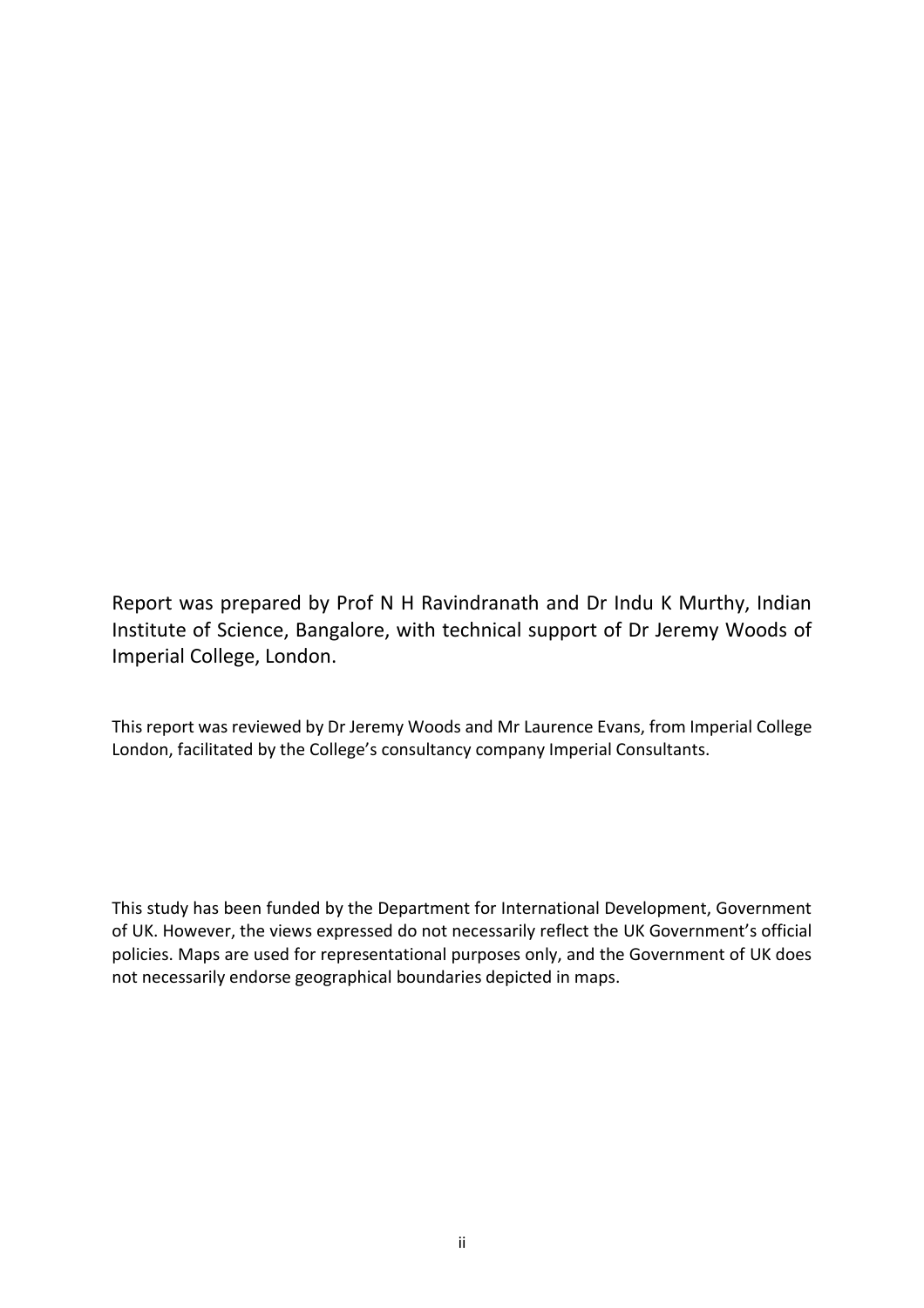## **Table of Contents**

| 1.            |      |                                                                                               |  |  |
|---------------|------|-----------------------------------------------------------------------------------------------|--|--|
|               | 1.1. | MGNREGA Works: Implications for the Environment, Climate Risk Vulnerability Reduction and     |  |  |
|               | 1.2. |                                                                                               |  |  |
|               | 1.3. | Implications of MGNREGA-NRM Works for Reducing Vulnerability to Climate Risks4                |  |  |
|               | 1.4. |                                                                                               |  |  |
|               | 1.5. | Paris Agreement, Nationally Determined Contribution and Sustainable Development Goals  4      |  |  |
|               | 1.6. |                                                                                               |  |  |
| 2.            |      |                                                                                               |  |  |
|               | 2.1. |                                                                                               |  |  |
|               | 2.2. | Sampling Procedure and Methods for Estimating Biomass and Soil Carbon Stocks  6               |  |  |
|               | 2.3. | Data Analysis and Estimation of Carbon Sequestration or Stock Change at National Level (based |  |  |
| 3.            |      |                                                                                               |  |  |
|               | 3.1. |                                                                                               |  |  |
|               | 3.2. | Projection of Number of MGNREGA-NRM Works for the Period up to 2030  12                       |  |  |
|               | 3.3. |                                                                                               |  |  |
|               | 3.4. | Carbon Sequestration/Stock Change Rates for MGNREGA-NRM Activities 15                         |  |  |
| 4.<br>India18 |      | Carbon Sequestration through NRM Activities Implemented under MGNREGA during 2017-18 in       |  |  |
|               | 4.1. | Biomass and Soil Carbon Sequestration (MtC) by Drought Proofing Works 19                      |  |  |
| 5.            |      | Carbon Sequestration or Stock Change Projections from 2017 to 2030 for India  20              |  |  |
|               | 5.1. |                                                                                               |  |  |
|               | 5.2. |                                                                                               |  |  |
| 6.            |      | Implications of Carbon Sequestration under MGNREGA for Climate Change Mitigation and          |  |  |
|               | 6.1. |                                                                                               |  |  |
|               | 6.2. | Impact of Climate Change on MGNREGA Works and Carbon Sequestration24                          |  |  |
| 7.            |      | Potential for Enhancing Carbon Sequestration Benefits from MGNREGA  25                        |  |  |
|               | 7.1. | Options for Enhancing Carbon Sequestration Benefits through MGNREGA 25                        |  |  |
| 8.            |      |                                                                                               |  |  |
| 9.            |      | 'Paris Agreement' and 'Katowice Climate Package' Decisions: Implications for Mitigation       |  |  |
|               |      |                                                                                               |  |  |
|               |      |                                                                                               |  |  |
|               |      |                                                                                               |  |  |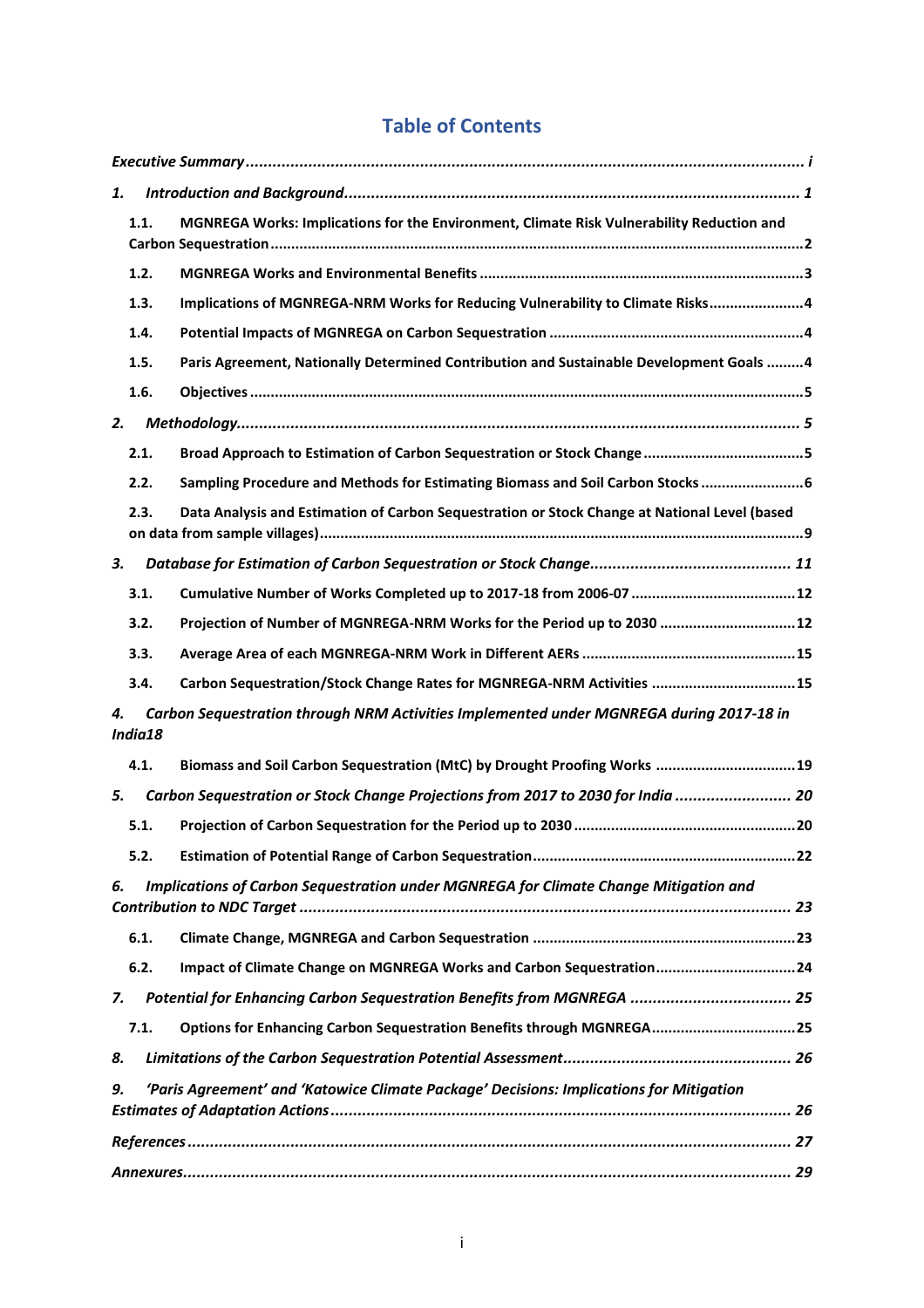## **List of Tables**

**Table 1.1:** Works or activities under MGNREGA which have the potential to impact carbon stocks

**Table 1.2:** Environmental benefits of NRM works implemented under MGNREGA

**Table 2.1:** Approach and method of sampling and biomass and carbon estimation

**Table 2.2:** Approach and methods for estimating carbon sequestration or stock change from village level data to national level

**Table 3.1:** Cumulative number of NRM Works implemented upto 2017-18

**Table 3.2:** Cumulative, annual and mean number of works implemented for the period 2006-07 to 2017-2018

**Table 3.3:** Average area for each work in different AERs and average biomass and soil carbon sequestration rates (tC/ha/yr) for each work

Table 4.1: Total carbon (MtC and MtCO<sub>2</sub>)sequestered by major MGNREGA-NRM works during 2017-18, based on cumulative number of works implemented during 2006-07 to 2017-18

**Table 4.2:** Biomass and SOC Sequestration (MtC) by Drought Proofing Works during 2017

Table 5.1: Projection of carbon sequestration from 2017 to 2030 in MtCO<sub>2</sub>

**Table 6.1:** Range in carbon sequestration potential of MGNREGA–NRM works and drought proofing works, in particular

## **List of Figures**

**Figure 2.1:** Broad steps and approach to estimation of carbon sequestration under MGNREGA

Figure 5.1:CO<sub>2</sub> sequestration trends and projections between 2017-18 and 2030

## **List of Annexures**

#### **Annexure A**

**Annexure A1:** Agro-Ecological Regions of India

**Annexure A2:** Description of AERs

**Annexure A3:** Distribution of districts across AERs

#### **Annexure B**

**Annexure B1:** Districts and villages sampled in different AERs of India

**Annexure B2.** Selection of Carbon Pools

#### **Annexure C**

**Annexure C1:** Carbon sequestration upto 2017-18 according to AERs for NRM-MGNRGEGA works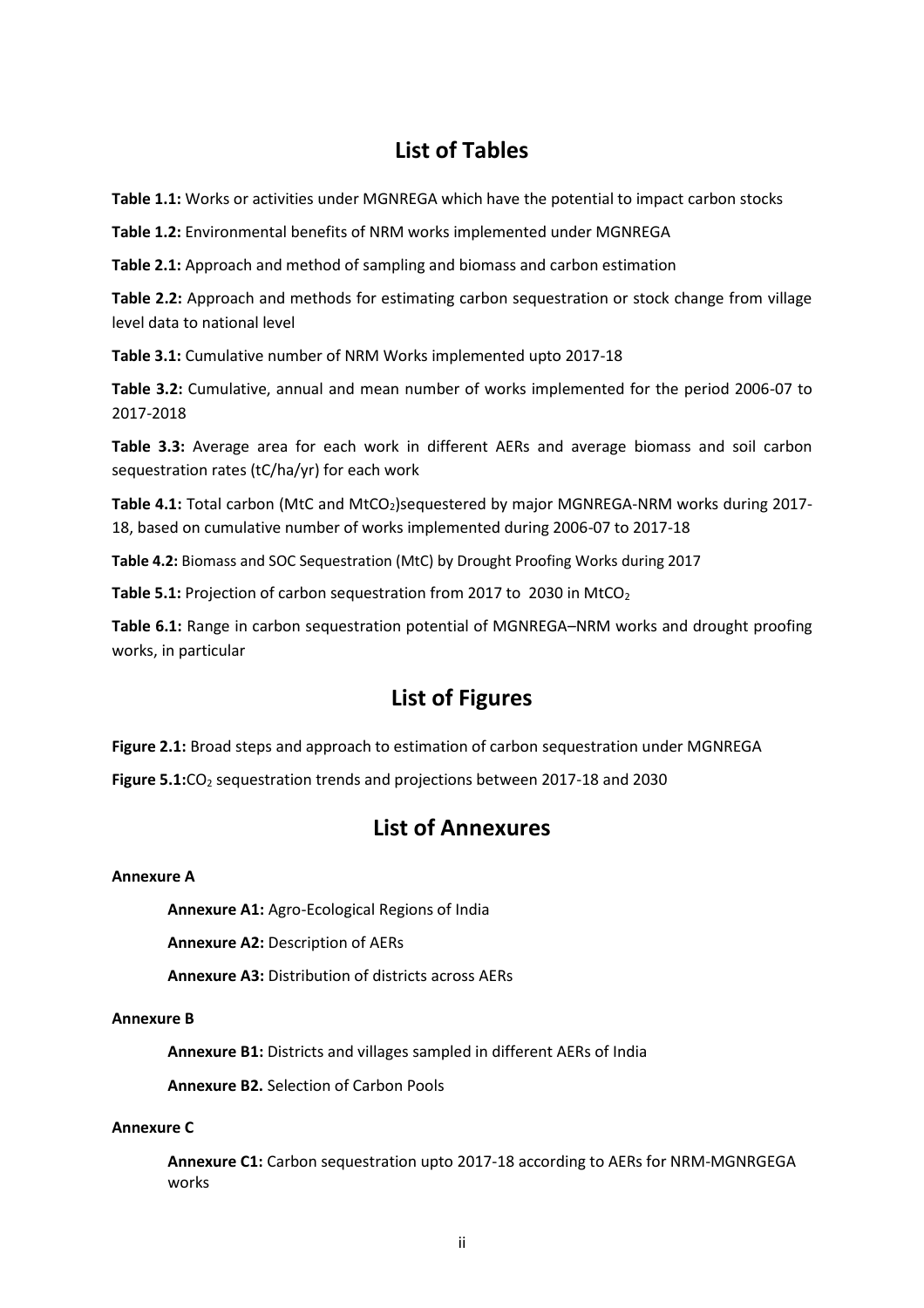**C.1.1.** Carbon Sequestration (MtC) by Land Development Works

**C1.2.**Carbon sequestration (MtC) by Micro Irrigation Works

**C1.3.** Carbon sequestration (MtC) by Water Conservation and Water Harvesting Works

**C1.4.** Carbon sequestration (MtC) by Renovation of Traditional Water Bodies

**C1.5.** Carbon sequestration (MtC) by Drought Proofing Works

**Annexure C2:** Projected number of different works to be implemented during 2020, 2025 and 2030 based on mean number of works implemented during 2014-15 to 2017-2018

> **C2.1.**Projected number of drought proofing works to be implemented during 2020, 2025 and 2030 based on mean number of works implemented during 2014-15 to 2017-2018

> **C2.2.**Projected number of micro irrigationworks to be implemented during 2020, 2025 and 2030 based on mean number of works implemented during 2014-15 to 2017-2018

> **C2.3.**Projected number of land development works to be implemented during 2020, 2025 and 2030 based on mean number of works implemented during 2014-15 to 2017-2018

> **C2.4.**Projected number of works - renovation of traditional water bodies to be implemented during 2020, 2025 and 2030 based on mean number of works implemented during 2014-15 to 2017-2018

> **C2.5.**Projected number of water conservation and water harvesting works to be implemented during 2020, 2025 and 2030 based on mean number of works implemented during 2014-15 to 2017-2018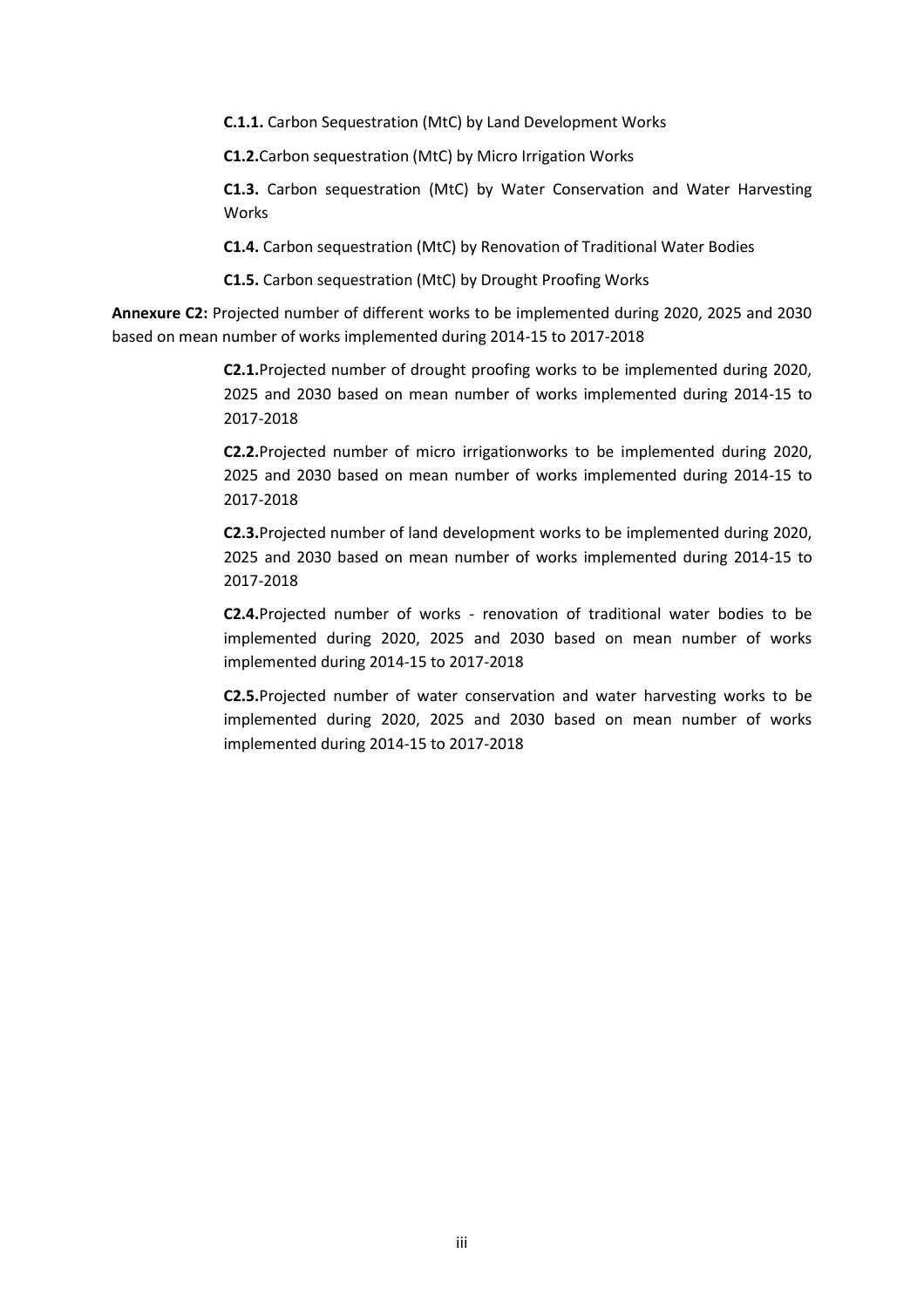## **Executive Summary**

- <span id="page-5-0"></span>1. The Paris Agreement and the "Katowice Climate Package" highlight the need for estimation and reporting of 'mitigation co-benefits of adaptation' actions. Article 4 and Article 7 of the Paris Agreement and the Rulebook provide clear guidance for reporting the mitigation cobenefits of adaptation actions. India's Nationally Determined Contribution (NDC) has a large carbon sequestration target of 2.5 to 3 billion tonnes of  $CO<sub>2</sub>$  by 2030 through increased forest and tree cover.
- 2. MGNREGA was launched in 2006 by the Government of India. It is one of the world's largest social security programmes with an investment of Rs. 48,000 crores = US\$ 7 billion during 2017-18. The bulk of the MGNREGA works (activities) are focused on natural resources such as land, water and trees. Thus, it is important to assess the carbon sequestration potential, as a co-benefit, from MGNREGA. The present study aims to assess carbon sequestration achieved by the programme in 2017-18, and its future potential upto 2030, to deliver climate change mitigation co-benefits and meet the carbon sink target of NDC of India. The broad approach and methodology for estimating the carbon sink is presented briefly later in the Executive Summary.
- 3. **Carbon Sequestration Potential of MGNREGA: The total mean carbon (biomass and soil organic carbon) sequestered at the national level, considering all the Agro-Ecological Regions and Natural Resource Management (NRM) works, for the year 2017-18 (for cumulative number of works implemented) is estimated to be 62 MtCO2.**



**Figure E1:** Mean carbon sequestration (MtCO<sub>2</sub>) trends and projections between 2017-18 and 2030 for the MGNREGA programme in India

o Among the NRM works, 'Drought Proofing' provides about 40% of the total carbon sequestration, considering all NRM works at the national level.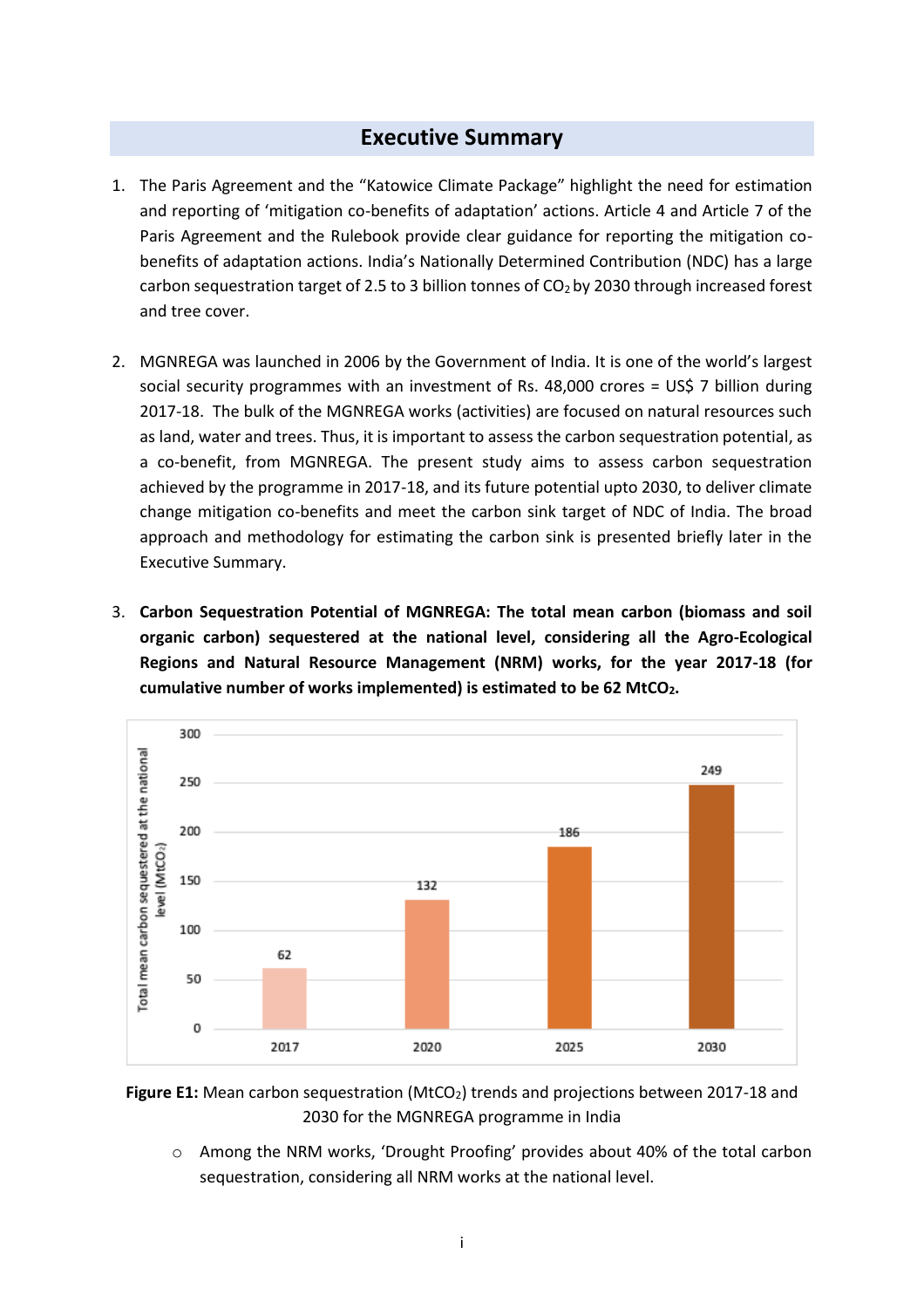- o Carbon sequestration projected for the period 2020 to 2030 shows a continuous increase, due to an increase in cumulative NRM works implemented.
	- During 2017-18, the total mean carbon sequestered is estimated to be about 62 MtCO<sub>2</sub> (estimated likely range 47 to 181 MtCO<sub>2</sub>).
	- The annual mean carbon sequestration is projected to increase to about 132 MtCO<sub>2</sub> by 2020, 186 MtCO<sub>2</sub> by 2025 and 249 MtCO<sub>2</sub> (estimated likely range 150 to 540 MtCO<sub>2</sub>) by 2030 (Figure E1).
- 4. **Carbon Sequestration Potential of MGNREGA in the Context of NDC:** India has set a NDC target of 2.5 to 3 billion tonnes of CO<sub>2</sub> sink creation through increase in forest and tree cover, by 2030. 'Drought proofing' is the NRM activity that largely includes tree planting, horticulture and afforestation, which could contribute to achieving the NDC target of increasing forest and tree cover and carbon sink creation. The mean carbon sequestration achieved in 2017-18 for drought proofing activity is estimated to be 25 MtCO<sub>2</sub> (tree biomass and soil carbon) and this is projected to increase to 85 MtCO<sub>2</sub> annually, by 2030. Carbon sequestration co-benefit of MGNREGA works also contributes to achieving the Sustainable Development Goals (SDGs).
- 5. **Implication of Climate Change on Carbon Sequestration Potential and the Need for Resilience:** According to IPCC AR5 (Smith et al., 2014), most categories of adaptation options for climate change in land use sectors have positive impacts on mitigation. Further, mitigation choices taken in a particular land-use sector have the potential to enhance resilience to climate variability and climate change. However, climate change itself could adversely impact the carbon sequestration potential of land-based mitigation and adaptation options. Thus, there is a need for programmes such as the ICRG (Infrastructure for Climate Resilient Growth), supported by DFID, which aim to enhance the resilience of assets created under MGNREGA, to enable sustained delivery of environmental benefits, including carbon sequestration cobenefits.
- 6. **"***Paris Agreement* **and** *Katowice Climate Package***" - Implications for Mitigation Benefits of Adaptation Actions:** Implementation of the *Paris Agreement* and reporting requirements, according to *Katowice Climate Package* under Article 7 and Article 4 require estimation and reporting of "Carbon sequestration mitigation co-benefits of adaptation actions".
- 7. MGNREGA is a very large well-established programme that was initiated in 2006, and promotes adaptation or resilience, with an annual budget of US\$6 to US\$8 billion. Such a large programme with focus on NRM requires periodic and scientifically robust studies to provide reliable estimates of carbon sequestration as a co-benefit. The present study provides only a preliminary estimate based on a rapid study with limited sampling, which makes a strong case for a large national study to periodically estimate carbon sequestration as a co-benefit of MGNREGA.
- 8. The Government of India could leverage MGNREGA for meeting the targets of Paris Agreement, NDC and SDGs, and for reporting under United Nations Framework Convention.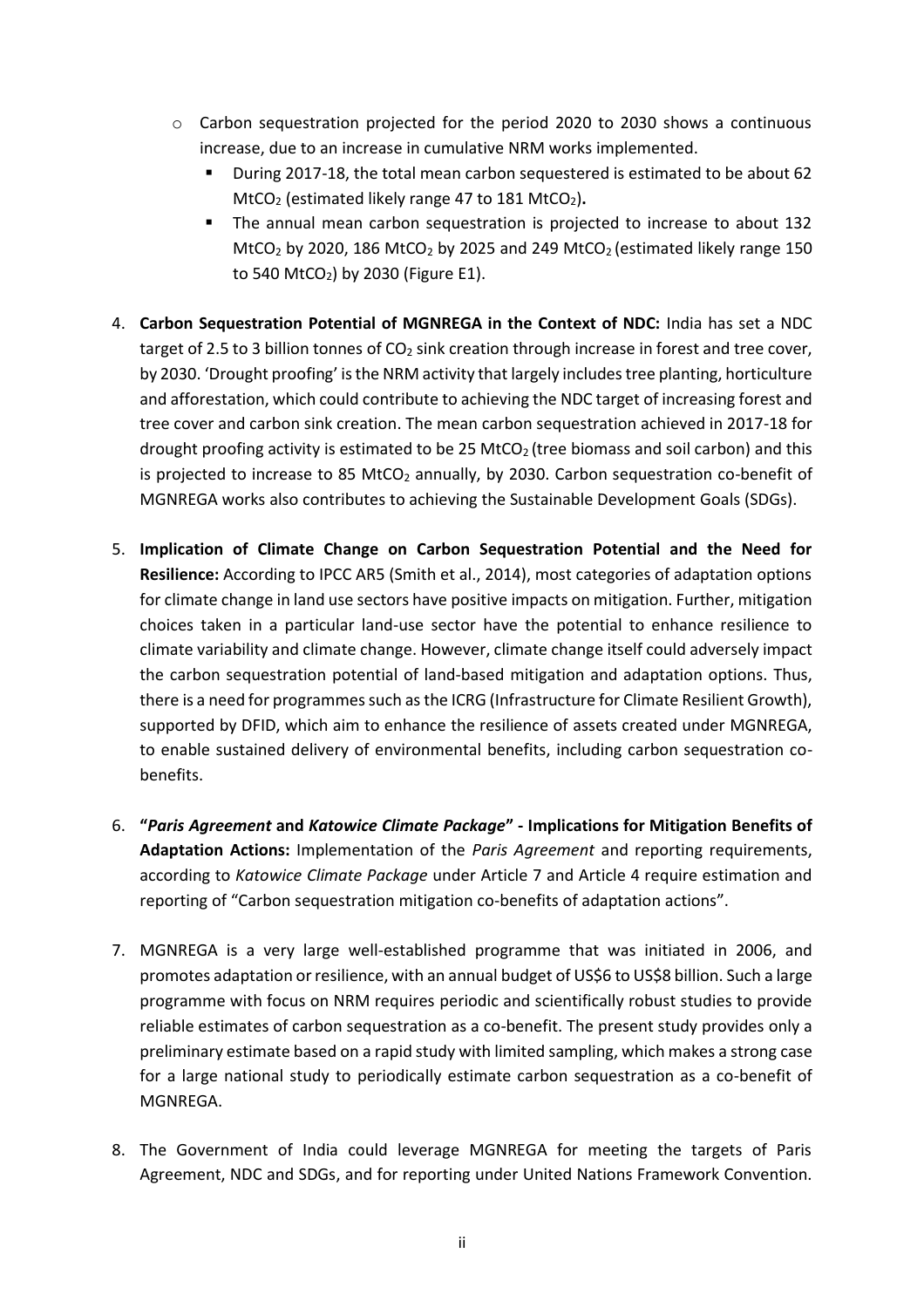Further, rural development programmes such as MGNREGA and watershed also provide soil carbon sequestration mitigation co-benefits. Thus, India could benefit by including soil organic carbon sequestration as an activity for achieving the carbon sink target, in its future NDC submission.

*Methodology: MGNREGA includes a large number of works or activities, mainly linked to land and water resources, implemented in 691 districts and hundreds of thousands of villages in diverse agroclimatic, physiographic and socio-economic conditions. The present study is a rapid and preliminary assessment of the carbon sequestration potential of the programme. The methodology involved the following steps:*

- *i) Stratify India into Agro-Ecological Regions (AERs), select representative sample districts and blocks from the AERs, select sample villages from the sample blocks, select all the MGNREGA-NRM works implemented in the sample villages and measure biomass carbon and soil carbon stocks using standard methods.*
- *ii) Estimate the cumulative NRM activities (works) implemented upto 2017-18 in each AER.*
- *iii) Estimate the average area under each NRM work subjected to carbon sequestration impact at AER level, based on village level estimates for each AER.*
- *iv) Estimate the average carbon sequestration rate per ha per year for each NRM work at AER level, based on village level estimates.*
- *v) Estimate the carbon sequestration potential at the national level: Based on the cumulative number of works implemented by 2017 in each AER; average area impacted by the individual NRM works in each AER; average carbon sequestration rate per NRM work (tC/ha/year) in each AER; finally, aggregation of carbon sequestration estimates of all the AERs.*
- *vi) Projection of the carbon sequestration by 2030 at the national level is based on the projection of the number of NRM works implemented, average carbon sequestration rates for each work and average area impacted by individual NRM works at the AER level; finally, aggregation of carbon sequestration estimates of all AERs for 2030.*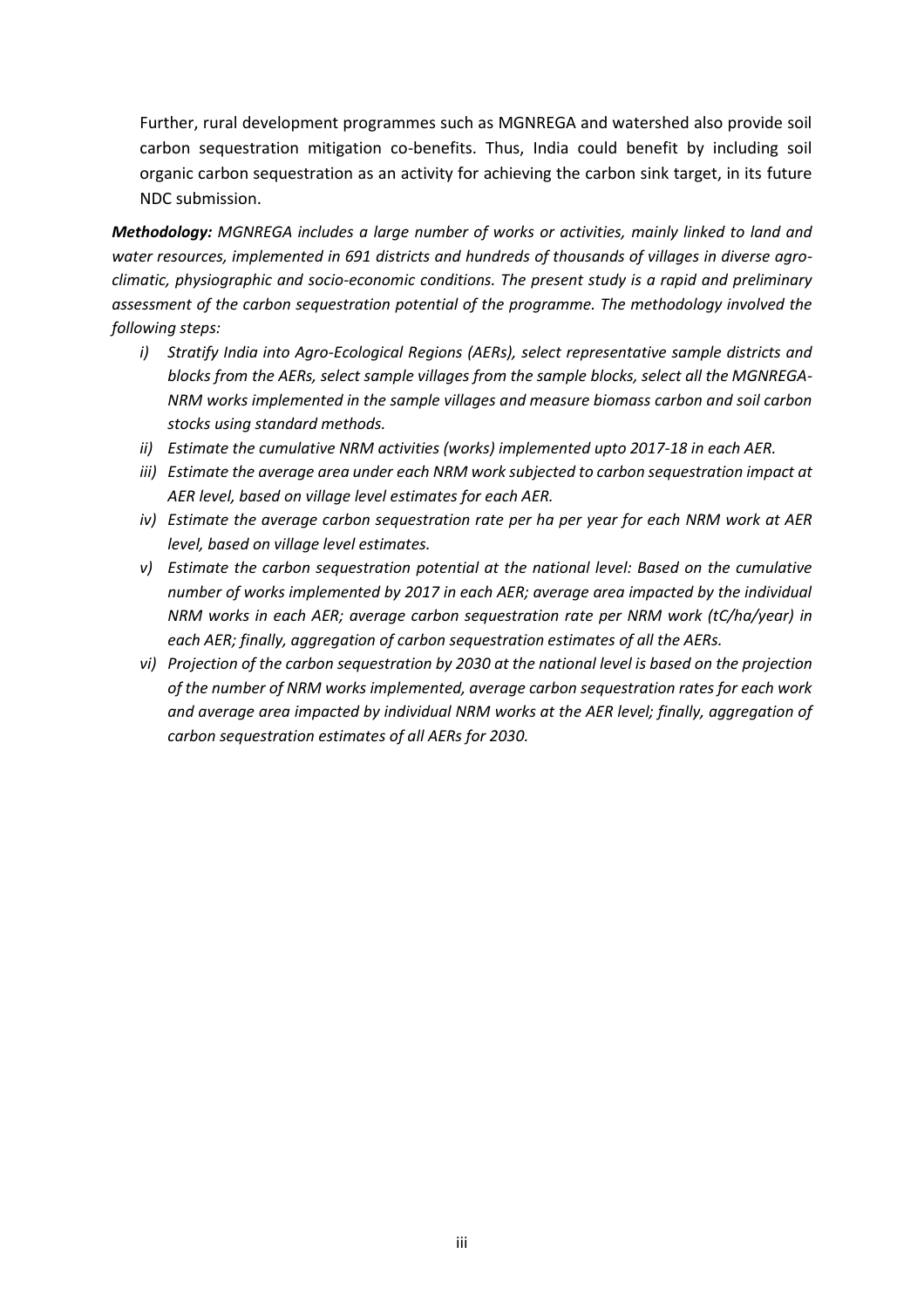## **ESTIMATION OF CARBON SEQUESTRATION UNDER MGNREGA: ACHIEVEMENT AND POTENTIAL IN INDIA**

## <span id="page-8-0"></span>**1. Introduction and Background**

The Mahatma Gandhi National Rural Employment Guarantee Act (MGNREGA) aims to enhance the livelihood security of people in rural areas of India by guaranteeing 100 days of wage-employment in a financial year to a rural household, whose adult members volunteer to work. The Act also seeks to create durable assets to augment land and water resources, improve rural connectivity and strengthen the livelihood resource base of the rural poor. The Mahatma Gandhi National Rural Employment Guarantee Scheme (MGNREGS) works or activities are largely focused on improving land and water resources. The 'works' include: water harvesting and conservation, soil conservation and protection, irrigation provisioning and improvement, renovation of traditional water bodies, land development and drought proofing. The activities implemented under MGNREGA are termed "Works". These Natural Resource Management (NRM) related works have the potential to generate environmental benefits such as ground water recharge, soil, water and biodiversity conservation, sustaining food production, halting land degradation and building resilience to current climate risks such as moisture stress, delayed rainfall, droughts and floods (Tiwari et al., 2011; Esteves et al., 2013, MoRD, 2012).

Apart from reducing vulnerability to climate variability and change (Esteves et al., 2013), MGNREGA-NRM activities have the potential to sequester carbon in soil and biomass under different activities such as: land development, soil and water conservation, enhanced irrigation and water availability activities leading to increased tree growth, crop biomass production and soil carbon enhancement. Limited evidence is available on the actual or potential impact of MGNREGA on carbon sequestration for the mitigation of climate change.

**Given the scale of the MGNREGA programme, with an average annual investment of US\$ 7 billion (average of the recent 5-years), with a focus on natural resources, robust assessments of the environmental impacts including climate change mitigation co-benefits, are needed. The present study aims to assess the carbon sequestration co-benefit of MGNREGA and its future potential to deliver climate change mitigation co-benefits.** This study has therefore been carried out in the context of evaluating MGNREGA's potential to meet one of the primary targets of India's Nationally Determined Contribution (NDC) - of sequestering 2.5 to 3 billion tonnes of  $CO<sub>2</sub>$  by 2030 through increasing forest and tree cover. Some MGNREGA activities and in some locations could lead to a decline in carbon stocks, especially Soil Organic Carbon (SOC). Thus, in this report, overall aggregate carbon sequestration or stock change resulting from implementation of MGNREGA works is estimated.

MGNREGA programme includes broadly four categories of works that encompass both NRM and non-NRM works. NRM works largely dominate the MGNREGA work implementation in India. NRM activities or works account for about 55% of expenditure in 2014 to about 60% during 2018 *[\(http://mnregaweb4.nic.in/netnrega/all\\_lvl\\_details\\_dashboard\\_new.aspx\)](http://mnregaweb4.nic.in/netnrega/all_lvl_details_dashboard_new.aspx).* This study is focused only on NRM works which have implications for biomass and soil carbon stocks.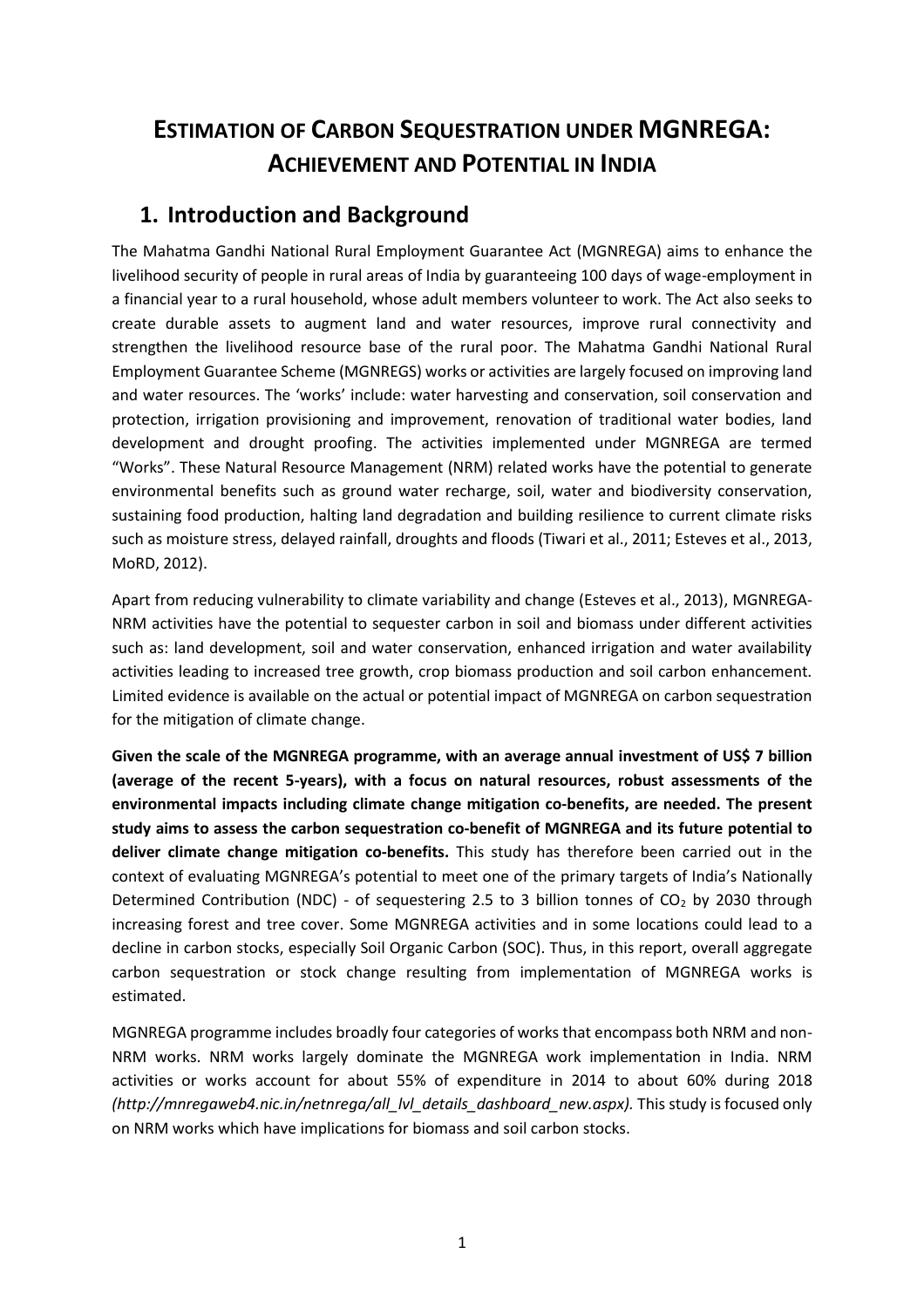## <span id="page-9-0"></span>**1.1. MGNREGA Works: Implications for the Environment, Climate Risk Vulnerability Reduction and Carbon Sequestration**

MGNREGA works are largely related to natural resources such as cropland, grazing land, forests and water resources. Majority of the MGNREGA works are related to land, water conservation and management. According to studies by Indian Institute of Science, MGNREGA has demonstrated the potential to deliver multiple environmental benefits, which can contribute to reducing vulnerability to climate risks and building resilience to long term climate change (Esteves et al., 2013), even though the core mandate of MGNREGA is to provide 100 days of guaranteed employment to every family. The MGNREGA programme is being implemented all over rural India. There are several categories of works or activities implemented under MGNREGA. Table 1.1 lists only those activities relevant to carbon sequestration estimation.

**Table 1.1:** Works or activities under MGNREGA which have the potential to impact carbon stocks

| Category - A Works - Public works relating to natural<br>resources management                                                                                                                                                                      | <b>Category B Works - Individual assets for</b><br>vulnerable sections                                                                                                                                                                          |  |  |
|----------------------------------------------------------------------------------------------------------------------------------------------------------------------------------------------------------------------------------------------------|-------------------------------------------------------------------------------------------------------------------------------------------------------------------------------------------------------------------------------------------------|--|--|
| i) Watershed management works such as contour<br>trenches, terracing, contour bunds, boulder checks,<br>gabion structures and springshed development<br>resulting in a comprehensive treatment of a<br>watershed                                   | i) Improving productivity of lands of<br>households specified in Paragraph 5 through<br>land development and by providing suitable<br>infrastructure for irrigation including dug<br>wells, farm ponds and other water harvesting<br>structures |  |  |
| ii) Water conservation and water harvesting<br>structures to augment and improve groundwater like<br>underground dykes, earthen dams, stop dams, check<br>dams with special focus on recharging groundwater<br>including sources of drinking water | ii) Improving livelihoods through horticulture,<br>sericulture, plantation, and farm forestry                                                                                                                                                   |  |  |
| iii) Micro and minor irrigation works and creation,<br>renovation and maintenance of irrigation canals and<br>drains                                                                                                                               | iii) Development of fallow or wastelands of<br>households defined in Paragraph 5 to bring it<br>under cultivation                                                                                                                               |  |  |
| iv) Renovation of traditional water bodies including<br>desilting of irrigation tanks and other water bodies                                                                                                                                       | iv) Unskilled wage component in construction<br>of houses sanctioned under the Indira<br>AwaasYojana or such other State or Central<br><b>Government Scheme</b>                                                                                 |  |  |
| v) Afforestation, tree plantation and horticulture in<br>common and forest lands, road margins, canal<br>bunds, tank foreshores and coastal belts duly                                                                                             | v) Creating infrastructure for promotion of<br>livestock such as, shelters for poultry goats,<br>piggery, cattle and fodder troughs for cattle;<br>and 9 CRISP Modules                                                                          |  |  |
| providing right to usufruct to the households<br>covered in Paragraph 5 of Schedule I                                                                                                                                                              | vi) Creating infrastructure for promotion of<br>fisheries such as, fish drying yards, storage<br>facilities, and promotion of fisheries in<br>seasonal water bodies on public land                                                              |  |  |
| vi) Land development works in common land                                                                                                                                                                                                          |                                                                                                                                                                                                                                                 |  |  |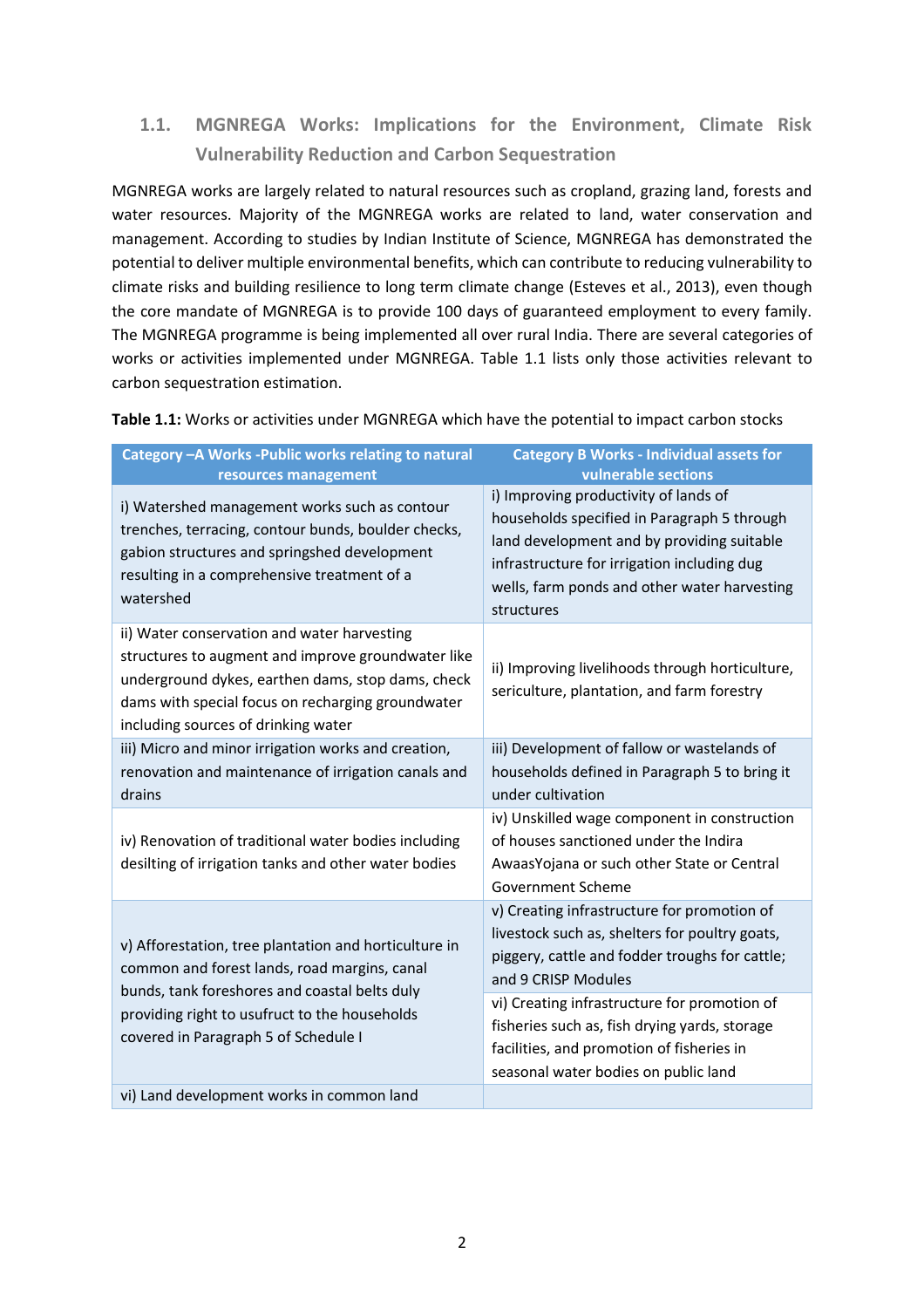### <span id="page-10-0"></span>**1.2. MGNREGA Works and Environmental Benefits**

There are multiple environmental benefits that result from implementation of land and water-based NRM activities under MGNREGA (Table 1.2).

| <b>Natural</b><br><b>resources</b><br>impacted | <b>MGNREGA works</b>                                                                                                                                                                                                                                                                                                                                                                                                    | <b>Potential Environmental benefits</b>                                                                                                                                                                                                                                                                                                                                                                                                                                                                                               |  |  |
|------------------------------------------------|-------------------------------------------------------------------------------------------------------------------------------------------------------------------------------------------------------------------------------------------------------------------------------------------------------------------------------------------------------------------------------------------------------------------------|---------------------------------------------------------------------------------------------------------------------------------------------------------------------------------------------------------------------------------------------------------------------------------------------------------------------------------------------------------------------------------------------------------------------------------------------------------------------------------------------------------------------------------------|--|--|
| Water                                          | Water conservation and<br>harvesting<br>Irrigation provisioning and<br>$\qquad \qquad \blacksquare$<br>improvement<br>Renovation of traditional<br>$\qquad \qquad \blacksquare$<br>water bodies<br>Flood control                                                                                                                                                                                                        | Ground<br>soil<br>moisture<br>water<br>recharge,<br>retention and protection (erosion control),<br>provisioning of water for irrigation, improved<br>drinking water availability and soil quality<br>(nutrient cycling)<br>Enhance resilience through reduced crop yield<br>$\qquad \qquad \blacksquare$<br>variability, provides irrigation to rainfed crops,<br>enhance soil fertility and water holding<br>capacity<br>Carbon sequestration indirectly                                                                             |  |  |
| Land                                           | Land development such<br>$\qquad \qquad \blacksquare$<br>land<br>levelling,<br>as,<br>bench<br>conservation<br>terracing, contour<br>and<br>graded bunding<br>Field bunding<br>$\qquad \qquad \blacksquare$<br>Pasture development<br>$\qquad \qquad \blacksquare$<br>Silt application<br>$\overline{\phantom{a}}$<br>Drought proofing<br>$\qquad \qquad \blacksquare$<br>Flood control<br>$\qquad \qquad \blacksquare$ | Reclamation of degraded land for agriculture,<br>improve soil organic matter, improve soil<br>moisture retention and protection (erosion<br>control) in cultivated fields, in turn improving<br>crop productivity and reducing crop yield<br>variability leading to enhance resilience.<br><b>Enhanced SOC and biomass carbon leading to</b><br>$\blacksquare$<br>carbon sequestration                                                                                                                                                |  |  |
| Crop production<br>systems                     | Water conservation and<br>harvesting<br>Irrigation provisioning and<br>$\qquad \qquad \blacksquare$<br>improvement<br>Renovation of traditional<br>$\qquad \qquad \blacksquare$<br>water bodies<br>Flood control<br>$\qquad \qquad \blacksquare$<br>Land development<br>$\qquad \qquad -$                                                                                                                               | Increasing the availability of water<br>for<br>$\blacksquare$<br>irrigation, reclaiming degraded lands for<br>agriculture, improving soil moisture retention,<br>protection (erosion control) and improving<br>soil quality on cultivated lands, flood control<br>for crop protection, etc.<br>All these directly impact area under irrigation,<br>$\qquad \qquad \blacksquare$<br>crop productivity, cropping patterns and<br>reduce crop yield variability and incomes<br>leading to resilience.<br>Carbon sequestration indirectly |  |  |
| Forests                                        | Drought proofing works<br>$\overline{\phantom{a}}$<br>such as, afforestation/tree<br>plantation, boundary and<br>block plantation<br>Agroforestry<br>$\overline{\phantom{0}}$<br>Mixed plantation of trees<br>$\overline{\phantom{0}}$<br>forest<br>having<br>minor<br>product<br>and<br>medicinal<br>value,<br>pasture<br>development/silvipasture,<br>etc.                                                            | Conservation and regeneration of biomass<br>$\overline{a}$<br>and carbon stock improves soil moisture<br>retention and protection, aids flood control<br>Improves soil quality, regulates local climate<br>$\overline{\phantom{a}}$<br>and provides an alternate source of income for<br>those households, dependent on minor forest<br>products, fodder and fuelwood, contributing<br>to resilience.<br>Carbon sequestration through enhanced<br>biomass and soil carbon in trees (orchards,<br>trees and forms and afforestation)   |  |  |

**Table 1.2:** Environmental benefits of NRM works implemented under MGNREGA (Tiwari et al., 2011)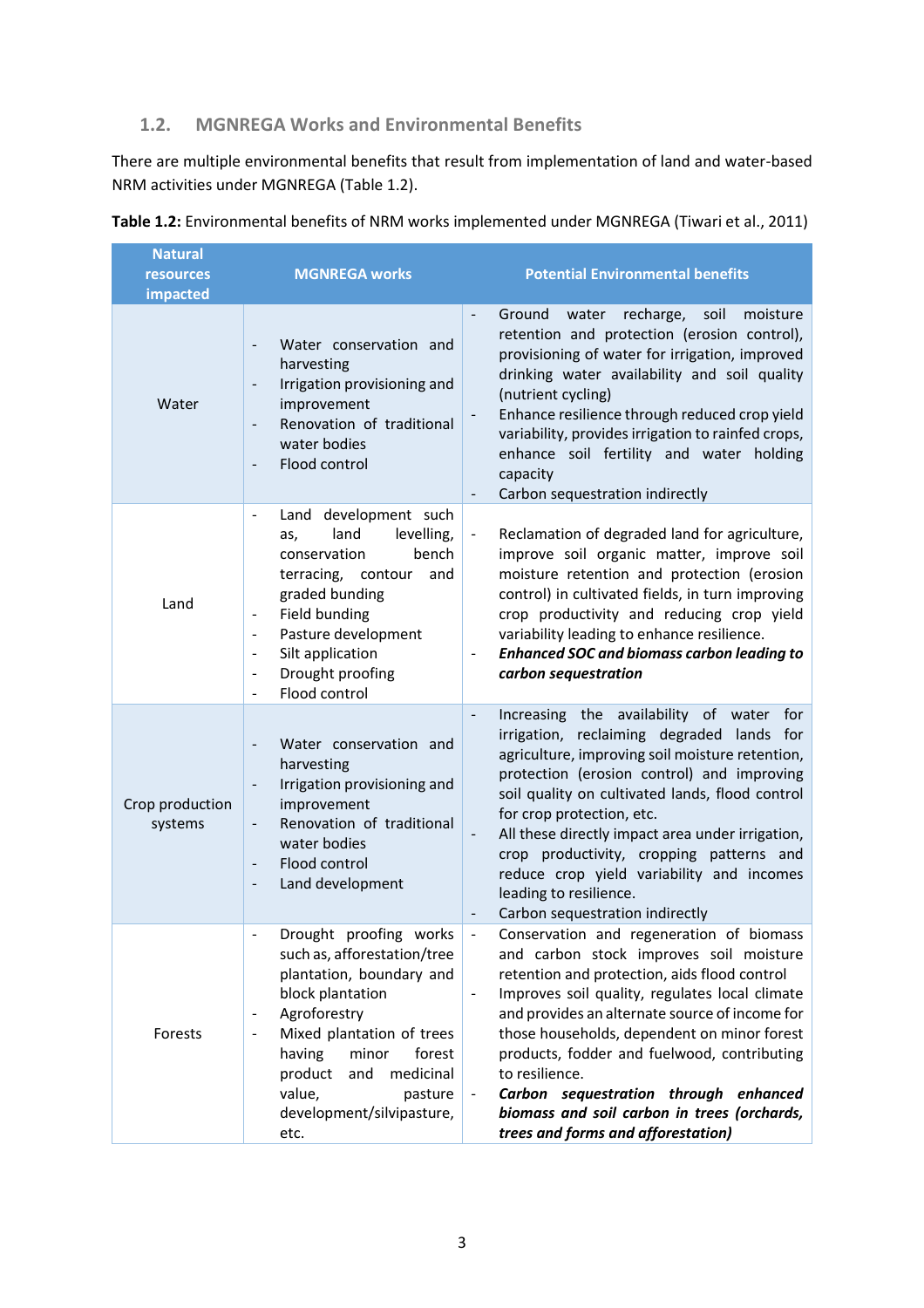### <span id="page-11-0"></span>**1.3. Implications of MGNREGA-NRM Works for Reducing Vulnerability to Climate Risks**

MGNREGA-NRM works related to water and land development have been shown, by the four states study (Esteves et al., 2013), to have contributed to generation of environmental benefits and natural resource conservation - ground water recharge, increased water availability for irrigation, increased soil fertility, reduction in soil erosion, and improved tree cover. These environmental benefits derived from MGNREGA works have contributed to reducing agricultural and livelihood vulnerability in the post-MGNREGA activity implementation period, compared to the pre-MGNREGA period and further have the potential to not only build resilience to cope with current climate risks but also long-term resilience to projected climate change. Further, this study showed that due to the generation of environmental benefits and conservation of natural resources as a result of implementation of MGNREGA works, the adaptive capacities of beneficiary households increased, reducing their vulnerability to climate risks.

### <span id="page-11-1"></span>**1.4. Potential Impacts of MGNREGA on Carbon Sequestration**

Land use sectors such as cropland, grassland and forestland result in about 25% of the global  $CO<sub>2</sub>$ emissions, contributing to climate change (IPCC, 2014). Thus, there is a need to explore the potential to reduce CO<sub>2</sub> emissions and enhance carbon sinks from the land use sector. Further, India's agricultural soils, especially under dryland or rainfed conditions, are subjected to land degradation and characterized by low soil organic matter / carbon densities. Enhancing soil organic carbon content leads to increased soil fertility, crop productivity and carbon sequestration. Similarly, enhancing tree biomass and soil organic carbon stocks by tree planting under MGNREGA leads to carbon sequestration. Thus, even though carbon sequestration is not the goal of MGNREGA, it is an important co-benefit of the programme.

The four states study by Indian Institute of Science (Esteves et al., 2013) showed that several MGNREGA works such as application of silt to croplands and provision of irrigation lead to increased levels of soil organic carbon, raising tree plantations and fruit orchards lead to carbon sequestration in biomass and soil, potentially contributing to mitigation of climate change. In the 40 study-villages (Esteves et al., 2013), it was found that in 72% of the 899 MGNREGA beneficiary sample plots, covering all categories of MGNREGA works, enhanced soil organic carbon contents were recorded as compared to control plots. Similarly, in 31 of the 40 villages, where afforestation or tree planting works were undertaken, and horticultural plantations were raised under MGNREGA, carbon was sequestered in biomass and soil. Fruit trees and afforested areas when grown to maturity will provide persistent economic benefits in the form of fruits, seeds and leaves in drought years, supplementing the household income. Thus, enhancing soil carbon synergistically provides resilience and mitigation benefits, in addition to reducing vulnerability to climate related risks.

### <span id="page-11-2"></span>**1.5. Paris Agreement, Nationally Determined Contribution and Sustainable Development Goals**

The Paris Agreement has clearly recognised the importance of addressing climate change. The world's leaders agreed to make efforts to hold mean global warming to between 1.5 to  $2^{o}C$ , through aggressive mitigation actions and by promoting climate resilience and adaptation to adverse impacts of climate change.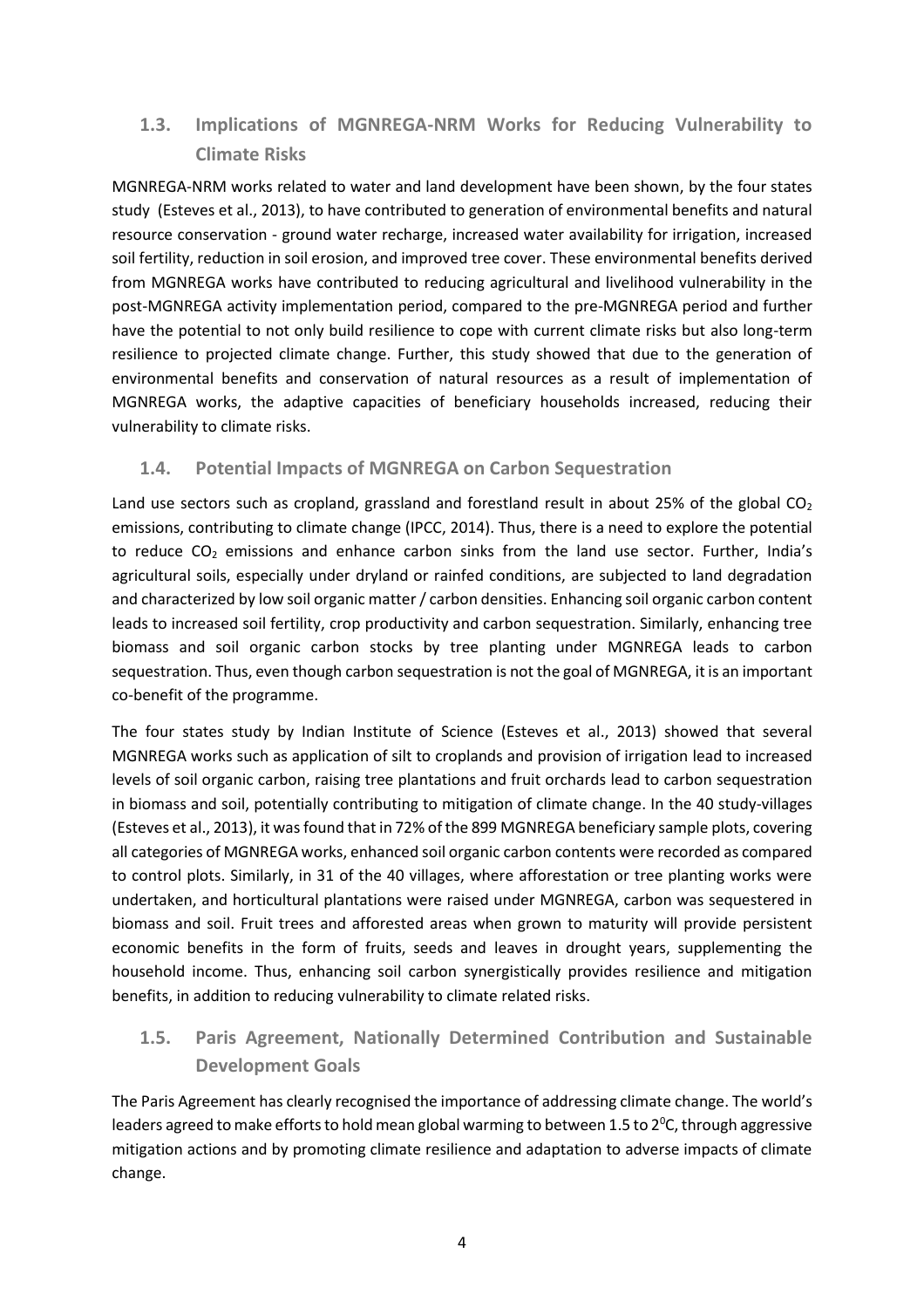The Government of India submitted its NDC (Nationally Determined Contributions) and has also signed the Paris Agreement. Government of India in its NDC has committed to sequester 2.5 to 3 billion tonnes of carbon dioxide through afforestation and reforestation, apart from actions to reduce vulnerability to climate risks and enhance investment in resilience and promote adaptation. India has to submit periodic reports on the progress of climate change mitigation and adaptation (resilience) actions.

Government of India also has signed-up to the UN Sustainable Development Goals (SDGs) which Adopted by all United Nations Member States in 2015. The Government of India must submit the progress on the SDG indicators. MGNREGA has been shown to provide both climate change mitigation and adaptation benefits, synergistically with rural development benefits. Further, MGNREGA is a core programme to deliver targets under SDGs, such as SDG 1 - No poverty, SDG 10 - Reduced inequalities, SDG 13 - Climate action, and SDG 15 - Life on land(Faridi, Bhamra and Arora, 2017). Thus, state governments and Government of India could leverage MGNREGA for meeting the targets of Paris Agreement, NDC and SDGs and for reporting under United Nations Framework Convention on Climate Change and SDGs.

### <span id="page-12-0"></span>**1.6. Objectives**

MGNREGA works are largely related to natural resource management and the limited evidence available has shown that these works have the potential to deliver multiple environmental benefits, reduce vulnerability to climate risks and sequester carbon in trees and soil. In this context, this study aims to quantify the carbon sequestration co-benefits of MGNREGA works in India by adopting an AER (Agro Ecological Regions) stratification methodology. Specific objectives of this study include:

- 1. Identification of the MGNREGA-NRM works that lead to carbon sequestration or stock change and estimation of the area and extent of works implemented, according to AERs.
- 2. Assessment of the actual carbon sequestration rates per ha per year, for different NRM works through field studies in sample villages, blocks, districts and AERs.
- 3. Estimation of cumulative carbon sequestration or stock change achieved by the MGNREGA works implemented at the national level for the year 2017.
- 4. Projection of carbon sequestration potential of MGNREGA programme at the national level for the periods – 2020, 2025 and 2030.
- 5. Assessment of the potential of MGNREGA programme to contribute to mitigation of climate change and, in particular in meeting the NDC target of 2.5-3 GtCO<sub>2</sub> sequestration by 2030.

## <span id="page-12-1"></span>**2. Methodology**

MGNREGA is a very large programme implemented across all states and districts of India in hundreds of thousands of villages. In this section, the approaches and methods adopted for estimating the carbon sequestration co-benefit from MGNREGA is presented (details are given in Annexure B).

### <span id="page-12-2"></span>**2.1. Broad Approach to Estimation of Carbon Sequestration or Stock Change**

The broad approach and steps are presented in Figure 2.1, especially the sampling approach and carbon sequestration or stock change estimation procedures.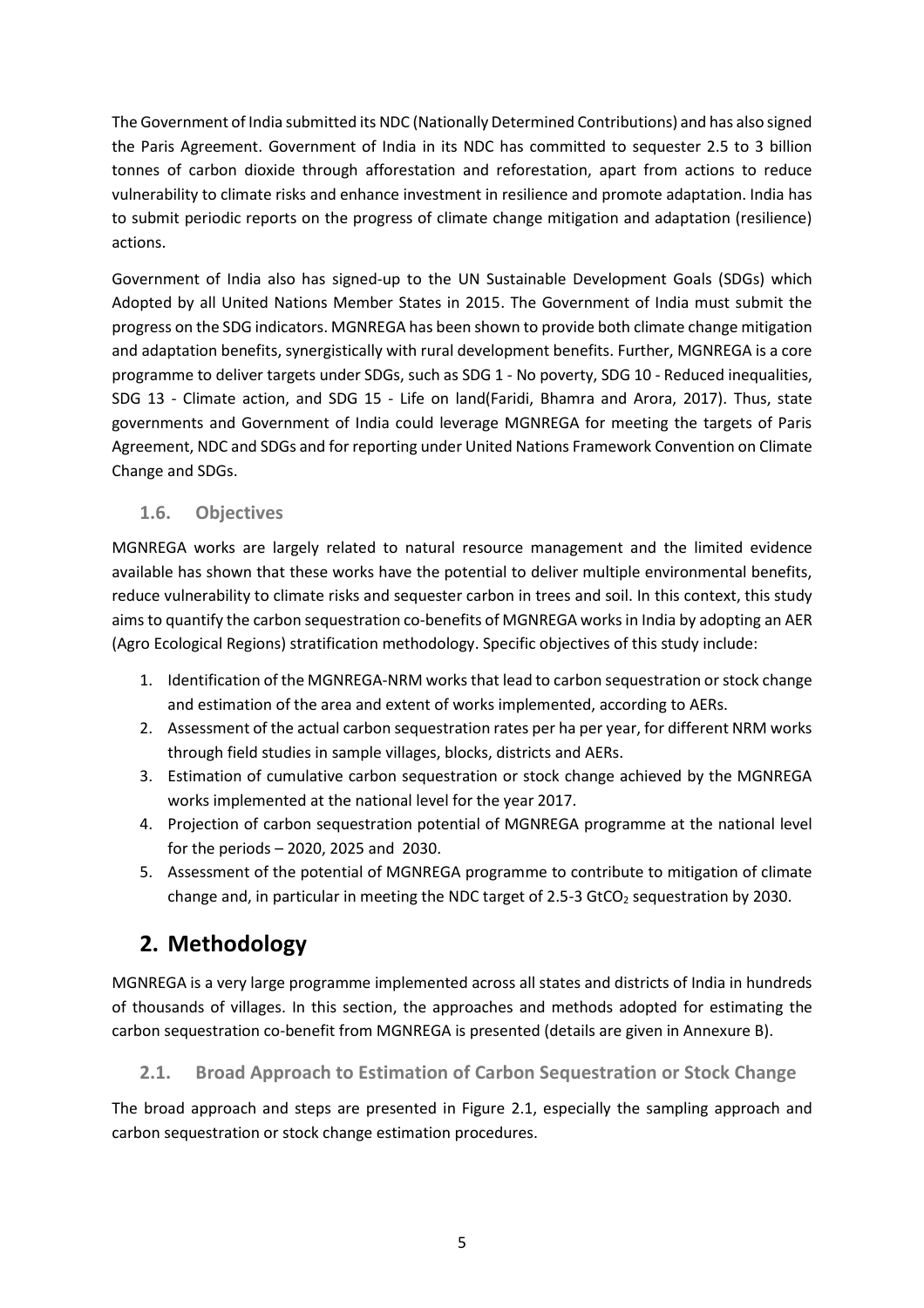| Step 1  | • Selection of Scale                                                   |  |
|---------|------------------------------------------------------------------------|--|
| Step 2  | • Adoption of AER approach                                             |  |
| Step 3  | • Selection of districts in AERs for assessment                        |  |
| Step 4  | • Selection of blocks in a district for assessment                     |  |
| Step 5  | • Selection of villages per block                                      |  |
| Step 6  | • Selection of MGNREGA works in a village                              |  |
| Step 7  | • Selection of carbon pools                                            |  |
| Step 8  | • Selection of methods                                                 |  |
| Step 9  | · Data collection, analysis and compilation                            |  |
| Step 10 | . Estimation of carbon sequestration at national level for 2017        |  |
| Step 11 | . Extrapolation of carbon sequestration (stocks) to the national level |  |
| Step 12 | . Projections of carbon sequestration potential upto 2030              |  |

**Figure 2.1:** Broad steps and approach to estimation of carbon sequestration under MGNREGA

### <span id="page-13-0"></span>**2.2. Sampling Procedure and Methods for Estimating Biomass and Soil Carbon Stocks**

Sampling procedure, methods for estimating biomass and soil organic carbon stocks and the calculation methods for obtaining carbon sequestration or stock change on a per hectare basis is given in Table 2.1. A standard plot method, normally adopted in ecological studies is used for estimating above ground biomass. IPCC default method is adopted for estimating below ground (root) biomass, based on above ground biomass data. SOC is estimated by taking soil samples from plots impacted by MGNREGA-NRM activities and using laboratory analysis to measure carbon content. Control plots are used to estimate the net impact of MGNREGA-NRM works on carbon stocks.

**Table 2.1:** Approach and methods of sampling for biomass and soil carbon estimation

| Approach / Steps                  | <b>Details</b>                                                                      |  |  |
|-----------------------------------|-------------------------------------------------------------------------------------|--|--|
| <b>Step-1:</b> Selection of scale | National level as MGNREGA is implemented in all the states of India and             |  |  |
|                                   | assessing the potential impact of MGNREGA on India's NDC climate mitigation         |  |  |
|                                   | target requires a national level impact assessment.                                 |  |  |
| <b>Step-2:</b> Adoption of AER    | AER (Agro Ecological Region) approach is adopted to stratify India. This            |  |  |
| approach                          | stratification is adopted by agricultural universities, agriculture departments and |  |  |
|                                   | other development programmes. In this study, 18 AERs excluding AER 1                |  |  |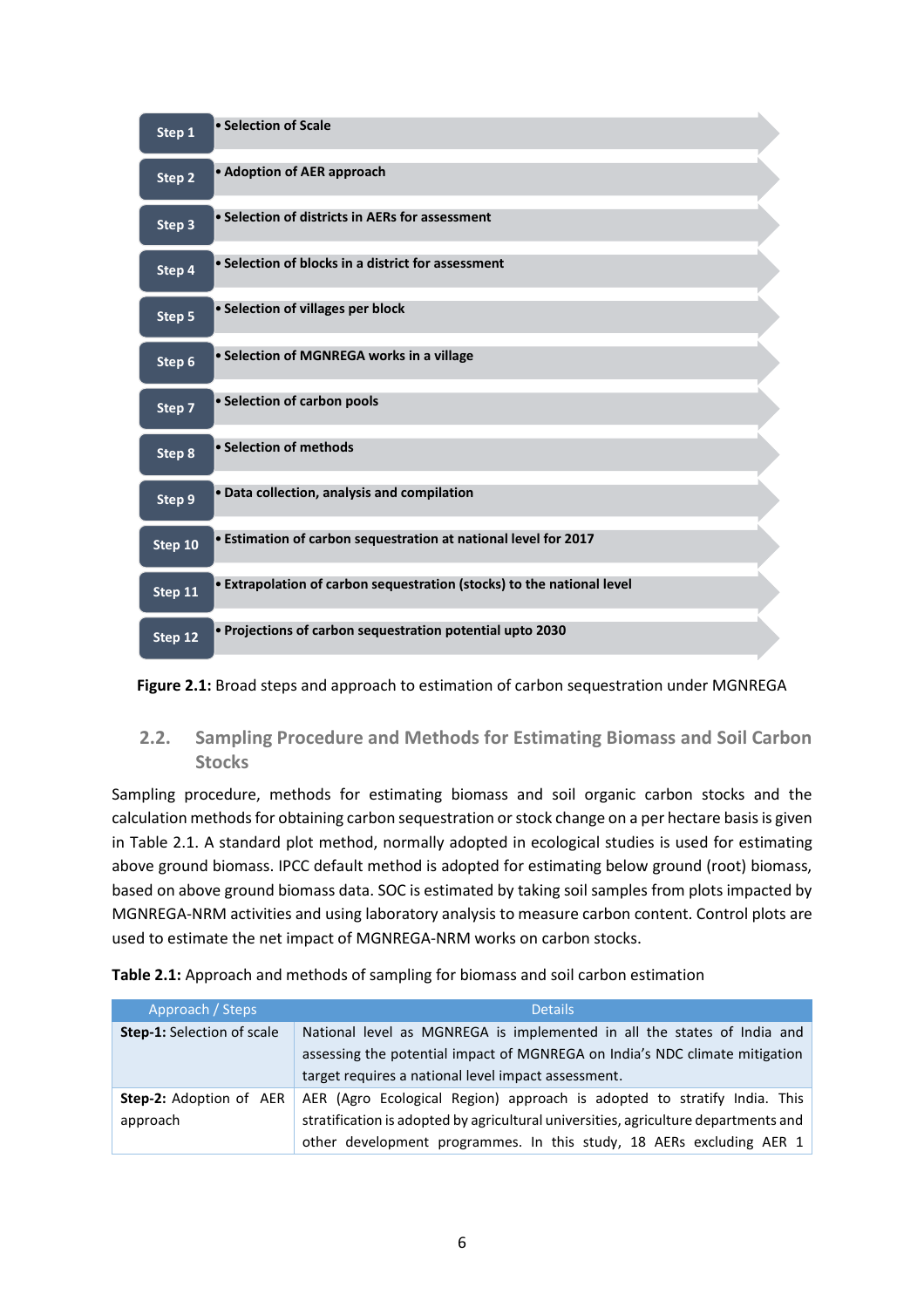|                                      | (Western Himalayas, Ladakh Plateau and north Kashmir), and AER 20 (A&N and                                                           |  |  |  |
|--------------------------------------|--------------------------------------------------------------------------------------------------------------------------------------|--|--|--|
|                                      | Lakshadweep islands) have been selected.                                                                                             |  |  |  |
|                                      | Map is provided in Annexure A1 and districts falling in different AERs is presented                                                  |  |  |  |
|                                      | in Annexure A2.                                                                                                                      |  |  |  |
| Selection<br>3:<br>of<br><b>Step</b> | -The districts belonging to each AER were listed using the AER Map.                                                                  |  |  |  |
| districts<br>in<br>AERs<br>for       | -Geographic area of all the districts for a given AER was aggregated                                                                 |  |  |  |
| assessment                           | -Based on resources and time available, 32 districts were selected, accounting                                                       |  |  |  |
|                                      | for about 5% of 691 total districts where MGNREGA is implemented.                                                                    |  |  |  |
|                                      | -The number of districts selected for each AER is proportional to the percentage<br>share of the total area of all the AERs.         |  |  |  |
|                                      | -Mean works implemented in each district was obtained from MGNREGA<br>database and aggregated to obtain the total works area by AER. |  |  |  |
|                                      | -Selection of districts in each AER is based on the mean number of works                                                             |  |  |  |
|                                      | implemented. Districts closest to the mean number of works implemented were                                                          |  |  |  |
|                                      | selected in each AER.                                                                                                                |  |  |  |
| Step 4: Selection of blocks          | All blocks in the identified districts were selected and the same procedure                                                          |  |  |  |
| in a district for assessment         | detailed in Step 3 adopted.                                                                                                          |  |  |  |
|                                      | - Estimate the number of works implemented in each block during 2013-14 (see<br>Step 6)                                              |  |  |  |
|                                      | - Estimate mean number of works implemented for all the blocks in a district                                                         |  |  |  |
|                                      | - Arrange the blocks in ascending order based on number of works                                                                     |  |  |  |
|                                      | - Select two blocks closest to mean number of works implemented for each                                                             |  |  |  |
|                                      | selected sample district                                                                                                             |  |  |  |
| Selection<br>5:<br>of<br><b>Step</b> | The final unit of sampling for MGNREGA works for estimating carbon                                                                   |  |  |  |
| villages per block                   | sequestration potential is a village. Three villages were selected per block based                                                   |  |  |  |
|                                      | on the population of the villages (small, medium and large)                                                                          |  |  |  |
|                                      | Refer to Annexure B1 for districts and number of villages sampled per AER                                                            |  |  |  |
| Step-6:Selection<br>of               | - Through Participatory Rural Appraisal, all the MGNREGA-NRM works                                                                   |  |  |  |
| MGNREGA works<br>in a                | implemented in the village till 2013-14 were identified and located.                                                                 |  |  |  |
| village                              | - Only those MGNREGA-NRM works carried out prior to 2014-15, i.e. upto 2013-                                                         |  |  |  |
|                                      | 14are included in the study, since it is possible to measure the biomass and soil                                                    |  |  |  |
|                                      | carbon impact, only after a minimum of 3-years after the implementation of the                                                       |  |  |  |
|                                      | work.                                                                                                                                |  |  |  |
| of<br>Step-7:<br>Selection           | Under MGNREGA, two major carbon pools are likely to be impacted - biomass                                                            |  |  |  |
| carbon pools                         | and/or soil carbon, depending on the type of intervention. Refer to Annexure B2                                                      |  |  |  |
|                                      | for details                                                                                                                          |  |  |  |
| Selection<br>8:<br><b>Step</b><br>of | - Carbon sequestration from implementation of MGNREGA works is estimated                                                             |  |  |  |
| methods                              | by taking samples in two types of plots:                                                                                             |  |  |  |
|                                      | a) Assessment in MGNREGA-NRM work implemented plots - for estimating                                                                 |  |  |  |
|                                      | biomass and/or soil carbon pools                                                                                                     |  |  |  |
|                                      | b) Control plots - for comparison and assessment of change or impact of                                                              |  |  |  |
|                                      | MGNREGA-NRM works - in plots/locations where neither tree-planting based or                                                          |  |  |  |
|                                      | non-tree-planting based MGNREGA-works have been implemented.                                                                         |  |  |  |
|                                      | - Difference in carbon stocks of MGNREGA impacted plots and Control plots is                                                         |  |  |  |
|                                      | used to estimate the carbon sequestration or stock change. Calculation of the                                                        |  |  |  |
|                                      | annual rate of sequestration per ha per year is based on the number of years                                                         |  |  |  |
|                                      | post-implementation of the work)                                                                                                     |  |  |  |
| Step 9: Stratification of            | MGNREGA works are grouped into two categories for measurement of biomass                                                             |  |  |  |
| MGNREGA works                        | and soil carbon stock changes                                                                                                        |  |  |  |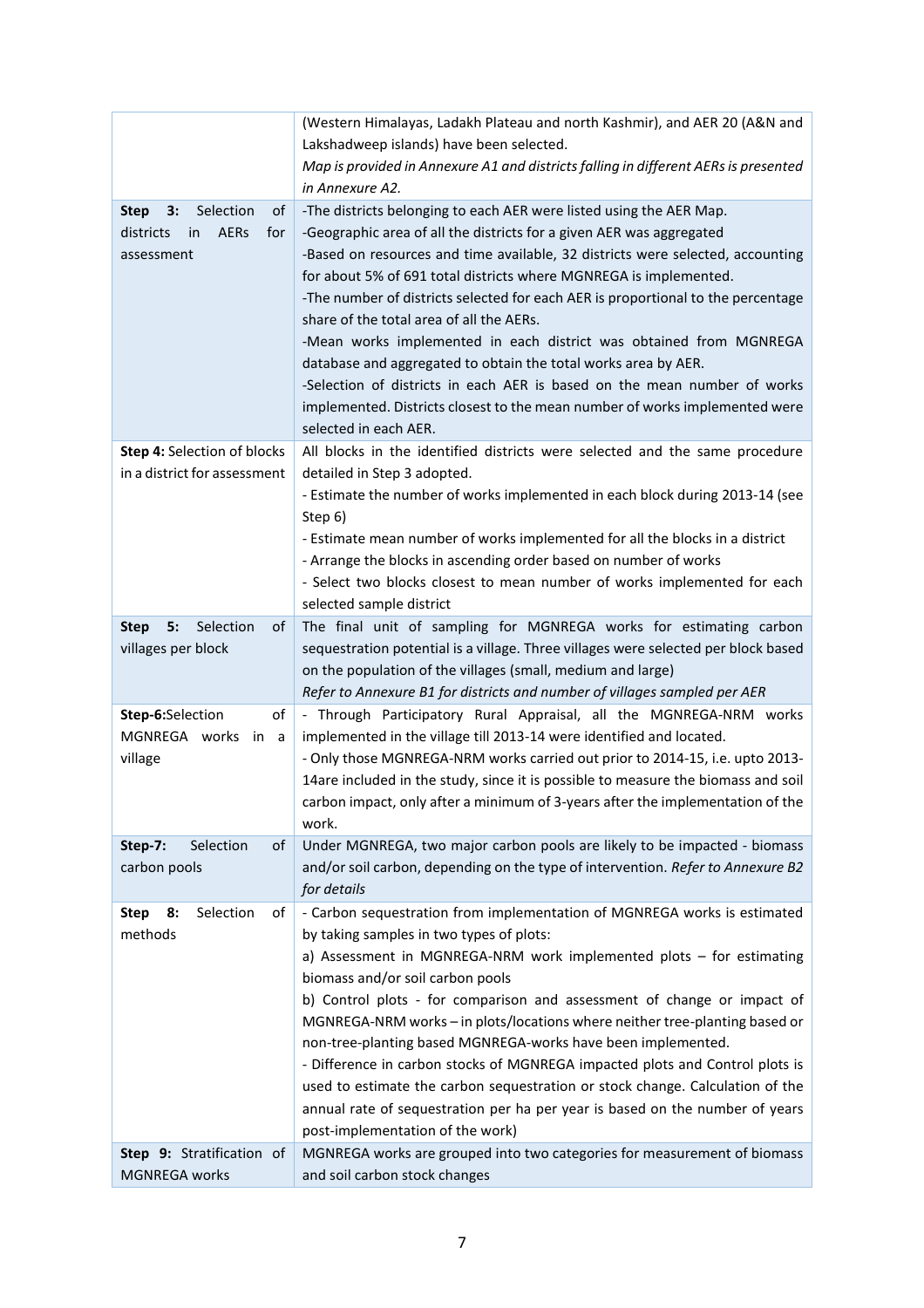|                         | a)MGNREGA activities involving tree planting: both tree biomass and soil carbon                                                                                |  |  |  |  |  |
|-------------------------|----------------------------------------------------------------------------------------------------------------------------------------------------------------|--|--|--|--|--|
|                         | pools are measured. It is comprised of largely drought proofing works.                                                                                         |  |  |  |  |  |
|                         | b)<br><b>MGNREGA</b><br>activities<br>involving<br>planting:<br>no<br>tree                                                                                     |  |  |  |  |  |
|                         | only SOC is measured, since no tree planting is done for biomass measurement.                                                                                  |  |  |  |  |  |
|                         | Includes all land and water related works, excluding drought proofing works.                                                                                   |  |  |  |  |  |
| 10: Measurement<br>Step | Aboveground biomass (AGB): Aboveground biomass consists of trees and                                                                                           |  |  |  |  |  |
| method for biomass of   | shrubs. Standard plot method (World Bank Toolkit (2012); Ravindranath and                                                                                      |  |  |  |  |  |
| trees                   | Ostwald, 2008) is adopted and diameter of the trees (DBH) and height of all the                                                                                |  |  |  |  |  |
|                         | trees in the sample plots are measured.                                                                                                                        |  |  |  |  |  |
|                         | - Each MGNREGA-NRM work and the area impacted is identified and located in                                                                                     |  |  |  |  |  |
|                         | the field (for example $-$ if check dam is constructed, the area impacted by                                                                                   |  |  |  |  |  |
|                         | increased water availability for irrigation from water stored in the check dam or                                                                              |  |  |  |  |  |
|                         | increased ground water level is estimated or obtained through surveys)                                                                                         |  |  |  |  |  |
|                         | - 3 to 5 plots of size (25 x 25 meters) are marked randomly in the field                                                                                       |  |  |  |  |  |
|                         | - Tree DBH and height are measured.                                                                                                                            |  |  |  |  |  |
|                         | Calculation of biomass using field data and equations                                                                                                          |  |  |  |  |  |
|                         |                                                                                                                                                                |  |  |  |  |  |
|                         | - Parameters such as DBH and height recorded in the field are used in allometric<br>equations for estimating the above ground biomass of each tree. Allometric |  |  |  |  |  |
|                         | equations are available for many tree species. If not available for any species,                                                                               |  |  |  |  |  |
|                         | generic biomass equations available for the region are used.                                                                                                   |  |  |  |  |  |
|                         | - Below ground biomass is estimated using the standard default values                                                                                          |  |  |  |  |  |
|                         | recommended by IPCC (default value for below ground biomass = AGB X 0.26)                                                                                      |  |  |  |  |  |
|                         | - Finally, total biomass stock (above ground + below ground) is estimated as                                                                                   |  |  |  |  |  |
|                         | tonnes of dry biomass per ha for the selected work (say, drought proofing                                                                                      |  |  |  |  |  |
|                         | involving planting trees)                                                                                                                                      |  |  |  |  |  |
|                         | - Total biomass is separately estimated for plots with trees planted under                                                                                     |  |  |  |  |  |
|                         | Drought Proofing activity under MGNREGA and the Control plots (without tree                                                                                    |  |  |  |  |  |
|                         | planting). The control plot biomass stock is zero in most cases.                                                                                               |  |  |  |  |  |
|                         | Net biomass stock change = (Biomass stock in drought proofing work plots -                                                                                     |  |  |  |  |  |
|                         | Biomass stock in control plots)                                                                                                                                |  |  |  |  |  |
| Step 11: Measurement    | SOC is estimated in locations where MGNREGA-NRM works are implemented                                                                                          |  |  |  |  |  |
| method for SOC          | (tree and non-tree based works), based on plot selection and soil sample                                                                                       |  |  |  |  |  |
|                         | collection for laboratory estimation (World Bank Toolkit, 2012; Ravindranath<br>and Ostwald, 2008)                                                             |  |  |  |  |  |
|                         | - Select 3/5 plots for each work/farm (if large area or farm size, select 5 plots, if                                                                          |  |  |  |  |  |
|                         | small or medium size farm - select 3 plots)                                                                                                                    |  |  |  |  |  |
|                         | - In each plot, obtain samples of soil from three points in the plot (2 corners and                                                                            |  |  |  |  |  |
|                         | one middle)                                                                                                                                                    |  |  |  |  |  |
|                         | - Collect samples from two depths: 0-15 cm and 15-30 cm                                                                                                        |  |  |  |  |  |
|                         | - SOC is estimated by adopting the most widely used and cost-effective method:                                                                                 |  |  |  |  |  |
|                         | Wet digestion or titrimetric determination (the Walkley and Black) method                                                                                      |  |  |  |  |  |
|                         | - SOC is calculated in terms of tC per ha using the following two equations using                                                                              |  |  |  |  |  |
|                         | data on SOC concentration (as a percentage) obtained in the laboratory analysis                                                                                |  |  |  |  |  |
|                         | and bulk density for the two depths:                                                                                                                           |  |  |  |  |  |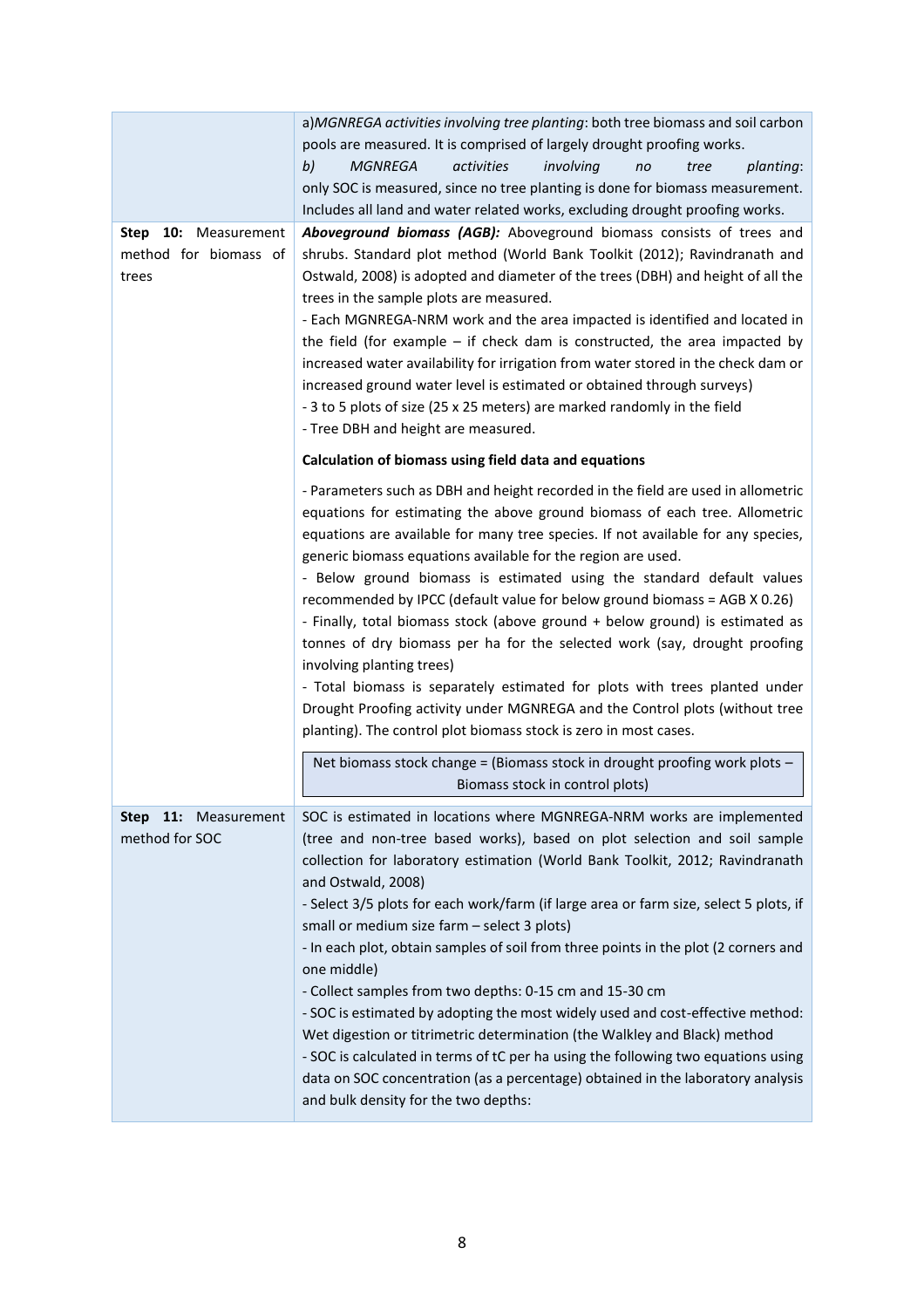|                               | SOC (tons/ha) = [Soil mass in 0-30 cm layer $\times$ SOC concentration (%)] / 100<br>Soil mass (tons/ha) = [area (10,000 m <sup>2</sup> /ha) × depth (0.3 m) × bulk density |  |  |
|-------------------------------|-----------------------------------------------------------------------------------------------------------------------------------------------------------------------------|--|--|
|                               | (t/m <sup>3</sup> )                                                                                                                                                         |  |  |
|                               |                                                                                                                                                                             |  |  |
| <b>Step 12:</b> Estimation of | Based on the above methods biomass and soil carbon sequestration or stock                                                                                                   |  |  |
| biomass and SOC per ha        | change is estimated for each work (such as check dam impacted plots or tree                                                                                                 |  |  |
| for each MGNREGA-NRM          | planted plots) as tC/ha/year. Rate per year is estimated based on the number of                                                                                             |  |  |
| work                          | years the land is impacted, post implementation upto 2017.                                                                                                                  |  |  |

## <span id="page-16-0"></span>**2.3. Data Analysis and Estimation of Carbon Sequestration or Stock Change at National Level (based on data from sample villages)**

Estimation of carbon sequestration at the national level, based on data from village level sample studies is a challenge for a large programme such as MGNREGA, especially due to limitation of time and resources. The biggest challenge is the absence of data on area impacted by implementation of a MGNREGA-NRM work (such as tree planting or land development or minor irrigation).Area impacted by MGNREGA-NRM works is the starting point for estimating the carbon sequestration co-benefit. No study has attempted to estimate the area impacted by the works implemented so far. The approach and method adopted in this study is to estimate the area impacted by each of the MGNREGA-NRM works and extrapolate the village level estimates of biomass and SOC for each work to the district, AER and national levels as presented in Table 2.2.

| <b>Steps</b>                                                                                                                                                                               | <b>Details</b>                                                                                                                                                                                                                                                                                                                                                                                                                                                                                                                                                                                                          |
|--------------------------------------------------------------------------------------------------------------------------------------------------------------------------------------------|-------------------------------------------------------------------------------------------------------------------------------------------------------------------------------------------------------------------------------------------------------------------------------------------------------------------------------------------------------------------------------------------------------------------------------------------------------------------------------------------------------------------------------------------------------------------------------------------------------------------------|
| <b>Step-1:</b> Estimation of area subjected to impact<br>of implementation of MGNREGA-NRM work<br>(e.g., minor irrigation or land development or<br>drought proofing work in a village)    | Estimation of area subjected to implementation of<br>MGNREGA work in each sample village involved field visit<br>to the work sites in sample villages and PRA<br>- Obtain the list of all the works implemented in the<br>sample village through PRA or from Village Panchayat<br>office. Get preliminary idea about the location of the<br>works in the village and area potentially impacted by each<br>work.<br>- Visit the field and verify or measure or survey the area<br>impacted by the sample works through discussion with<br>the beneficiary.<br>- Obtain the area impacted by each work (minor irrigation, |
| Step-2: Estimation of average area and total<br>area impacted by each work at AER level<br>(average ha per minor irrigation or land<br>development or drought proofing work in the<br>AER) | land development, drought proofing, etc.<br>Based on the works implemented and area for each work<br>in the sample villages in a district $-$ average area for each<br>work is estimated:<br>- For example, estimate the total number of minor<br>irrigation or land development or drought proofing works<br>implemented in all the districts of an AER from MGNREGA<br>database<br>-Use the estimate of the area impacted by each work,<br>obtained through field studies as described in Step-1, say<br>for minor irrigation or land development or drought                                                          |

**Table 2.2:** Approach and methods for estimating carbon sequestration or stock change from village level data to national level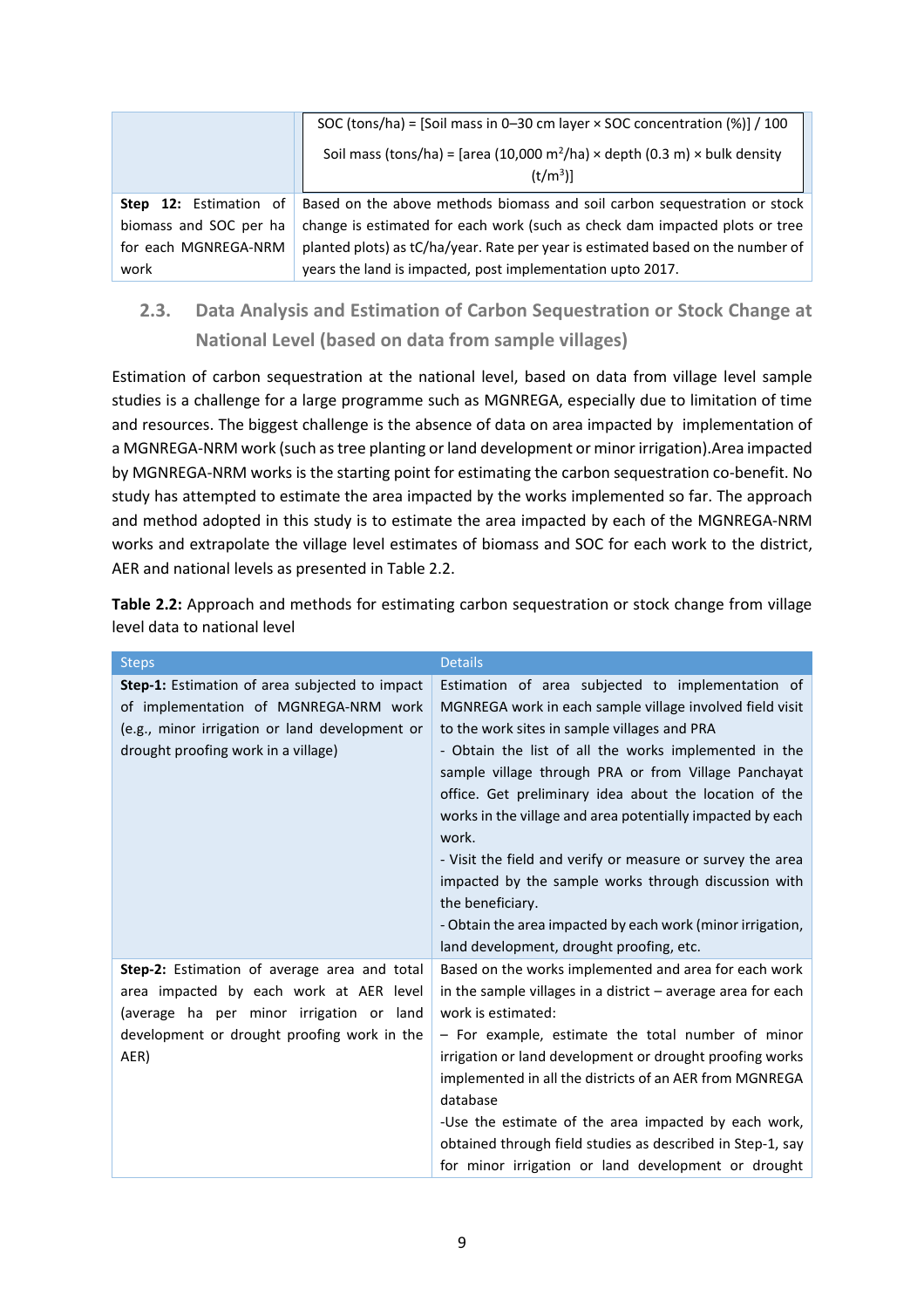|                                                    | proofing work in sample villages and estimate the average                             |
|----------------------------------------------------|---------------------------------------------------------------------------------------|
|                                                    | area impacted by each work.                                                           |
|                                                    | -Based on total minor irrigation or land development or                               |
|                                                    | drought proofing, etc., works implemented at district level                           |
|                                                    | and average area per work estimated at village level for                              |
|                                                    | each district - estimate the total area impacted by each                              |
|                                                    | work at district and AER level.                                                       |
| Estimation<br>Step-3:<br>of<br>carbon<br>average   | Estimation of the average carbon sequestered per ha for                               |
| sequestration or<br>stock<br>change<br>per<br>ha   | each MGNREGA-NRM work at AER level based on field                                     |
| (tC/ha/year) for each work (e.g., Minor irrigation | studies in sample villages is presented in Table 3.3.                                 |
| or land development or drought proofing) in        | - Carbon sequestration/stock change for each MGNREGA-                                 |
| sample villages in an AER                          | NRM work is based on per ha carbon sequestration/work                                 |
|                                                    | and area per work based on field studies                                              |
|                                                    | Estimate of carbon sequestration/stock change                                         |
|                                                    | (tC/ha/yr) for a given work (such as minor irrigation or                              |
|                                                    | land development or drought proofing) at AER level is                                 |
|                                                    | based on estimates obtained from locations in sample                                  |
|                                                    | villages from sample districts in an AER - carbon<br>sequestration in tC/ha/work/year |
|                                                    | - An average carbon sequestration value - tC/ha/year for                              |
|                                                    | each work at the AER level is obtained based on estimates                             |
|                                                    | from all sample villages considering all the districts                                |
|                                                    | covered in an AER.                                                                    |
| Step-4: Estimation of total carbon sequestration   | Estimation of total carbon sequestration for each work                                |
| or stock change for each work (e.g., Minor         | and for all works in an AER is based on extrapolation from                            |
| irrigation or land development or drought          | village to district to AER level:                                                     |
| proofing work) and for all works at the AER level  | Using carbon sequestration values estimated considering                               |
|                                                    | all the sample villages and area impacted per work, the                               |
|                                                    | carbon sequestration across all the districts in an AER for                           |
|                                                    | all works implemented under MGNREGA for the period                                    |
|                                                    | 2006-07 to 2017-18 is estimated using the following                                   |
|                                                    | procedure:                                                                            |
|                                                    | 1. Estimate total number of works implemented/AER                                     |
|                                                    | -Select all the districts in each AER                                                 |
|                                                    | -Download<br>compile<br>and<br>year-wise,<br>district-wise                            |
|                                                    | MGNREGA-NRM works implementation data of all the                                      |
|                                                    | districts in an AER                                                                   |
|                                                    | - Period: 2006-07; 2007-08; 2008-09; 2009-10; 2010-11;                                |
|                                                    | 2011-12; 2012-13; 2013-14; 2014-15; 2015-16; 2016-17<br>and 2017-18                   |
|                                                    | - Works: All MGNREGA-NRM works completed during a                                     |
|                                                    | year                                                                                  |
|                                                    |                                                                                       |
|                                                    | 2. Estimate carbon sequestration per work at AER level                                |
|                                                    | - Select all the districts belonging to a given AER.                                  |
|                                                    | - Estimate the average area impacted per work at AER                                  |
|                                                    | level using area data per work obtained from village                                  |
|                                                    | sample studies                                                                        |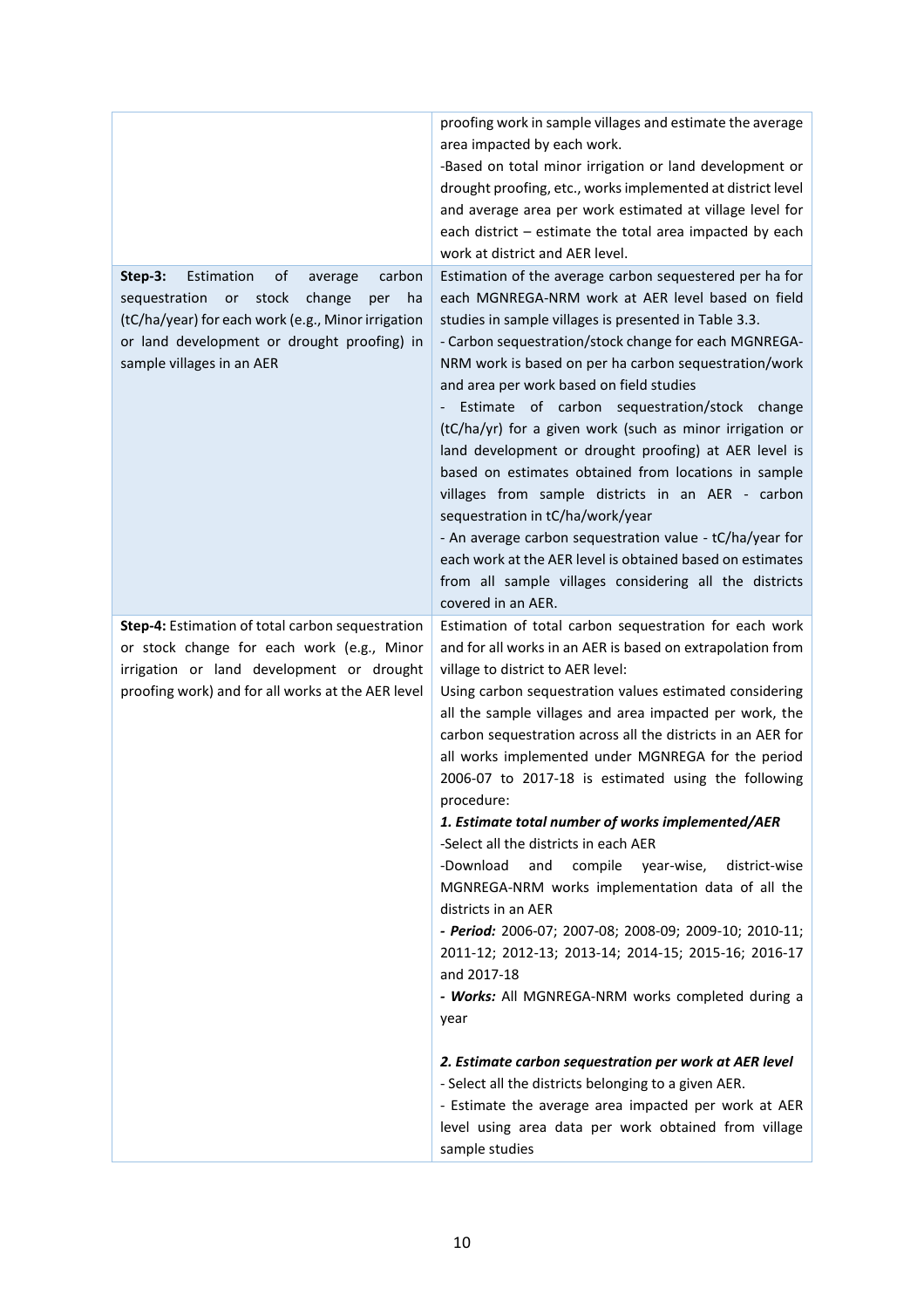|                                                                                    | - Estimate the average carbon sequestration per work as<br>described earlier as tC/work/year - based on per ha<br>carbon sequestration and average area of the work<br>- Carbon sequestration at AER level is obtained by<br>multiplying the average carbon sequestration rate per<br>work in an AER, the average area impacted per work and<br>the cumulative number of works completed in a year at<br>AER level, considering all the districts and aggregating for<br>all the years.                                                                                                                                                                                                                                                                                                                                                                                                                                                                                                                                                                                                                                                                                                   |
|------------------------------------------------------------------------------------|-------------------------------------------------------------------------------------------------------------------------------------------------------------------------------------------------------------------------------------------------------------------------------------------------------------------------------------------------------------------------------------------------------------------------------------------------------------------------------------------------------------------------------------------------------------------------------------------------------------------------------------------------------------------------------------------------------------------------------------------------------------------------------------------------------------------------------------------------------------------------------------------------------------------------------------------------------------------------------------------------------------------------------------------------------------------------------------------------------------------------------------------------------------------------------------------|
| Step-5: Carbon sequestration or stock change at<br>the national level for all AERs | All India level carbon sequestration or stock change is<br>estimated by the following procedure:<br>-Estimate carbon sequestration for each MGNREGA-NRM<br>work at each AER level<br>-Aggregate carbon sequestration for all the works<br>implemented for each AER<br>-Aggregate the total carbon sequestration estimate for all<br>AERs based on estimates at each AER level.                                                                                                                                                                                                                                                                                                                                                                                                                                                                                                                                                                                                                                                                                                                                                                                                            |
| Step-6: Extrapolation of carbon sequestration or<br>stock change upto 2030         | Projection of carbon sequestration or stock change from<br>implementation of MGNREGA programme by 2030 is<br>achieved by adopting the following approach:<br>-Estimate the annual carbon sequestration/stock change<br>using the steps provided above upto Step-5.<br>- Estimate the average annual rate of implementation of<br>each MGNREGA-NRM work, based on data from<br>MGNREGA website for the recent past (2014-2018).<br>- Using the annual mean rate of implementation of each<br>MGNREGA-NRM work for the period 2014 to 2018, project<br>the works to be implemented upto 2027, at constant<br>rates.<br>- It is assumed that in another 10 years, potential for<br>implementing MGNREGA-NRM works will be exhausted.<br>Further, the demand for MGNREGA works may decline<br>over the years. Finally, even if some works are<br>implemented after 2027, they may provide carbon benefit<br>only after 3 to 5 years (beyond 2030), thus may not be<br>relevant to reporting under Paris Agreement or under<br>NDC.<br>- Estimate the cumulative carbon sequestration or stock<br>change for years by 2030, using the MGNREGA-NRM works<br>implemented cumulatively till 2027. |

## <span id="page-18-0"></span>**3. Database for Estimation of Carbon Sequestration or Stock Change**

Estimation of total carbon sequestration or stock change due to any MGNREGA-NRM activity is based on four variables:

I. Cumulative works implemented upto 2017-18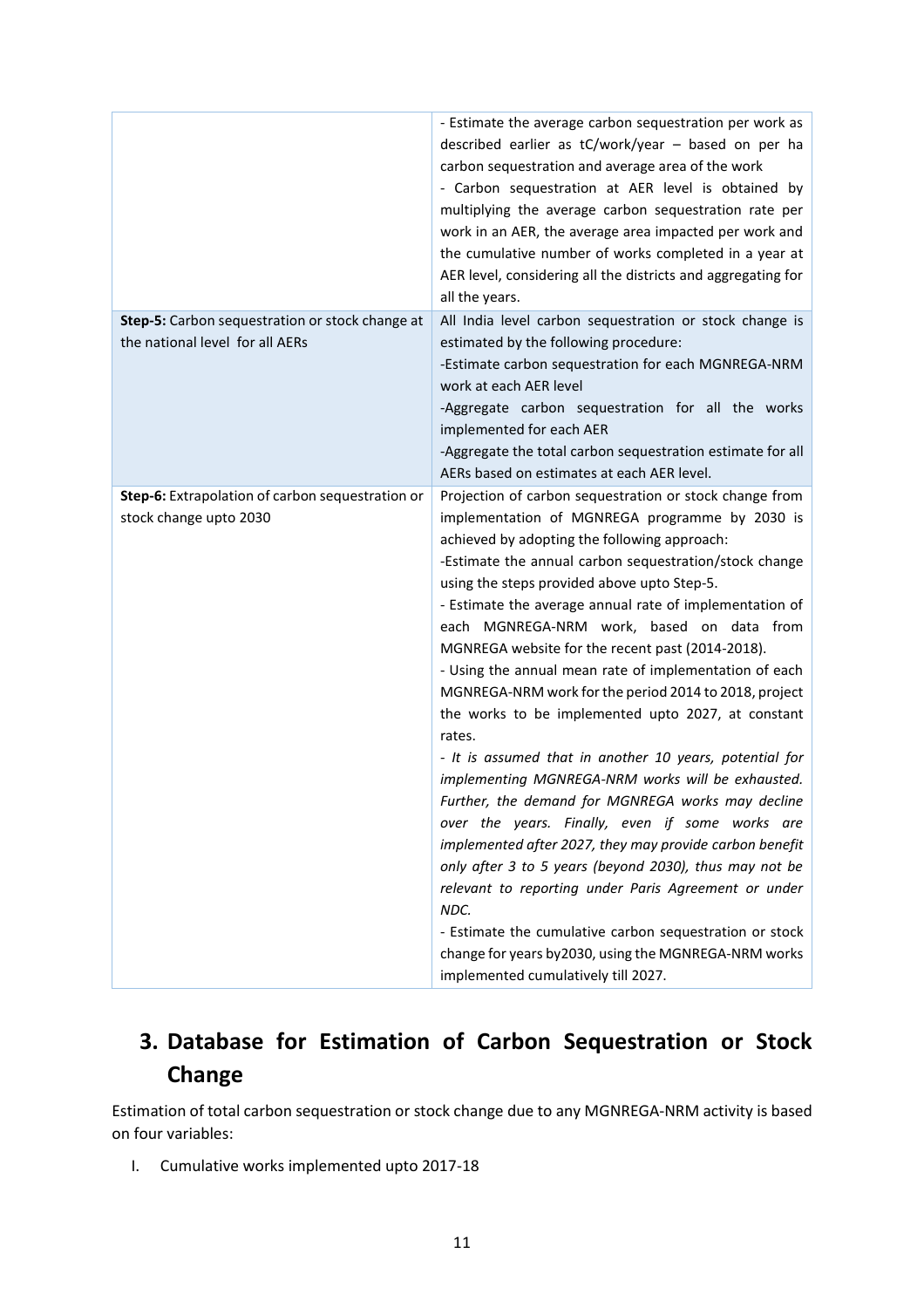- II. Mean number of works implemented during the five-year period of 2013-14 to 2017-18
- III. Projection of works implemented for 2020, 2025 and 2030, based on the mean annual rates of MGNREGA-NRM works implementation over the previous five-year period (2013-14 to 2017- 18)
- IV. Average area impacted by each NRM activity, derived from sample villages and districts
- V. Average carbon sequestration rates (biomass and soil) of different MGNREGA-NRM works in different districts of different AERs.

#### <span id="page-19-0"></span>**3.1. Cumulative Number of Works Completed up to 2017-18 from 2006-07**

MGNREGA database provides data on number of works implemented annually. Estimation of cumulative number of works implemented say upto2017-18 is necessary to calculate total carbon sequestration during the year 2017-18. The average area per work and carbon sequestration rates per ha for each NRM work is estimated at AER level (Table 3.3). Thus, cumulative number of NRM works leading to carbon sequestration or stock change is estimated by AER level from MGNREGA database. The cumulative number of major MGNREGA-NRM works with potential to contribute to carbon sequestration or stock change is given for each AER in Table 3.1. Number of different NRM works cannot be compared unless area impacted under each NRM work is estimated (Section 3.3).

|                  | <b>Drought</b> | <b>Micro</b> | <b>Renovation of</b>     | Land        | Water conservation & |
|------------------|----------------|--------------|--------------------------|-------------|----------------------|
|                  | proofing       | irrigation   | traditional water bodies | development | harvesting           |
| AER <sub>2</sub> | 161017         | 98863        | 108537                   | 192863      | 624859               |
| AER3             | 131536         | 398422       | 531685                   | 1648235     | 1782008              |
| AER4             | 110729         | 63273        | 74595                    | 178015      | 184176               |
| AER5             | 37633          | 7761         | 28164                    | 134287      | 225048               |
| AER6             | 42733          | 385          | 8150                     | 7774        | 63529                |
| AER7             | 22316          | 1375         | 5231                     | 1700        | 45104                |
| AER8             | 116324         | 12387        | 82901                    | 94604       | 949984               |
| AER9             | 84572          | 41802        | 63424                    | 155573      | 124085               |
| <b>AER10</b>     | 141424         | 14327        | 45908                    | 295537      | 195119               |
| AER11            | 315259         | 279278       | 161936                   | 750960      | 776506               |
| <b>AER12</b>     | 67674          | 10918        | 65204                    | 93005       | 159063               |
| AER13            | 141933         | 151143       | 398332                   | 172832      | 240431               |
| AER14            | 40982          | 128390       | 56758                    | 248022      | 183297               |
| AER15            | 342557         | 178844       | 328889                   | 376559      | 488847               |
| <b>AER16</b>     | 258112         | 91394        | 161542                   | 219847      | 216478               |
| AER17            | 274655         | 102550       | 137618                   | 337221      | 218593               |
| <b>AER18</b>     | 19294          | 12525        | 20354                    | 11479       | 11718                |
| <b>AER19</b>     | 56076          | 21108        | 34318                    | 160157      | 152702               |

|  |  | Table 3.1: Cumulative number of NRM works implemented under MGNREGA upto 2017-18* |
|--|--|-----------------------------------------------------------------------------------|
|--|--|-----------------------------------------------------------------------------------|

\* *MGNREGA database provides data on number of works completed from 2006-07 to 2018*

<span id="page-19-1"></span>**3.2. Projection of Number of MGNREGA-NRM Works for the Period up to 2030**

It is assumed that MGNREGA will continue upto 2030. The annual investment in MGNREGA has increased over the past 12 years since its inception. The following approach is adopted for projecting the number works: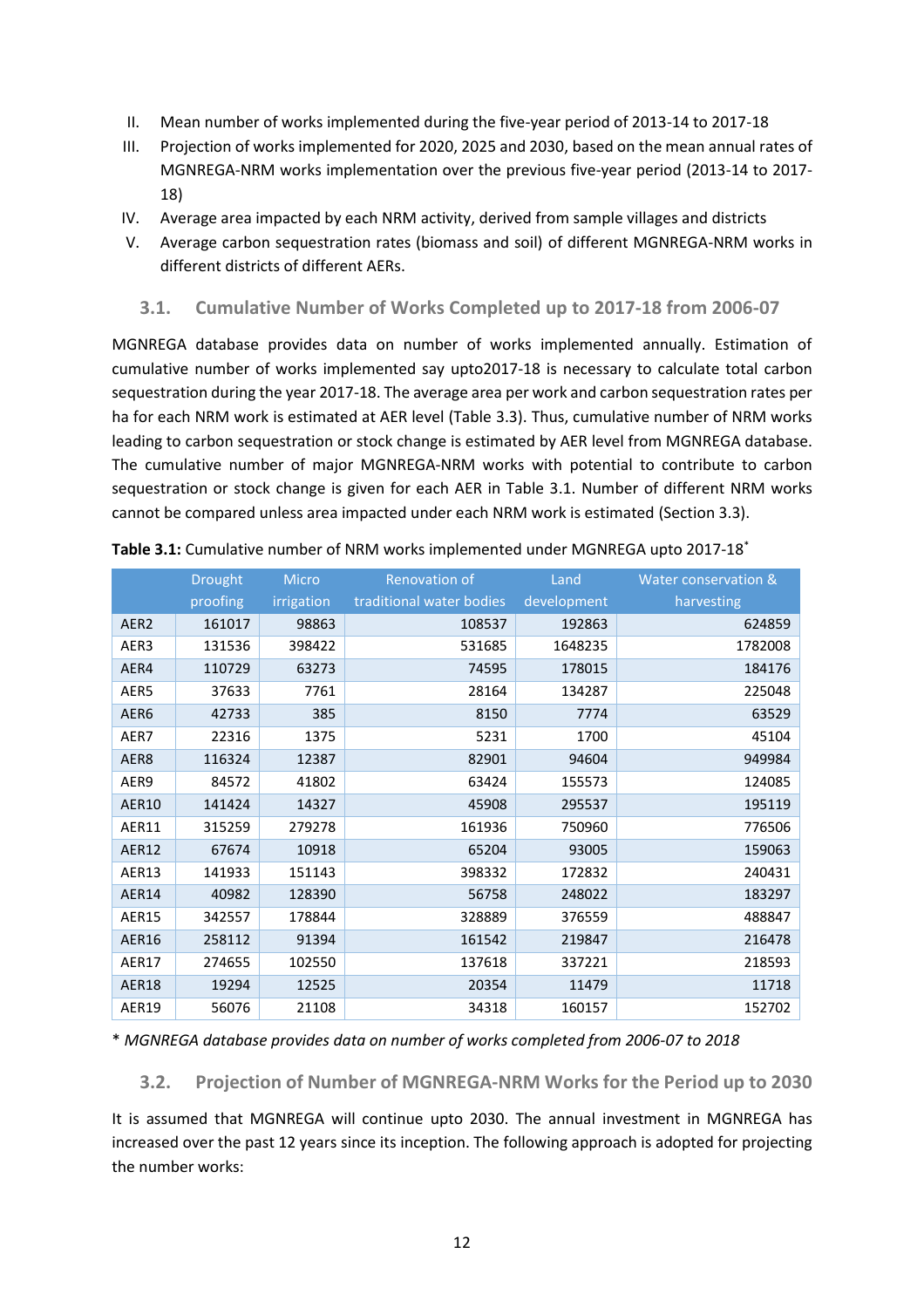- Estimate the average annual rate of implementation of each MGNREGA-NRM work, based on data from MGNREGA database for the recent five-year period of 2014 to 2018. It can be observed that the standard deviation for majority of the works is low (Table 3.2).
- Using the annual mean rate of implementation of each NRM work for the recent period (2014 to 2018), project the number of works implemented upto 2027, at constant rates. Here it is assumed that there will be demand for MGNREGA works and employment at least for the next 10 years and at nearly constant rates, since no other estimates are available or can be assumed.
- It is assumed that in another 10 years, potential for implementing NRM works may be exhausted. Further, the demand for MGNREGA works may decline over the years. Finally, even if some NRM works are implemented after 2027, they may provide carbon benefit only after 3 to 5 years (beyond 2030), thus may not be relevant to reporting upto 2030.
- Projection of MGNREGA-NRM works implemented is made according to AER and used for estimating the carbon sequestration potential.

The annual number of each MGNREGA-NRM work implemented during the period 2013-14 to 2017- 2018 is obtained from the MGNREGA database and mean annual number of works implemented for the period 2013-14 to 2017-18 is estimated and given in Table 3.2. Projection of the carbon sequestration potential is based on the cumulative works implemented for the period up to2020, 2025 and 2030, according to AERs.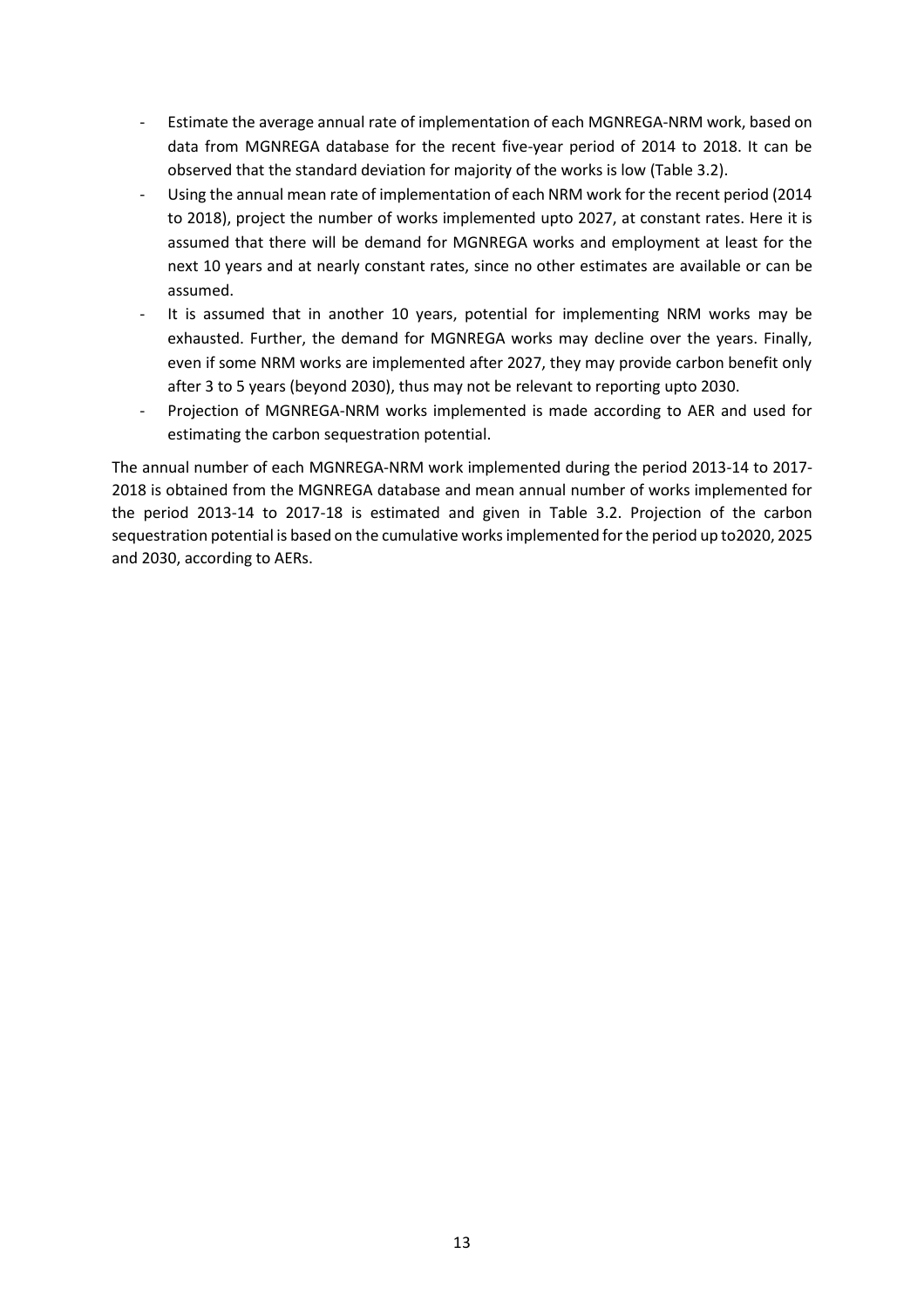| <b>NRM Works</b>                          | <b>Total number</b><br>of works upto | Mean number<br>of works       |         |         | Works implemented during |         |         | Mean number<br>of works during | <b>Standard deviation</b><br>(Co-efficient of<br>variation in %) of |
|-------------------------------------------|--------------------------------------|-------------------------------|---------|---------|--------------------------|---------|---------|--------------------------------|---------------------------------------------------------------------|
|                                           | 2012-13 from<br>2006-07              | during 2006-<br>07 to 2012-13 | 2013-14 | 2014-15 | 2015-16                  | 2016-17 | 2017-18 | 2013-14 to<br>2017-18          | number of works<br>completed during<br>2013-14 & 2017-18            |
| Drought proofing                          | 1002884                              | 7959                          | 275539  | 236937  | 304137                   | 258365  | 286964  | 272389                         | 25903 (10.5%)                                                       |
| Micro irrigation                          | 709098                               | 5628                          | 129014  | 119187  | 279584                   | 164709  | 213153  | 181129                         | 66222 (2.7%)                                                        |
| Water conservation &<br>harvesting        | 4139040                              | 32850                         | 302521  | 615298  | 622858                   | 521795  | 440036  | 500502                         | 133655 (3.7%)                                                       |
| Renovation of traditional<br>water bodies | 1135072                              | 32850                         | 246688  | 205001  | 214123                   | 268072  | 244590  | 235695                         | 25767 (9.1%)                                                        |
| Land development                          | 1936730                              | 15371                         | 633686  | 703749  | 463954                   | 667025  | 673527  | 628388                         | 95231 (6.6%)                                                        |

**Table 3.2:** Cumulative, annual and mean number of works implemented for the period 2006-07 to 2017-2018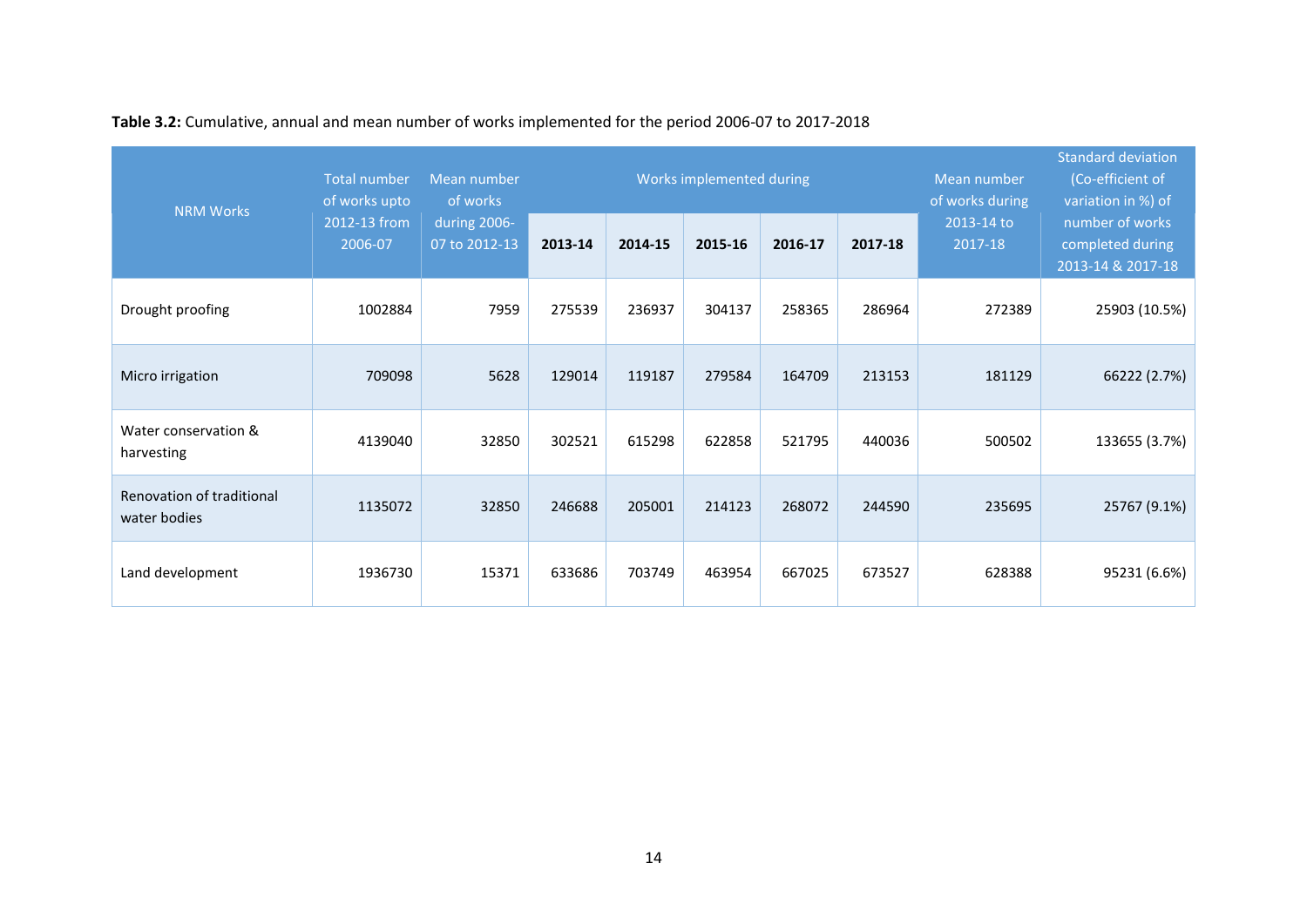### <span id="page-22-0"></span>**3.3. Average Area of each MGNREGA-NRM Work in Different AERs**

All the NRM activities (Works) under MGNREGA are largely linked to land and water. Even water related activities impact land by providing irrigation water for crop production. Thus the basic data required for estimating carbon sequestration/stock change would be area subjected to each MGNREGA-NRM activity in each village, extrapolated to the national level. Unfortunately, MGNREGA Database does not provide any information on the area impacted by NRM activity. It provides number of works demanded and implemented, investment, expenditure and employment created. Thus estimating the area impacted by NRM activities is needed from the field studies, in order to estimate carbon sequestration. Esteves et al. (2013), have estimated the environmental benefits including carbon sequestration at the per ha level but not the area impacted by NRM activities. Thus in this study, area subjected to different NRM activities in the sample villages is estimated through survey and field measurements and provided in Table 3.3. Since the area impacted for a given NRM activity, say minor irrigation or land development or drought proofing, may vary among AERs, in this study area impacted data is generated and given at AER level. In the majority of the cases, the area impacted by a work is less than two ha. Average area impacted per MGNREA-NRM activity is used for calculating per hectare carbon sequestration or stock change benefit (Table 3.3).

### <span id="page-22-1"></span>**3.4. Carbon Sequestration/Stock Change Rates for MGNREGA-NRM Activities**

Carbon sequestration rates (tC/ha/yr) for each NRM-based work are calculated and extrapolated to village, district and AER scales. The impact of MGNREGA activity on carbon stocks in biomass (trees) and soil carbon is estimated through field studies in sample villages across all the AERs(Table 3.3). The methods adopted are given in Section 2 and Annexure B. Biomass sequestration rates are estimated only for those works or activities involving tree planting, such as drought proofing. SOC is estimated for all activities involving tree planting and other activities not involving tree planting such as land development, minor irrigation works, water conservation and water harvesting, etc. The explanation for the negative carbon sequestration is provided as a footnote to Table 3.3.

The carbon sequestration rates varied for a given work/activity across AERs. The carbon sequestration rates for drought proofing ranged from 0.85 to 2.20 tC/ha/yr for biomass carbon and 0.12 to 2.61 tC/ha/yr for SOC. The carbon sequestration rates for land development are estimated to be in the range of 0.1 to 1.97 tC/ha/yr for SOC. Similarly for water conservation and water harvesting (0.19 to 1.90 tC/ha/yr), and minor irrigation works (0.0 to 1.93 tC/ha/yr). The carbon sequestration rates are positive for most of the NRM activities in majority of the AERs. However, negative carbon sequestration rates for SOC, are recorded for some works/activities in some of the AERs (Table 3.3) as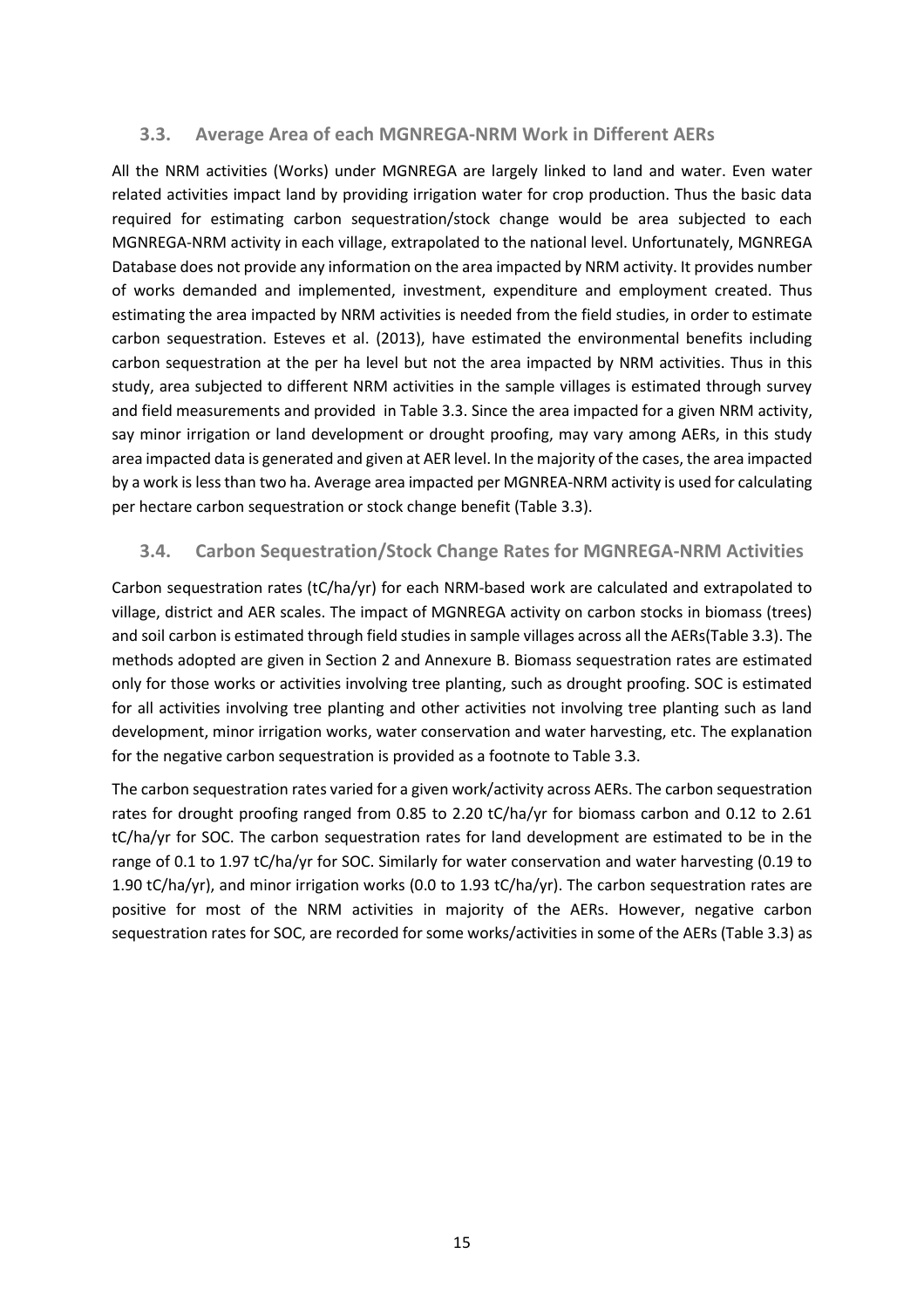carbon is being released from the soils as a result of the works being implemented.

**Table 3.3:** Average area impacted by MGNREGA-NRM works in different AERs and average biomass and soil carbon sequestration rates (tC/ha/yr) for each work

| <b>AERs</b> | <b>MGNREGA Works</b>                   | Average area <sup>*</sup> per work | Carbon** (tC/ha/year) |                |              |
|-------------|----------------------------------------|------------------------------------|-----------------------|----------------|--------------|
|             |                                        | (ha)                               | Soil                  | <b>Biomass</b> | <b>Total</b> |
|             |                                        | 0.90                               | 1.10                  |                | 1.10         |
|             | Micro irrigation Works                 |                                    | $-1.46$               |                | $-1.46$      |
| AER2        |                                        | 0.66                               | 0.02                  |                | 0.02         |
|             |                                        |                                    | 1.05                  |                | 1.05         |
|             | Land development                       | 2.28                               | 1.97                  |                | 1.97         |
|             | Drought proofing                       | 1.15                               | 2.07                  | 2.20           | 4.27         |
|             |                                        | 7.25                               | $-0.85$               |                | $-0.85$      |
|             | Water conservation and harvesting      | 0.71                               | 0.88                  |                | 0.88         |
| AER3        | Land development                       | 2.28                               | 1.37                  |                | 1.37         |
|             | Drought proofing                       | 1.15                               | 2.61                  | 1.89           | 4.50         |
|             | Water conservation and harvesting      | 0.99                               | $-1.05$               |                | $-1.05$      |
|             |                                        |                                    | 0.20                  |                | 0.20         |
|             | Minor irrigation works                 | 0.66                               | 0.35                  |                | 0.35         |
|             | Land development                       | 2.28                               | $-0.90$               |                | $-0.90$      |
| AER4        |                                        | 0.71                               | 0.73                  |                | 0.73         |
|             | Water conservation and harvesting      | 0.99                               | $-0.51$               |                | $-0.51$      |
|             |                                        | 7.25                               | 0.65                  |                | 0.65         |
|             | Drought proofing                       | 0.75                               | 0.70                  | 0.95           | 1.65         |
|             | Water conservation and harvesting      | 0.71                               | 0.73                  |                | 0.73         |
|             |                                        | 0.99                               | 0.95                  |                | 0.95         |
|             |                                        |                                    | 1.06                  |                | 1.06         |
|             | Land development                       | 2.28                               | $-0.88$               |                | $-0.88$      |
| AER5        | Drought proofing                       | 1.80                               | 0.56                  | 1.05           | 1.61         |
|             | Minor irrigation works                 | 0.66                               | $-0.66$               |                | $-0.66$      |
|             |                                        |                                    | 0.08                  |                | 0.08         |
|             | Water conservation and harvesting      | 0.71                               | 1.64                  |                | 1.64         |
|             | Drought proofing                       | 1.15                               | $-0.21$               | 1.13           | 0.92         |
|             | Renovation of traditional water bodies | 0.90                               | 1.37                  |                | 1.37         |
|             | including desilting of tanks           |                                    |                       |                |              |
| AER6        | Land development                       | 2.28                               | $-0.02$               |                | $-0.02$      |
|             | Minor irrigation works                 | 0.66                               | 0.33                  |                | 0.33         |
|             |                                        |                                    | 0.36                  |                | 0.36         |
|             | Water conservation and harvesting      | 7.25                               | 0.33                  |                | 0.33         |
|             | Minor irrigation works                 | 0.66                               | 1.93                  |                | 1.93         |
| AER7        |                                        |                                    | $-0.23$               |                | $-0.23$      |
|             | Drought proofing                       | 0.78                               | 1.23                  | 2.2            | 3.43         |
|             | Minor irrigation works                 |                                    |                       |                |              |
|             | Water conservation and harvesting      | 0.71                               | $-0.13$               |                | $-0.13$      |
| AER8        | Land development                       | 2.28                               | 0.10                  |                | 0.10         |
|             | Drought proofing                       | 0.78                               | 0.12                  | 1.16           | 1.28         |
|             |                                        | 0.66                               | $-0.97$               |                | $-0.97$      |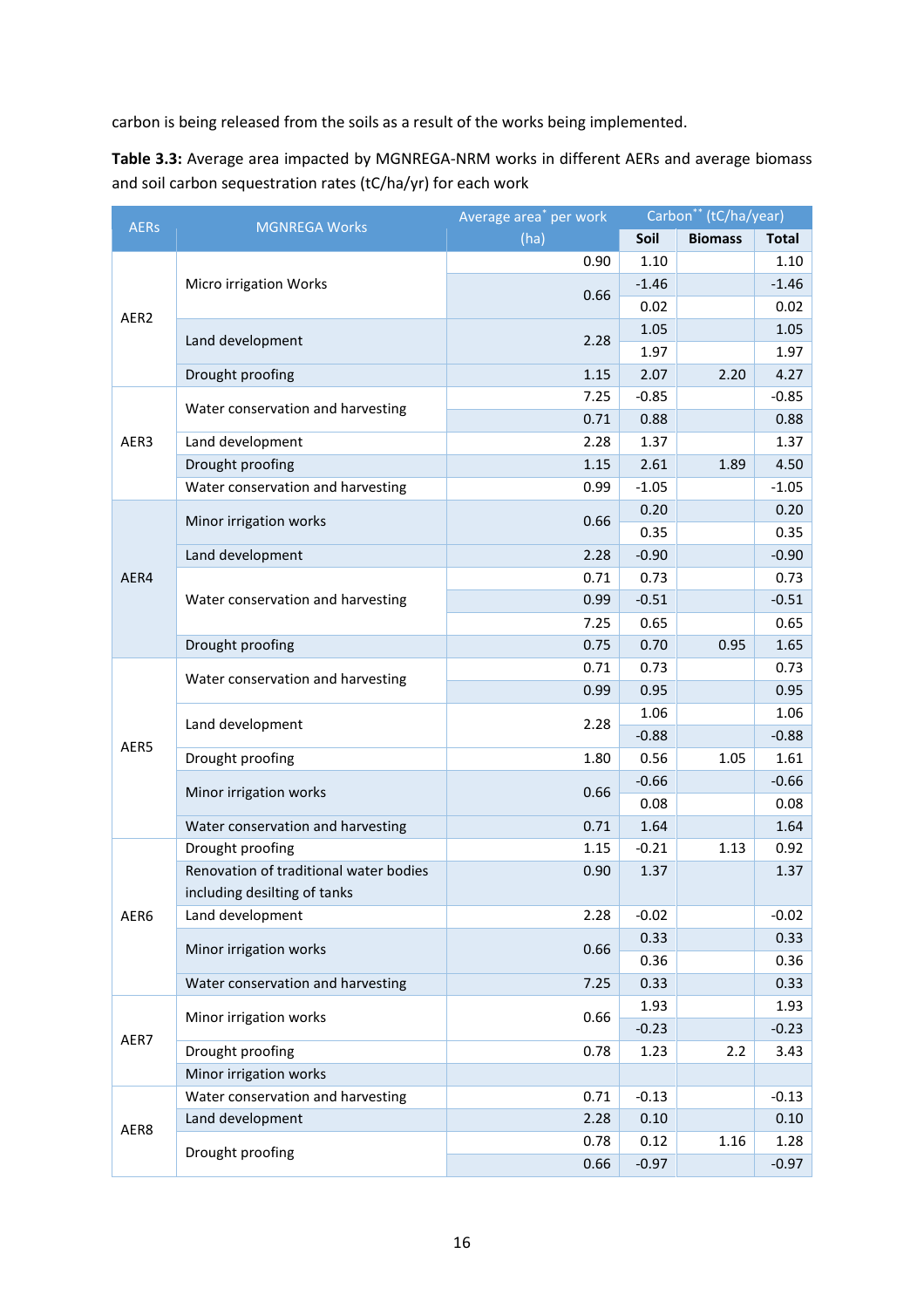| AER9         | Renovation of traditional water bodies<br>including desilting of tanks | 0.90 | 0.78    |      | 1.21    |
|--------------|------------------------------------------------------------------------|------|---------|------|---------|
|              | Minor irrigation works                                                 | 0.66 | $-0.61$ |      | $-0.61$ |
| <b>AER10</b> | Drought proofing                                                       | 1.82 | 0.83    | 1.15 | 1.98    |
|              | Water conservation and harvesting                                      | 0.71 | 1.19    |      | 1.19    |
|              | Land development                                                       | 2.28 | 0.28    |      | 0.28    |
|              |                                                                        | 0.71 | 0.44    |      | 0.44    |
|              | Water conservation and harvesting                                      | 0.99 | 0.22    |      | 0.22    |
| AER11        | Land development                                                       | 2.28 | $-0.07$ |      | $-0.07$ |
|              | Drought proofing                                                       | 1.95 | 0.96    | 0.98 | 1.94    |
|              | Minor irrigation works                                                 | 0.66 | 1.27    |      | 1.27    |
|              | Land development                                                       | 2.28 | 0.29    |      | 0.29    |
| AER12        | Drought proofing                                                       | 1.15 | 0.70    | 1.35 | 2.05    |
|              | Water conservation and harvesting                                      | 7.25 | 0.36    |      | 0.36    |
|              | Water conservation and harvesting                                      | 0.71 | 1.90    |      | 1.90    |
| AER13        | Drought proofing                                                       | 2.30 | 2.24    | 1.15 | 3.39    |
|              | Minor irrigation works                                                 | 0.66 | 0.70    |      | 0.70    |
|              |                                                                        |      | 1.43    |      | 1.43    |
|              | Minor irrigation works                                                 | 0.66 | 0.88    |      | 0.88    |
| AER14        | Land development                                                       | 2.28 | 1.15    |      | 1.15    |
|              | Drought proofing                                                       | 1.10 | $-0.68$ | 0.97 | 0.29    |
|              | Water conservation and harvesting                                      | 0.71 | $-1.73$ |      | $-1.73$ |
|              | Drought proofing                                                       | 0.90 | 0.55    | 2.1  | 2.65    |
| <b>AER15</b> | Land development                                                       | 2.28 | $-0.01$ |      | $-0.01$ |
|              | Minor irrigation works                                                 | 0.66 | $-1.08$ |      | $-1.08$ |
|              | Water conservation and harvesting                                      | 0.71 | $-0.20$ |      | $-0.20$ |
|              |                                                                        |      | $-1.97$ |      | $-1.97$ |
| AER16        | Minor irrigation works                                                 | 0.66 | $-0.30$ |      | $-0.30$ |
|              | Drought proofing                                                       | 1.19 | 0.93    | 1.18 | 2.11    |
|              | Land development                                                       | 2.28 | 0.12    |      | 0.12    |
|              | Drought proofing                                                       | 1.10 | 0.14    | 0.95 | 1.09    |
| <b>AER17</b> |                                                                        |      | $-0.38$ |      | $-0.38$ |
|              | Minor irrigation works                                                 | 0.66 | 0.21    |      | 0.21    |
|              | Renovation of traditional water bodies                                 | 0.90 | 0.73    |      | 0.73    |
|              | including desilting of tanks                                           |      |         |      |         |
| AER18        | Drought proofing                                                       | 1.37 | 0.87    | 1.15 | 2.02    |
|              | Water conservation and harvesting                                      | 0.71 | 0.19    |      | 0.19    |
|              | Minor irrigation works                                                 | 0.66 | 0.40    |      | 0.40    |
|              | Drought proofing                                                       | 1.10 | 1.07    | 0.85 | 1.92    |
|              | Water conservation and harvesting                                      | 0.71 | 1.72    |      | 1.72    |
| AER19        | Minor irrigation works                                                 | 0.66 | 0.54    |      | 0.54    |
|              | Land development                                                       | 2.28 | $-0.10$ |      | $-0.10$ |

*\*The average area impacted for different AERs is estimated based on the work implemented in the sample villages. In some AERs even though a work is implemented, the sample villages did not contain that NRM work. In such cases, the average area value for a given NRM work is obtained from the neighbouring district/AER. For example, land development work is not reported in sample villages of some AERs, even though the works are implemented at the district or AER level.*

*\*\*Negative carbon sequestration rates are obtained for a few NRM works in some AERs. The carbon sequestration in soils is dependent on various factors including, NRM work implemented. Its normal to obtain negative carbon sequestration rates,*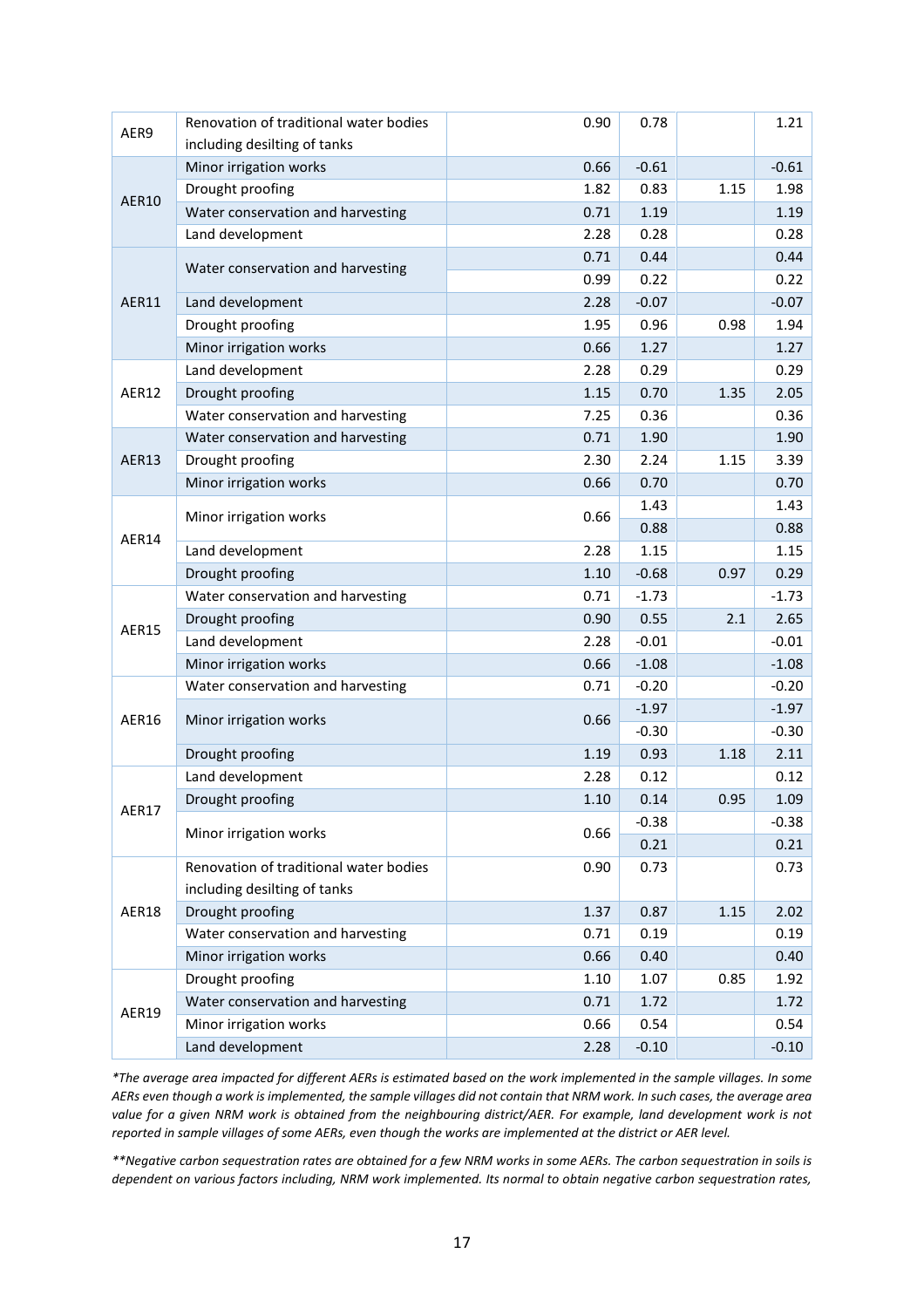*especially in agricultural lands due to various factors such as cultivation practices (ploughing and inter-culture operations), application of organic manure, and incorporation of crop residue into soil or removal of the residue from the crop fields.*

NRM activities, by reducing soil erosion, improving soil fertility, providing water for crop irrigation lead to increased crop biomass (including root biomass) production, contribute to enhanced SOC. Activities involving tree planting will lead to accumulation of carbon in plant roots and stems through photosynthesis and SOC increment due to root biomass and decomposition of litter.

## <span id="page-25-0"></span>**4. Carbon Sequestration through NRM Activities Implemented under MGNREGA during 2017-18 in India**

This main aim of this study is to estimate annual aggregate national level carbon sequestration achieved by MGNREGA programme and its contribution to mitigation of climate change through the development of a sustained and substantial terrestrial carbon sink. Such an assessment has not been carried out so far. In this study, an initial attempt is made to estimate carbon sequestration achieved by MGNREGA-NRM works at the national level, based on village level estimates, aggregated to district level and then to all districts in different AERs and then aggregation of all AERs. Broadly the following approach is adopted:

- a) Estimate the cumulative MGNREGA-NRM activities (works) implemented upto 2017-18 in each AER
- b) Estimate the average area of each MGNREGA-NRM related work that has an impact on carbon sequestration(based on village and district level estimates for each AER) – Table 3.3
- c) Estimate the average carbon sequestration rate per ha per year for each NRM work at AER level (based on village and district level estimates for each AER) – Table 3.3
- d) Based on estimates made above under a, b, and c, estimate the total carbon sequestration for each work at AER level:

Total Carbon Sequestration for  $AER_i =$  (Cumulative number of works implemented till 2017-18 for NRM-Work-1 for AERi) \* (Average area impacted for the NRM-Work-1 in ha in  $AER_i$ ) \* (Average Carbon Sequestration for the Work-1 in  $AER_i$  in tC/ha/year)

All the MGNREGA-NRM activities, which potentially could impact carbon stocks in soil and tree biomass are included for estimating the carbon sequestration or mitigation potential. Carbon sequestration or stock change estimates for each AER and national level aggregate for all AERs combined are given in Table 4.1. Estimates for each of the NRM works is given in AnnexureC1.

It can be observed that carbon sequestration is positive for majority of the works in majority of the AERs. However, there are a few works such as micro-irrigation, for which carbon stock change is negative i.e. for AERs 2, 3, 5, 10, 15, 16 and 17. Similarly, for a few other NRM works in some AERs, carbon stock change is negative. Only AER8 has an overall negative carbon stock change (-0.11 MtC). However, some NRM works such as renovation of traditional water bodies and drought proofing have net positive carbon stock change or sequestration in all AERs. It is always a challenge to estimate SOC sequestration rates and expect a trend due to the large spatial variation and the heterogeneity in crop cultivation practices adopted.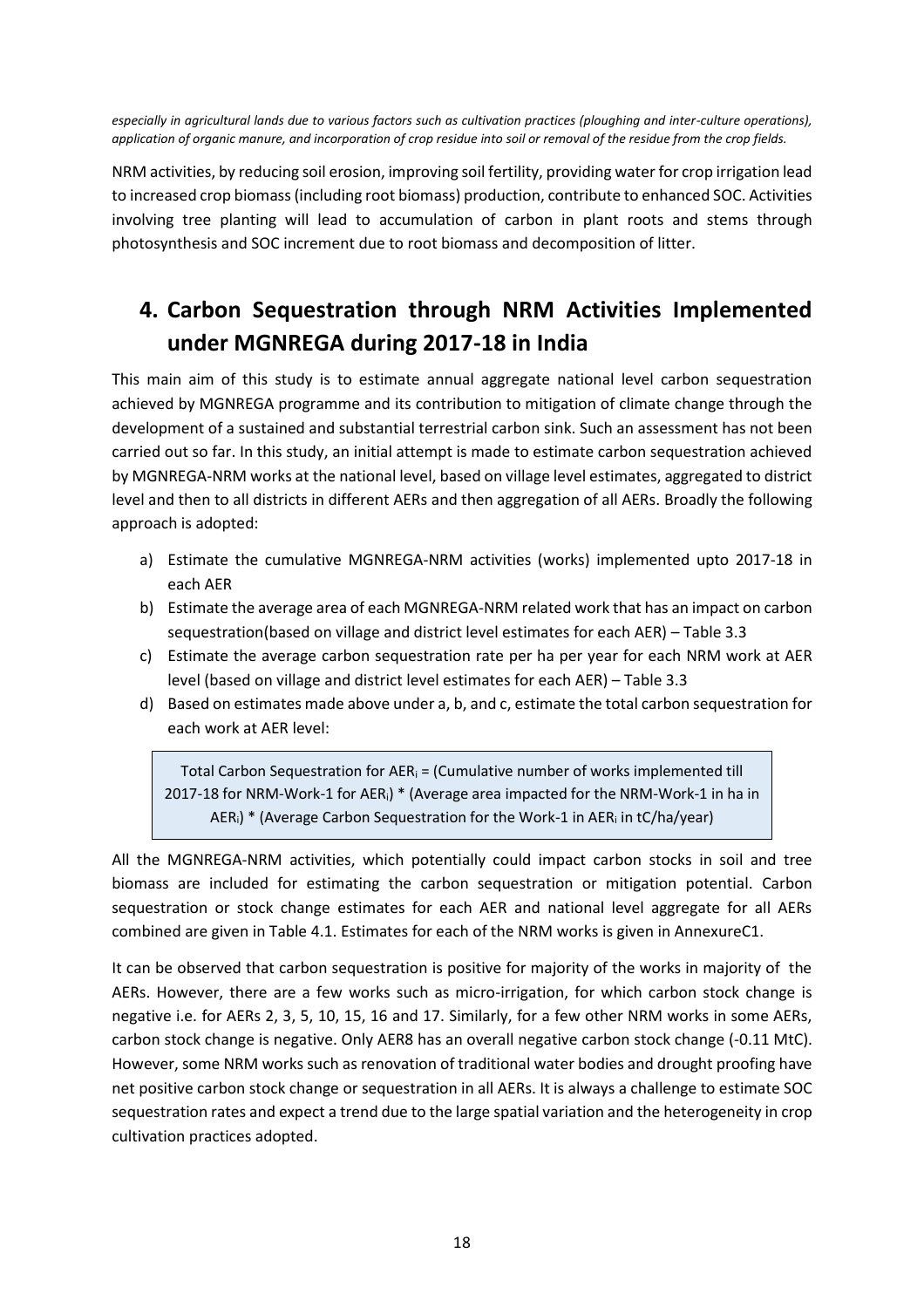### **The total carbon (biomass and SOC) sequestered at the national level, in all the AERs and for all the MGNREGA-NRM works, for the year 2017-18 (considering cumulative works implemented) is estimated to be 16.9MtC (61.9 MtCO2).**

|                  | Total carbon sequestered by different NRM works in 2017-18 (MtC)<br><b>Total</b> |              |                |                |                |              |                         |
|------------------|----------------------------------------------------------------------------------|--------------|----------------|----------------|----------------|--------------|-------------------------|
|                  | Land                                                                             | <b>Micro</b> | Water          | Renovation     | <b>Drought</b> | <b>Total</b> | sequestration           |
| <b>AERs</b>      | development                                                                      | irrigation   | conservation   | of traditional | proofing       | of all       | during 2017-            |
|                  | works                                                                            | works        | and harvesting | water bodies   | works          | works        | 18 (MtCO <sub>2</sub> ) |
|                  |                                                                                  |              | works          |                |                |              |                         |
| AER <sub>2</sub> | 1.374                                                                            | $-0.002$     | 0.055          | 0.080          | 0.791          | 2.30         | 8.43                    |
| AER3             | 3.734                                                                            | $-0.010$     | $-1.808$       | 0.650          | 0.681          | 3.25         | 11.91                   |
| AER4             | 0.210                                                                            | 0.025        | 0.187          | 0.050          | 0.137          | 0.61         | 2.23                    |
| AER5             | $-0.139$                                                                         | $-0.007$     | 0.061          | 0.030          | 0.109          | 0.05         | 0.20                    |
| AER6             | $-0.016$                                                                         | 0.003        | 0.510          | 0.010          | 0.045          | 0.55         | 2.02                    |
| AER7             | 0.002                                                                            | 0.000        | 0.108          | 0.000          | 0.060          | 0.17         | 0.62                    |
| AER8             | $-0.002$                                                                         | 0.015        | $-0.296$       | 0.060          | 0.116          | $-0.11$      | $-0.39$                 |
| AER9             | 0.013                                                                            | 0.056        | 0.411          | 0.070          | 0.059          | 0.61         | 2.21                    |
| AER10            | 0.374                                                                            | $-0.021$     | 0.819          | 0.030          | 0.510          | 1.71         | 6.28                    |
| AER11            | 0.242                                                                            | 0.017        | 0.073          | 0.110          | 1.193          | 1.63         | 5.99                    |
| AER12            | 0.206                                                                            | 0.025        | 0.415          | 0.040          | 0.160          | 0.85         | 3.10                    |
| AER13            | $-0.010$                                                                         | 0.023        | 0.324          | 0.280          | 1.107          | 1.72         | 6.32                    |
| AER14            | 0.064                                                                            | 0.249        | 0.056          | 0.070          | 0.013          | 0.45         | 1.66                    |
| <b>AER15</b>     | 0.384                                                                            | $-0.063$     | 0.038          | 0.220          | 0.817          | 1.40         | 5.12                    |
| <b>AER16</b>     | $-0.002$                                                                         | $-0.011$     | $-0.027$       | 0.110          | 0.648          | 0.72         | 2.63                    |
| AER17            | 0.046                                                                            | $-0.002$     | $-0.048$       | 0.170          | 0.328          | 0.49         | 1.81                    |
| AER18            | $-0.001$                                                                         | 0.005        | 0.002          | 0.010          | 0.053          | 0.07         | 0.25                    |
| <b>AER19</b>     | $-0.018$                                                                         | 0.010        | 0.289          | 0.020          | 0.119          | 0.42         | 1.54                    |
| <b>Total</b>     | 6.46                                                                             | 0.31         | 1.17           | 2.03           | 6.95           | 16.90        | 61.96                   |

Table 4.1: Total carbon (MtC and MtCO<sub>2</sub>)sequestered by MGNREGA-NRM works during 2017-18, based on cumulative number of works implemented during 2006-07 to 2017-18

### <span id="page-26-0"></span>**4.1. Biomass and Soil Carbon Sequestration (MtC) by Drought Proofing Works**

Drought proofing works were the only category of works to include tree planting through afforestation and horticultural fruit tree planting. Tree biomass and SOC estimates are made separately and presented in Table 4.2. It can be observed that biomass carbon sequestration accounted for 3.84 MtC and SOC for 3.04 MtC. Drought proofing accounted for a little over 40% of total carbon sequestration, considering all NRM works at the national level. Thus, drought proofing involving tree planting is crucial in achieving enhanced carbon sequestration from MGNREGA programme.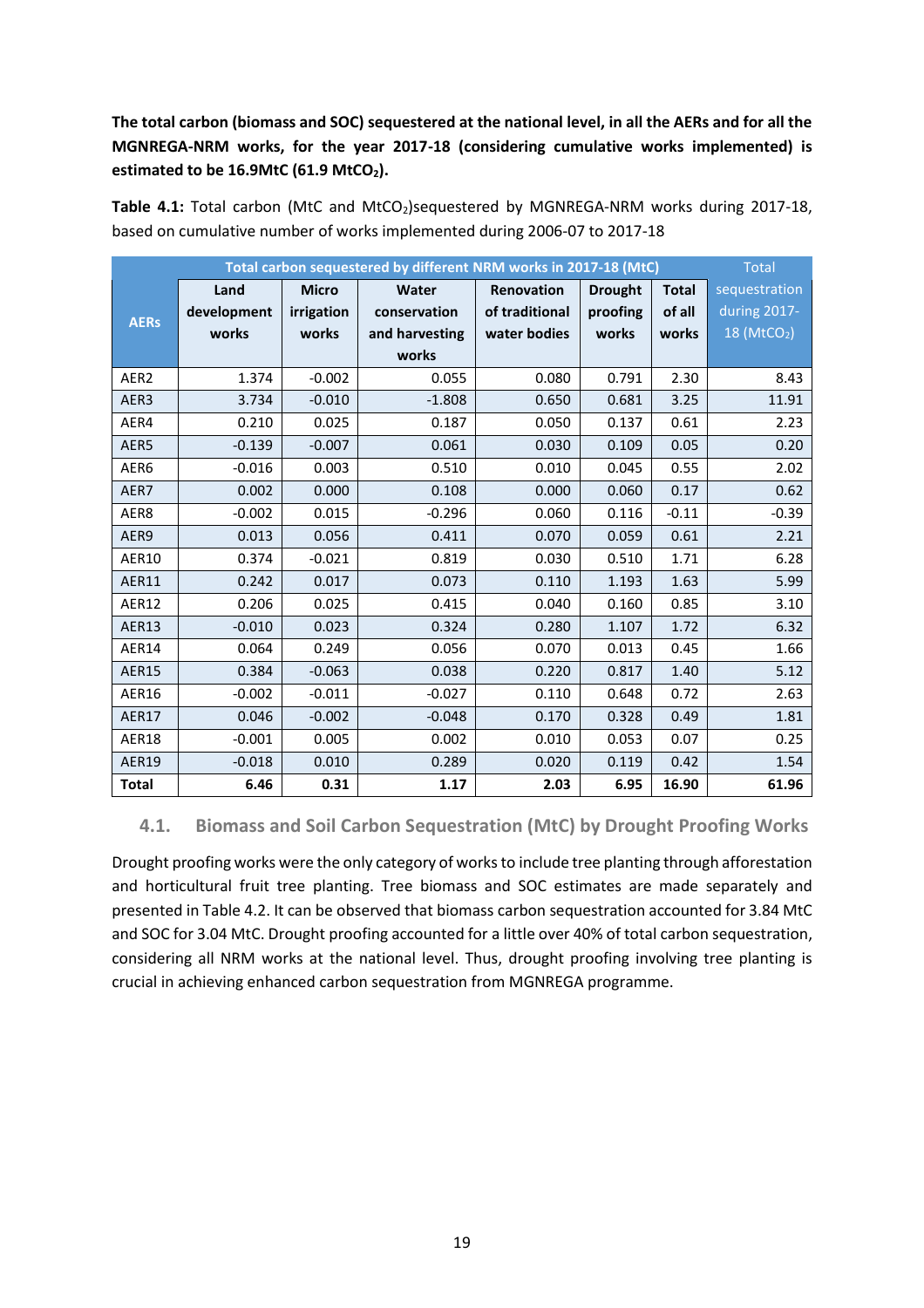|                    | Carbon<br>sequestered in<br>biomass (MtC) | Carbon<br>sequestered in<br>soil (MtC) | <b>Total carbon</b><br>sequestered in<br>biomass and soil (MtC) | <b>Total carbon</b><br>sequestered in<br>biomass and soil in<br>MtCO <sub>2</sub> |
|--------------------|-------------------------------------------|----------------------------------------|-----------------------------------------------------------------|-----------------------------------------------------------------------------------|
| AER2               | 0.407                                     | 0.383                                  | 0.791                                                           | 2.90                                                                              |
| AER3               | 0.286                                     | 0.395                                  | 0.681                                                           | 2.50                                                                              |
| AER4               | 0.079                                     | 0.058                                  | 0.137                                                           | 0.50                                                                              |
| AER5               | 0.071                                     | 0.038                                  | 0.109                                                           | 0.40                                                                              |
| AER6               | 0.056                                     | $-0.010$                               | 0.045                                                           | 0.17                                                                              |
| AER7               | 0.038                                     | 0.021                                  | 0.060                                                           | 0.22                                                                              |
| AER8               | 0.105                                     | 0.011                                  | 0.116                                                           | 0.43                                                                              |
| AER9               | 0.000                                     | 0.059                                  | 0.059                                                           | 0.22                                                                              |
| <b>AER10</b>       | 0.296                                     | 0.214                                  | 0.510                                                           | 1.87                                                                              |
| AER11              | 0.602                                     | 0.590                                  | 1.193                                                           | 4.37                                                                              |
| <b>AER12</b>       | 0.105                                     | 0.054                                  | 0.160                                                           | 0.59                                                                              |
| AER13              | 0.375                                     | 0.732                                  | 1.107                                                           | 4.06                                                                              |
| AER14              | 0.044                                     | $-0.031$                               | 0.013                                                           | 0.05                                                                              |
| <b>AER15</b>       | 0.647                                     | 0.170                                  | 0.817                                                           | 3.00                                                                              |
| <b>AER16</b>       | 0.362                                     | 0.286                                  | 0.648                                                           | 2.38                                                                              |
| AER17              | 0.287                                     | 0.041                                  | 0.328                                                           | 1.20                                                                              |
| AER18              | 0.030                                     | 0.023                                  | 0.053                                                           | 0.19                                                                              |
| AER19              | 0.052                                     | 0.066                                  | 0.119                                                           | 0.44                                                                              |
| <b>Total (MtC)</b> | 3.84                                      | 3.04                                   | 6.95                                                            | 25.48                                                                             |

#### **Table 4.2:** Biomass and SOC Sequestration (MtC) by Drought Proofing Works during 2017-18

## <span id="page-27-0"></span>**5. Carbon Sequestration or Stock Change Projections from 2017 to 2030 for India**

In Section 4, carbon sequestration or stock change is estimated for the MGNREGA-NRM works implemented upto 2017-18. In this section, carbon sequestration is projected upto 2030. The methodology adopted for projection is given in Table 2.2.The projection requires an estimate of the number of NRM works implemented, area to be impacted and carbon sequestration rates to be made over the full time period of the projection.

### **5.1. Projection of Carbon Sequestration for the Period up to 2030**

<span id="page-27-1"></span>Table 5.1 presents the carbon sequestration projections for the period 2020 to 2030 according to AERs. The projection of cumulative number of works completed for the period upto - 2020, 2025 and 2030 for the MGNREGA-NRM works is provided in Annexure C2. Carbon sequestration projections for period upto 2030 is estimated using the following broad steps and presented in Table 5.1:

- Estimate the cumulative works implemented to 2020, 2025 and 2030 (Annexure C2)
- Average area for each of the work is taken from Table 3.3, based on field surveys
- Average carbon sequestration rates recorded for the period to 2017 (Table 3.3) are used for projections: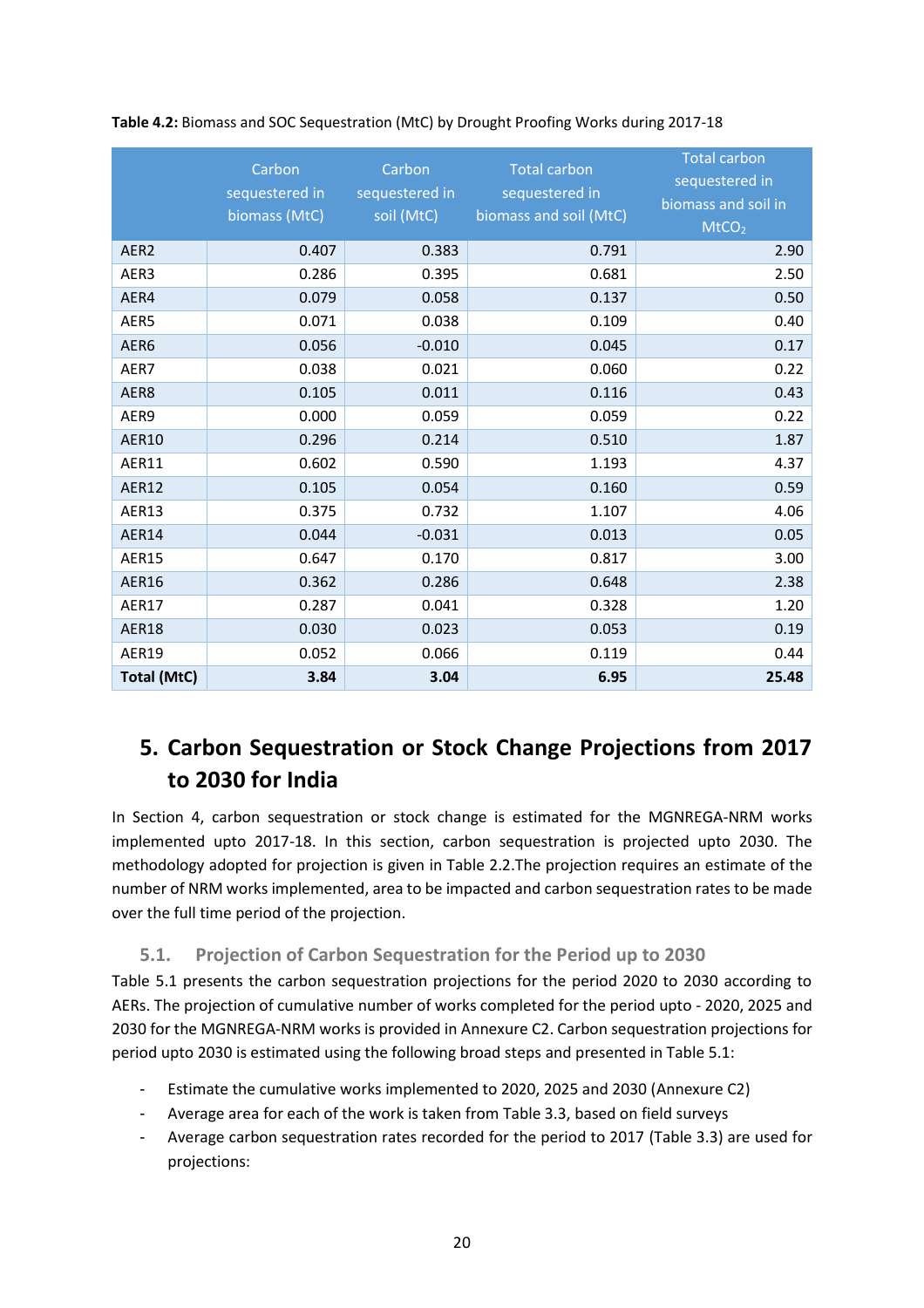- o it is assumed that the rate of change in carbon stocks for different MGNREGA-NRM works will be similar to the values obtained for the period to 2017-18.
- o This assumption is made in the absence of dynamic rates of change in carbon stock for multiple NRM works implemented under MGNREGA.
- Projection of carbon sequestration is obtained by multiplying the cumulative number of works implemented upto 2020, 2025 and 2030 by the average area per work and mean carbon sequestration rate (tC/ha/year) for each work.

| Table 5.1: Projections of national annual net carbon sequestration by AER in 2017, 2020, 2025 and |  |  |
|---------------------------------------------------------------------------------------------------|--|--|
| 2030 (MtCO2)                                                                                      |  |  |

|                  | <b>National net carbon</b><br>sequestration by<br><b>MGNREGA-NRM</b><br>works during 2017<br>(MtCO <sub>2</sub> ) | <b>Total carbon</b><br>sequestration by<br><b>MGNREGA-NRM</b><br>works during 2020<br>(MtCO <sub>2</sub> ) | <b>Total carbon</b><br>sequestration by<br><b>MGNREGA-NRM</b><br>works during 2025<br>(MtCO <sub>2</sub> ) | <b>Total carbon</b><br>sequestration by<br><b>MGNREGA-NRM</b><br>works during 2030<br>(MtCO <sub>2</sub> ) |
|------------------|-------------------------------------------------------------------------------------------------------------------|------------------------------------------------------------------------------------------------------------|------------------------------------------------------------------------------------------------------------|------------------------------------------------------------------------------------------------------------|
| AER <sub>2</sub> | 8.43                                                                                                              | 15.26                                                                                                      | 21.98                                                                                                      | 29.14                                                                                                      |
| AER3             | 11.91                                                                                                             | 10.18                                                                                                      | 15.92                                                                                                      | 20.13                                                                                                      |
| AER4             | 2.23                                                                                                              | 4.96                                                                                                       | 7.22                                                                                                       | 9.88                                                                                                       |
| AER5             | 0.20                                                                                                              | 9.24                                                                                                       | 12.03                                                                                                      | 14.09                                                                                                      |
| AER6             | 2.02                                                                                                              | 6.31                                                                                                       | 8.02                                                                                                       | 10.18                                                                                                      |
| AER7             | 0.62                                                                                                              | 8.50                                                                                                       | 10.03                                                                                                      | 11.89                                                                                                      |
| AER8             | $-0.39$                                                                                                           | 4.87                                                                                                       | 6.59                                                                                                       | 8.74                                                                                                       |
| AER9             | 2.23                                                                                                              | 4.41                                                                                                       | 5.75                                                                                                       | 7.71                                                                                                       |
| <b>AER10</b>     | 6.28                                                                                                              | 3.72                                                                                                       | 5.65                                                                                                       | 8.00                                                                                                       |
| AER11            | 5.99                                                                                                              | 6.33                                                                                                       | 11.56                                                                                                      | 17.24                                                                                                      |
| AER12            | 3.10                                                                                                              | 10.46                                                                                                      | 13.42                                                                                                      | 16.86                                                                                                      |
| AER13            | 6.32                                                                                                              | 21.45                                                                                                      | 26.20                                                                                                      | 34.68                                                                                                      |
| AER14            | 1.66                                                                                                              | 5.51                                                                                                       | 8.10                                                                                                       | 10.69                                                                                                      |
| <b>AER15</b>     | 5.12                                                                                                              | 3.64                                                                                                       | 5.55                                                                                                       | 8.74                                                                                                       |
| <b>AER16</b>     | 2.63                                                                                                              | 3.82                                                                                                       | 5.74                                                                                                       | 8.60                                                                                                       |
| <b>AER17</b>     | 1.81                                                                                                              | 5.30                                                                                                       | 10.97                                                                                                      | 16.83                                                                                                      |
| <b>AER18</b>     | 0.25                                                                                                              | 3.06                                                                                                       | 4.45                                                                                                       | 6.32                                                                                                       |
| AER19            | 1.54                                                                                                              | 5.00                                                                                                       | 6.81                                                                                                       | 9.28                                                                                                       |
| <b>Total</b>     | 61.96                                                                                                             | 132.00                                                                                                     | 186.00                                                                                                     | 249.00                                                                                                     |

Carbon sequestration projected for the period 2020 to 2030 shows a continuous increase, due to increase in cumulative NRM works implemented under MGNREGA. During 2017, total carbon sequestered is estimated to be 62 MtCO<sub>2</sub>(Figure 5.1). The annual carbon sequestration is projected to increase to:

- 2020: 132 MtCO<sub>2</sub>
- $2025:186 MtCO<sub>2</sub>$
- $2030: 249$  MtCO<sub>2</sub>

Thus, even though MGNREGA is a livelihood security programme, the carbon sequestration co-benefit is significant.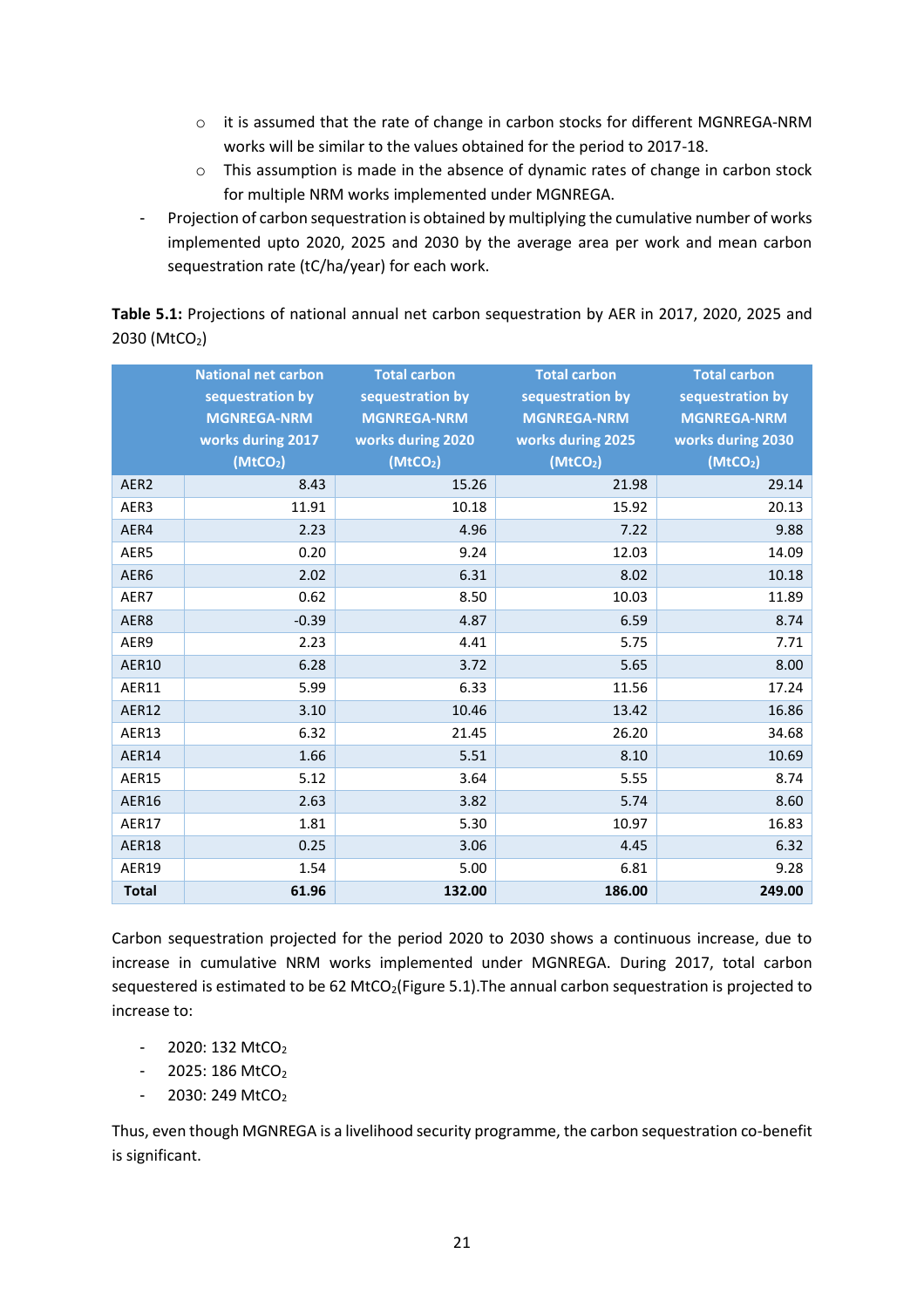



### <span id="page-29-0"></span>**5.2. Estimation of Potential Range of Carbon Sequestration**

Table 5.1 and Figure 5.1 presented the mean carbon sequestration achieved under MGNREGA programme. Mean carbon sequestration potential is projected based on the averg**e** area under a given MGNREGA-NRM work and average carbon sequesrtation rate for that work in an AER. An attempt is made here to provide a range for the carbon sequestration potential**,** by considering the range of low and high rates of carbon sequestration per hectare measured during the field surveys for a given NRM work category. The likely ranges of low to high carbon sequestration potentials are provided in Table 5.2.

| Table 5.2: Range in carbon sequestration potential of all MGNREGA-NRM works and in drought |  |  |  |  |
|--------------------------------------------------------------------------------------------|--|--|--|--|
| proofing works                                                                             |  |  |  |  |

| <b>Years</b> | <b>Maximum potential</b>                      | <b>Mean potential</b>                                  | <b>Minimum potential</b> |  |  |  |  |
|--------------|-----------------------------------------------|--------------------------------------------------------|--------------------------|--|--|--|--|
|              | C-Sequestration by All NRM Activities (MtCO2) |                                                        |                          |  |  |  |  |
| 2017         | 181                                           | 62                                                     | 47                       |  |  |  |  |
| 2020         | 301                                           | 132                                                    | 87                       |  |  |  |  |
| 2025         | 474                                           | 186                                                    | 117                      |  |  |  |  |
| 2030         | 540                                           | 249                                                    | 150                      |  |  |  |  |
|              |                                               | C-Sequestration by only Drought Proofing Works (MtCO2) |                          |  |  |  |  |
| 2017         | 104                                           | 25                                                     | 20                       |  |  |  |  |
| 2020         | 96                                            | 43                                                     | 37                       |  |  |  |  |
| 2025         | 147                                           | 59                                                     | 54                       |  |  |  |  |
| 2030         | 197                                           | 85                                                     | 72                       |  |  |  |  |

The estimates should be viewed with caution, given the large spatial variation across the districts, with respect to average area impacted by a given work, the climatic factors, soil quality, slope, crop cultivation practices, etc.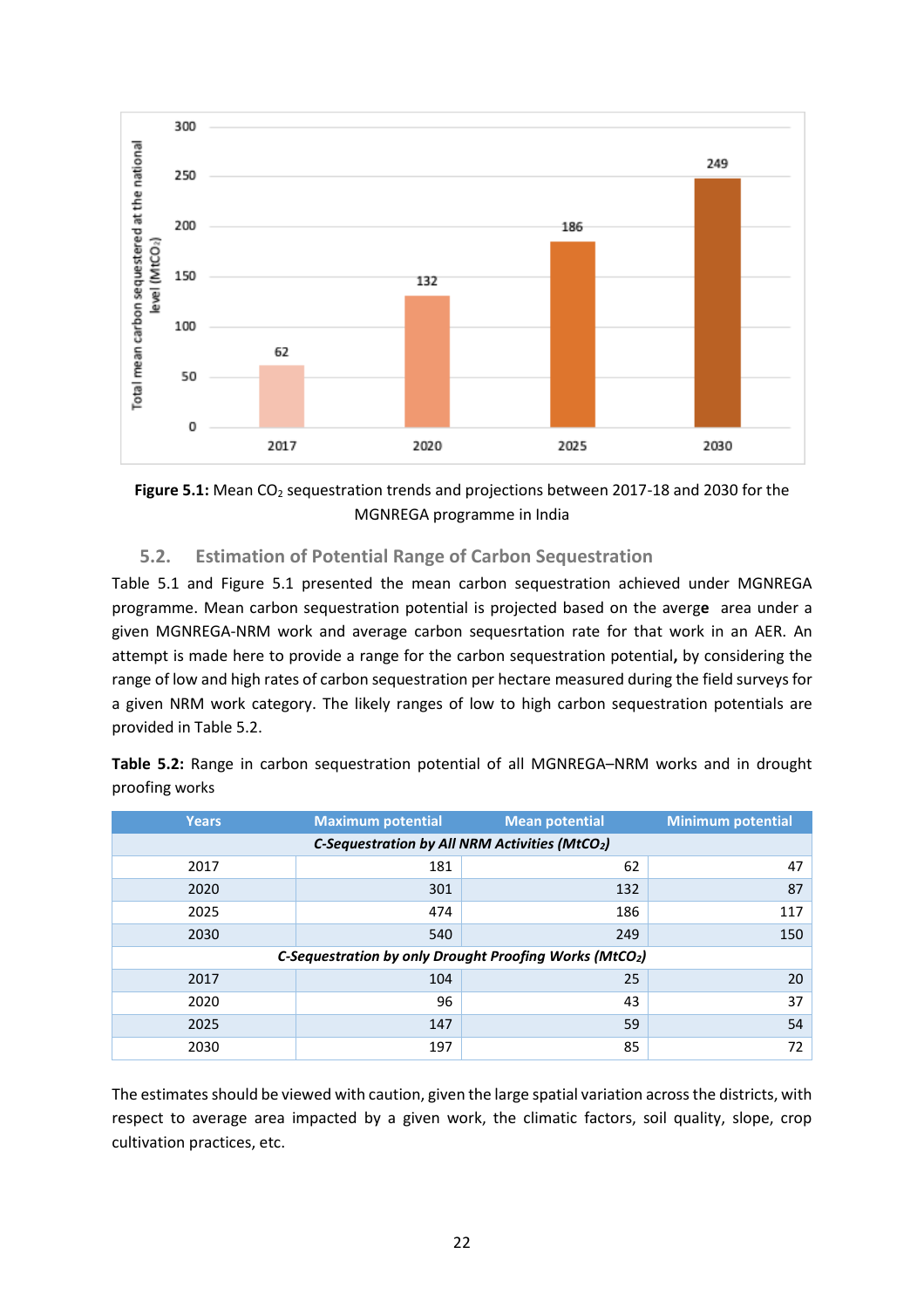- Considering all the NRM works, during 2017, the mean carbon sequetration potential is estimated to be 62 MtCO<sub>2</sub>, while the range is between 47 MtCO<sub>2</sub> to 181 MtCO<sub>2</sub>.
- When only drought proofing works are considered, the carbon sequestration potential during 2017 is in the range of 20 MtCO<sub>2</sub> to 104 MtCO<sub>2</sub>.
- When projections are made for all MGNREGA-NRM works, carbon sequestration is in the range of 150 MtCO2 to 540 MtCO<sup>2</sup> by 2030**.**
- When only drought proofing activity is considered, carbon sequestration could be in the range of 72 MtCO<sub>2</sub> to 197 MtCO<sub>2</sub> by 2030.

The estimate provides a broad idea of the potential for enhancing the carbon sequestration rates of MGNREGA**-**NRM works. However, these estimates of maximum carbon sequestration potential should be viewed cautiously since the sample size is inadequate to obtain a range of carbon sequestration rates for each NRM work in each of the AERs.

## <span id="page-30-0"></span>**6. Implications of Carbon Sequestration under MGNREGA for Climate Change Mitigation and Contribution to NDC Target**

According to IPCC (Smith et al., 2014), most categories of adaptation options for climate change in land use sectors have positive impacts on mitigation. Further, mitigation choices taken in a particular land-use sector may enhance or reduce resilience to climate variability and change within or across sectors. Smith and Olesen (2010) have identified a number of synergies between mitigation options in agriculture, which also enhance resilience to future climate change, for example, enhancement of soil carbon stocks. On current agricultural land, mitigation and adaptation interaction can be mutually re-enforcing, particularly for improving resilience to increased climate variability under climate change (Griscom et al., 2017; Rosenzweig and Tubiello, 2007). Mitigation practices for soil carbon sequestration will increase the ability of soils to hold soil moisture and reduce erosion. It will also enrich ecosystem biodiversity by establishing more diversified cropping systems, and help cropping systems to cope with droughts and floods, both of which are projected to increase in frequency and severity under a future warmer climate (Rosenzweig and Tubiello, 2007).

In the agriculture sector, cropland adaptation options that also contribute to mitigation are 'soil management practices that reduce fertilizer use and increase crop diversification; promotion of legumes in crop rotations; increasing biodiversity, the availability of quality seeds and integrated crop/livestock systems (FAO, 2008, 2009; Griscom et al, 2017). Agroforestry is an option which provides mitigation-adaptation synergy in the agriculture sector, as trees planted sequester carbon in biomass and soil, and tree products such as fruits, leaves and seeds are a source of income and livelihood to communities, especially during drought years (Verchot et al., 2007).

Thus, in this section, the linkage between adaptation or resilience building measures and practices and carbon sequestration under MGNREGA is presented.

### <span id="page-30-1"></span>**6.1. Climate Change, MGNREGA and Carbon Sequestration**

One of the targets of India's NDC is to "create an additional carbon sink of 2.5 to 3.0 billion tonnes of CO2-equivalent through additional forest and tree cover by 2030" (GoI, 2015). The NDC target includes only lands subjected to enhancing forest and tree cover through tree planting. Thus, only drought proofing activity would qualify for meeting the carbon sink target of the NDC. The carbon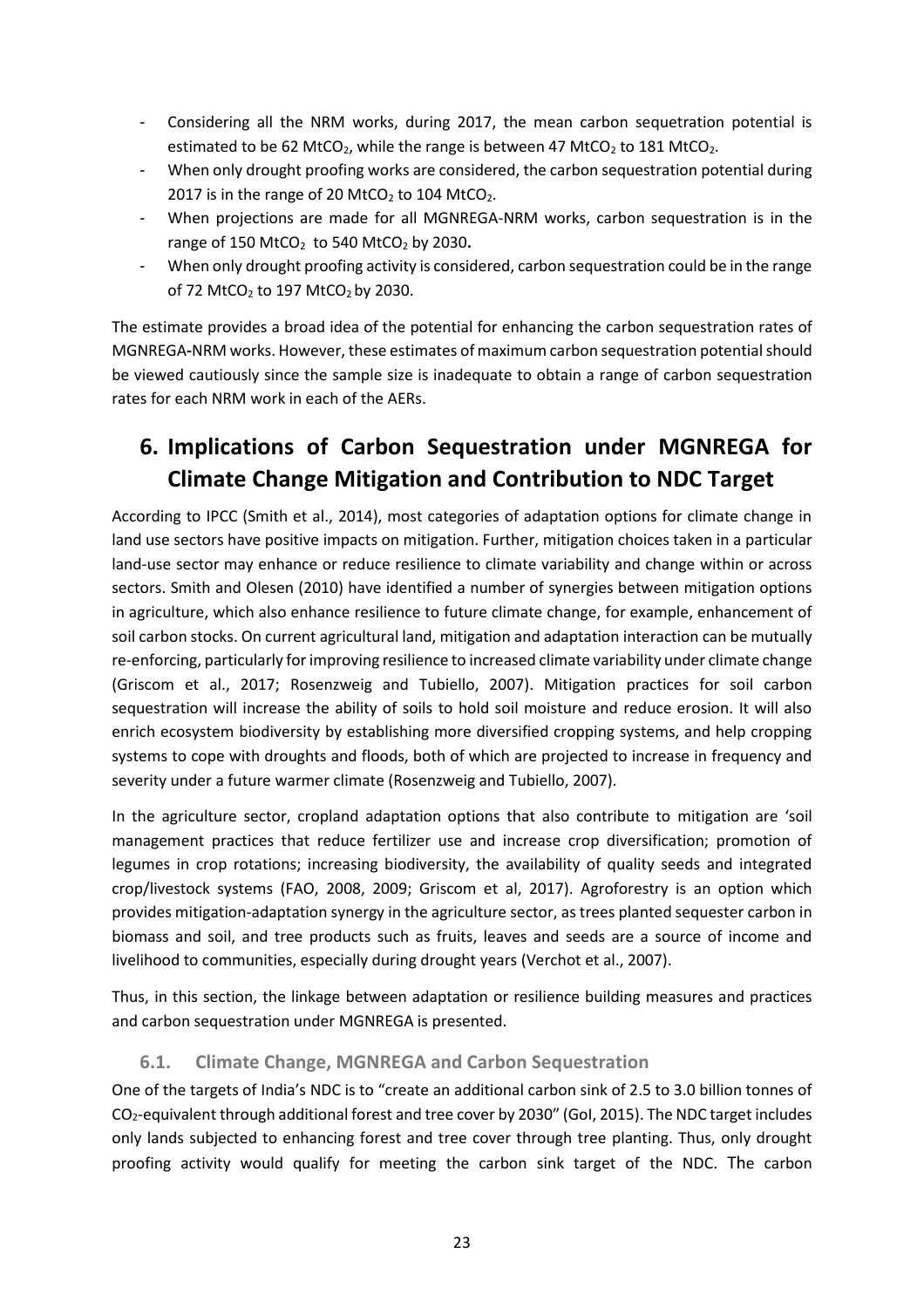sequestration or stock change estimates made in this study should be considered as preliminary and rapid estimates. Some of the potential implications of  $CO<sub>2</sub>$  sequestered by the large MGNREGA programme are as follows:

- The annual mean carbon sequestration from implementation of MGNREGA works is estimated to increase from 62 MtCO<sub>2</sub> in 2017-18 to 249 MtCO<sub>2</sub> by 2030. The carbon sequestration rate estimated and projected includes all the NRM works, both with tree planting and without tree planting.
- Drought proofing is the NRM activity that includes tree planting. The carbon sequestration rate in 2017 for this activity is estimated to be 25 MtCO<sub>2</sub>. This is projected to increase to 85  $MtCO<sub>2</sub>$  annually, by 2030 (Table 5.2).
- The total  $CO<sub>2</sub>$  removal or sequestration estimated for all the land categories in India for 2010, according to the Second Biennial Update Report of India (MoEFCC, 2018) is 301 MtCO<sub>2</sub>. Compared to this, the carbon sequestration rate in 2017 through MGNREGA is estimated to be 62 MtCO<sub>2</sub>. By 2030, the contribution could be a mean of 249 MtCO<sub>2</sub> or a minimum of 150 MtCO<sub>2</sub>. This shows that MGNREGA programme can make a significant contribution to climate change mitigation in India in the land use sector.

### <span id="page-31-0"></span>**6.2. Impact of Climate Change on MGNREGA Works and Carbon Sequestration**

Climate change could impact land degradation, water availability and demand, crop productivity and tree growth in the long-term. Studies by Esteves et al. (2013) have shown that MGNREGA works provide multiple environmental benefits such as improving soil fertility, water conservation, increased crop productivity and reduction of vulnerability to current climate risks. Section 1.1 highlighted the potential environmental benefits of MGNREGA.

Impact of Climate Change on carbon sequestration has been discussed in the Fifth Assessment Report of the IPCC (2014). It is shown that climate change could potentially have an adverse impact on carbon sequestration potential of land-based mitigation options. Studies have also shown the synergy between adaptation and mitigation in land use sectors and mitigation options (Ravindranath, 2007). For example, drought proofing involving tree planting, particularly fruit yielding species, not only sequesters carbon but also provides alternate source of income especially during drought years. Thus, drought proofing activity under MGNREGA is both a mitigation and adaptation strategy.

### **6.3. Infrastructure for Climate Resilient Growth, Resilience to Climate Change and Carbon Sequestration**

In India, the UK's Department For International Development (DFID) and Ministry of Rural Development (MoRD) launched a programme titled 'Infrastructure for Climate Resilient Growth (ICRG)', aimed at promoting resilience to climate change especially by climate proofing MGNREGA assets. ICRG's programme aims at improving the climate resilience of vulnerable people in India. The intended outcome is improved quality of the physical assets under MGNREGA, which will be resilient to climate change impacts. Sustained carbon sequestration benefits through MGNREGA NRM works, especially the drought proofing works, would require building resilience to the physical assets as well as the biological assets such as planting of orchards and afforestation. The ICRG programme has developed a strategy to mainstream climate change adaptation or resilience into MGNREGA works, so that the environmental benefits, including carbon sequestration benefits are sustained.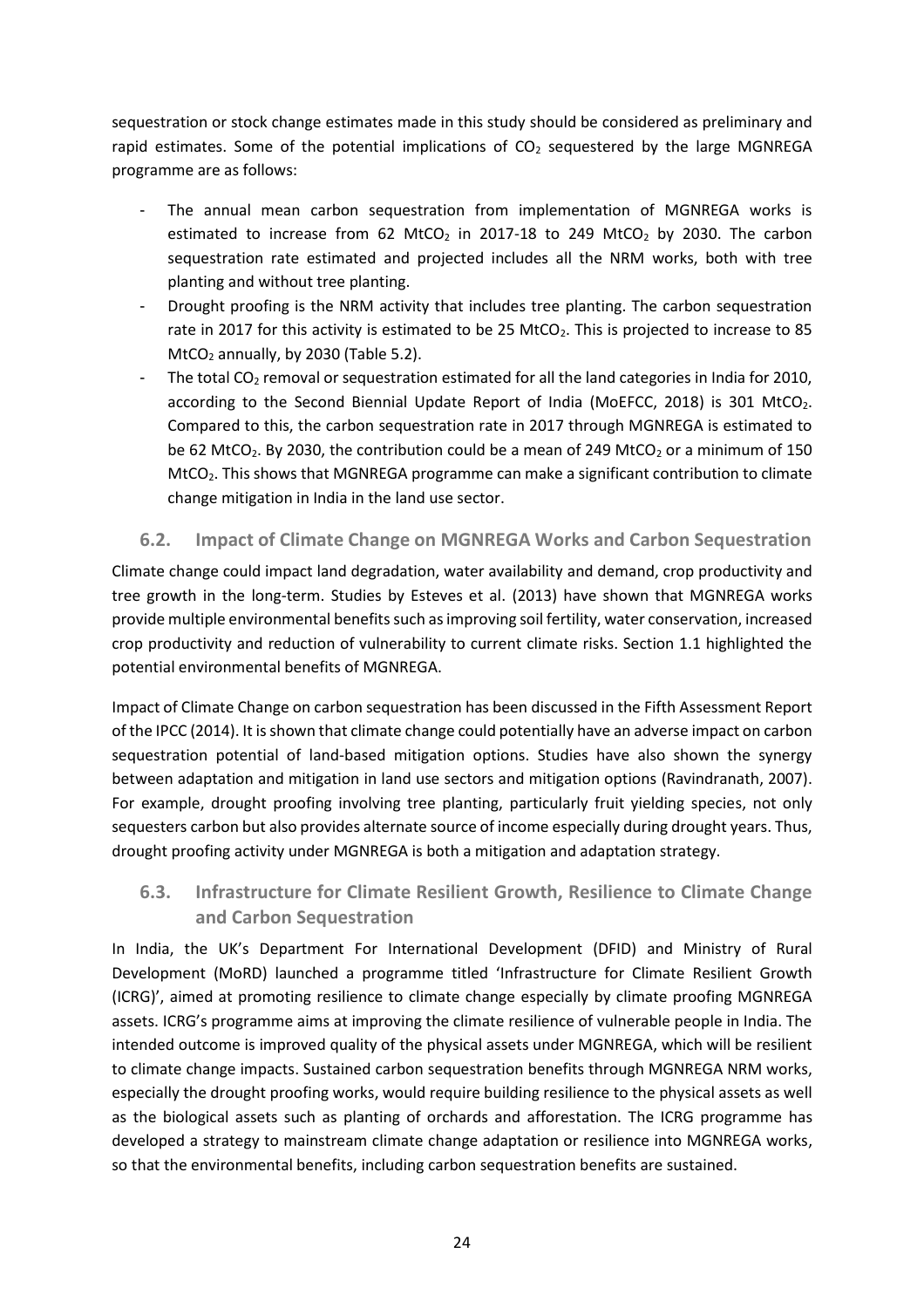## <span id="page-32-0"></span>**7. Potential for Enhancing Carbon Sequestration Benefits from MGNREGA**

In the context of the NDC target of 2.5 to 3 billion tonnes of  $CO<sub>2</sub>$  sequestration through enhanced forest and tree cover, it is necessary to explore options in all land categories such as forestland, grazing land or community land, wastelands and croplands. The present study has shown the potential for carbon sequestration to be in the range of 150 to 540 MtCO<sub>2</sub> by 2030, with a mean value of 249 MtCO<sub>2</sub>, considering NRM works. The wide range is mainly due to due to varying rates of carbon sequestration measured for the different NRM works within an AER and in particular across the AERs. The carbon sequestration rates for a given activity such as a fruit orchard or afforestation of similar species composition and density could vary even within a district due to factors such as soil quality, slope, genetic seed material, rainfall and cultivation practices. Similarly, the impact of soil and water conservation measures on crop or tree biomass productivity could vary, even for a given NRM work within a village or a Panchayat or a district. Thus, effective implementation of all NRM works under MGNREGA could lead to enhanced soil carbon sequestration and tree biomass carbon sequestration as a co-benefit.

### <span id="page-32-1"></span>**7.1. Options for Enhancing Carbon Sequestration Benefits through MGNREGA**

The present study and the previous study in 4-States (Esteves et al., 2013), have shown that on the whole multiple MGNREGA works, in particular drought proofing, have delivered carbon sequestration co-benefits. Potential options for enhancing carbon sequestration benefits are as follows:

- Mainstream resilience to climate change into designing of infrastructure and assets and their implementation under MGNREGA, to ensure sustained carbon sequestration co-benefit.
- Enhance the effectiveness of all land and water related NRM activities, particularly aimed at improving soil fertility, enhancing water conservation and availability, and ultimately increasing biomass production of annuals such as crops, and perennials such as orchards and trees. Increased biomass production will lead to increased soil organic carbon stock and tree biomass stock.
	- o A study by Indian Institute of Science in 4-states showed that MGNREGA works such as silt application, check dams, horticulture development, trench cum bund barrow pits, provision of irrigation facility, land development, percolation tanks, pond works, contour development, canal construction, pasture land development and afforestation/plantation development have led to enhanced carbon stocks.
- Incorporate tree planting, especially fruit and fodder yielding trees into NRM works in addition to drought proofing under MGNREGA, with an aim of generating alternate income and livelihood sources from the production and utilisation of timber, fuelwood, fruits, leaves and other products. Carbon sequestration will be a co-benefit.
- The 2016 guidelines on "Mission Water Conservation Natural Resource Management Framework under MGNREGS within the overall framework of PMKSY" aims at a paradigm shift from Relief Works approach to Integrated Natural Resource Management (INRM) in implementation of MGNREGS.
	- o This guideline clearly demonstrates the feasibility and potential for enhacing carbon sequestration as a co-benefit, where planned and systematic development of land and harnessing of rainwater following watershed principles is the central focus of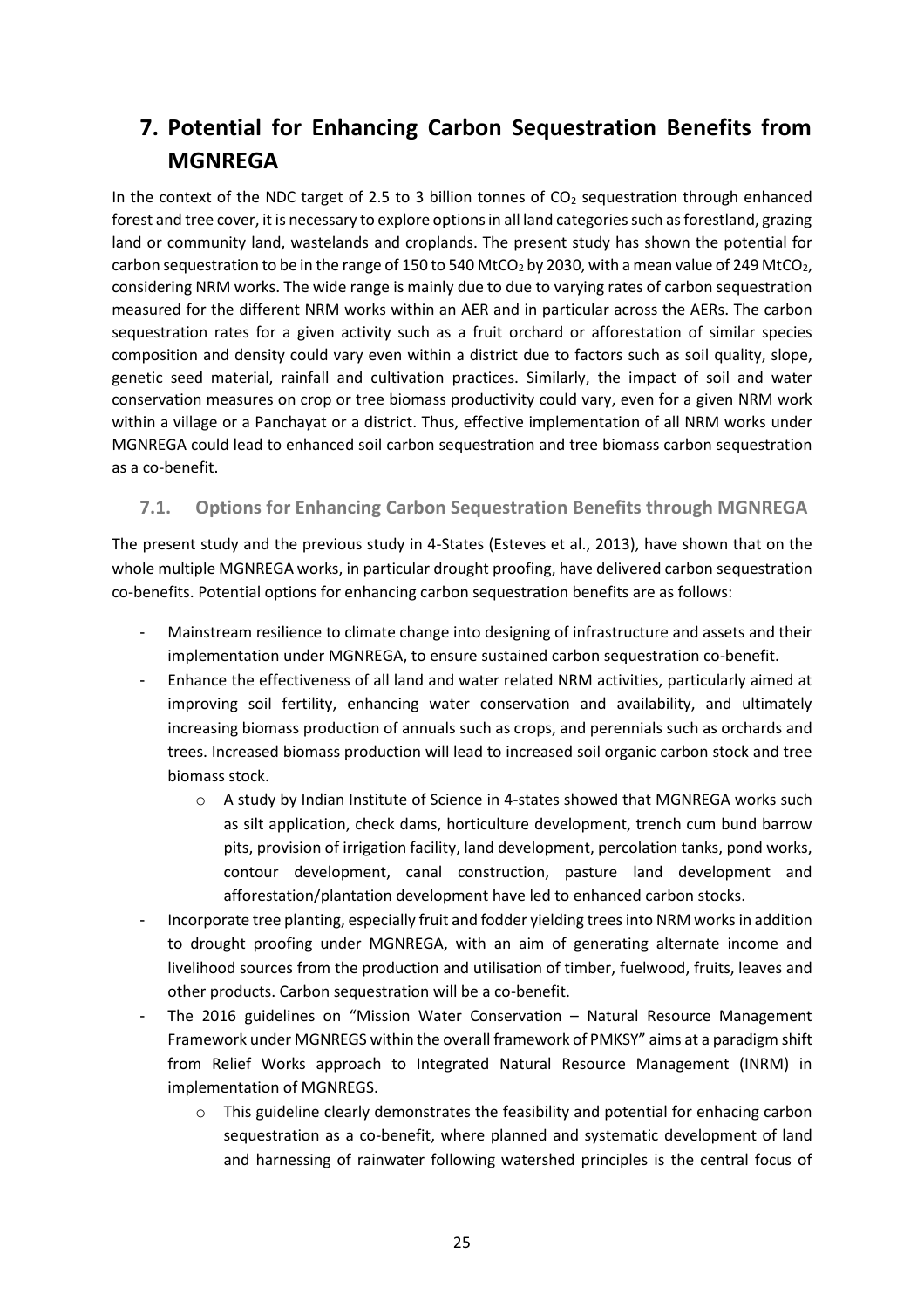MGNREGS works, to sustainably enhance farm productivity and incomes of poor people.

- Thus, any effort to improve the efficiency and effectiveness of NRM works implemented under MGNREGA will contribute to not only improving farm productivity and incomes but build resilience to climate risks and also sequester carbon as a co-benefit.

## <span id="page-33-0"></span>**8. Limitations of the Carbon Sequestration Potential Assessment**

MGNREGA is a very large programme implemented in nearly 691 districts, covering hundreds of thousands of villages, in diverse agroclimatic**,** physiographic and socio-economic conditions by different state governments with varying institutional capacities.There are several limitations associated with this study and thus carbon sequestration or mitigation potential estimates could only be considered as preliminary estimates and with caution. Some of the limitations include: i) small sample size due to limitations of resources and time; ii) absence of data on area impacted by each MGNREGA work at a village level; iii) large spatial and temporal variability of carbon sequestration rates across different MGNREGA-NRM works even within a district, iv) absence of dynamic carbon sequestration rates for biomass and SOC for multiple NRM works for 2020, 2025 and 2030, v) difficulty in projecting the demand for MGNREGA works**,** and in particular MGNREGA-NRM works upto 2025 or 2030, and vi) non-suitability of existing carbon sequestration projection models to accommodate; a large diversity and numbers of MGNREGA-NRM activities contributing indirectly to soil organic carbon stock change, small scale of area impacted by individual works (often less than one hectare) and large spatial variability of soil carbon sequestration rates across 691 districts of India.

Nevertheless, the estimates are considered by the authors to be adequate to underpin the broad and substantial potential of MGNREGA to provide meaningful and cost-effective carbon s**e**questration cobenefits. Thus, a large, comprehensive and long-term study involving a much larger sampling is urgently required, to assess the carbon sequestration potential of MGNREGA, implemented under diverse conditions.

## <span id="page-33-1"></span>**9. 'Paris Agreement' and 'Katowice Climate Package' Decisions: Implications for Mitigation Estimates of Adaptation Actions**

The Paris Agreement and the procedures and guidelines adopted at Katowice Climate Convention, highlight the need for reporting "Mitigation Co-benefits of Adaptation Actions".

- Elements of Adaptation Communication under Article 7 of the Paris Agreement require reporting of "(f) Adaptation actions and/or economic diversification plans, including those that result in mitigation co-benefits" *[\(https://unfccc.int/node/187572\)](https://unfccc.int/node/187572).*
- Reporting under Article 4 requires, "Party with a nationally determined contribution under Article 4 of the Paris Agreement that consists of mitigation co-benefits resulting from its adaptation action and/or economic diversification plans consistent with Article 4, paragraph 7, of the Paris Agreement shall provide the information referred to in annex I as applicable to its nationally determined contribution and as it relates to such mitigation co-benefits" (*FCCC/CP/2018/L.22*).
- "Information to facilitate clarity, transparency and understanding of nationally determined contributions, referred to in decision 1/CP.21, paragraph 28" also requires "Mitigation co-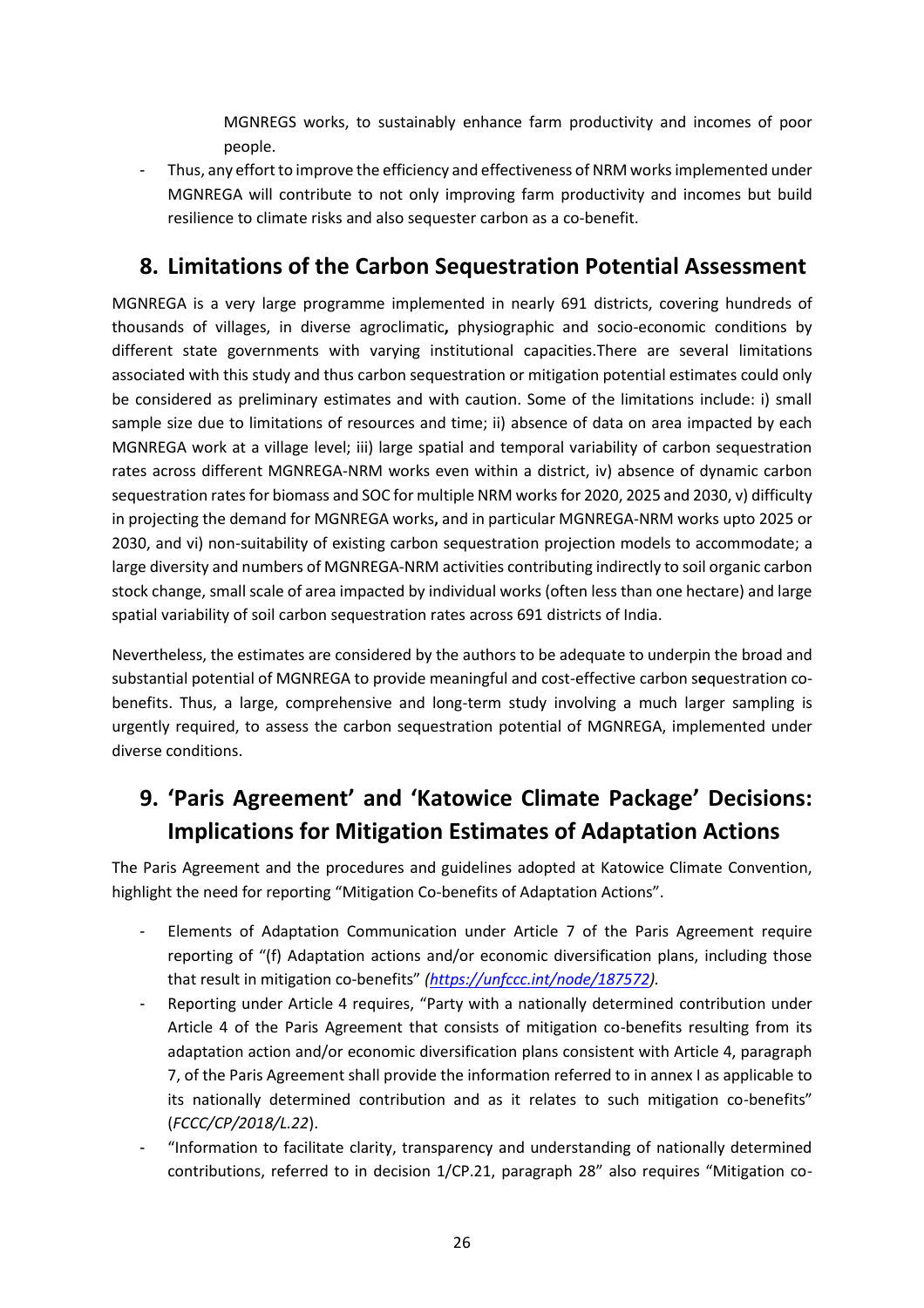benefits resulting from Parties' adaptation actions and/or economic diversification plans, including description of specific projects, measures and initiatives of Parties' adaptation actions and/or economic diversification plans" (*FCCC/CP/2018/L.22*) to be reported.

Thus, implementation of Paris Agreement and reporting requirements, according to Katowice Climate Package under Article 7 and Article 4 require estimates of carbon sequestration mitigation as a cobenefit of adaptation actions. Since MGNREGA is a very large programme aimed at adaptation or resilience, with an annual budget of US\$6 to US\$8 billion, periodic and scientifically robust studies to provide estimates of carbon sequestration are required. The present study provides a very preliminary estimate based on limited sampling, which calls for a large national study to estimate the carbon sequestration as a co-benefit of MGNREGA.

The Government of India could leverage MGNREGA for meeting the targets of Paris Agreement, NDC and SDGs, and for reporting under the United Nations Framework Convention. Further, rural development programmes such as MGNREGA and watershed also provide soil carbon sequestration mitigation co-benefits. Thus, India could benefit by including soil organic carbon sequestration as an activity, in addition to enhancement of forest and tree cover, for achieving the carbon sink target, in its future NDC submission.

## <span id="page-34-0"></span>**References**

- 1. FAO (2008). The State of Food and Agriculture 2008—Biofuels: Prospects, Risks and Opportunities. Food and Agricultural Organization, Rome, Italy, 128 pp. Available at: http:/ /www.unenergy.org/publications/98-the-state-of-foodand-agriculture-2008-biofuels-prospects-risks-andopportunities.
- 2. FAO (2009). State of the World's Forests 2009. Food and Agriculture Organization of the United Nations, Rome, Italy, 168 pp. Available at: http:/ /www.fao. org/docrep/011/i0350e/i0350e00.htm.
- 3. Esteves Tashina., K V Rao, Bhaskar Sinha, S Roy, Bhaskar Rao, Shashidharkumar Jha, Ajay Bhan Singh, Patil Vishal, Sharma Nitasha, Shashanka Rao, Murthy I K, Rajeev Sharma, Ilona Porsche, Basu K, N H Ravindranath, 2013. Agricultural and Livelihood Vulnerability Reduction through the MGNREGA, Vol XLVIII no 94 52, Economic & Political Weekly, December 28, 2013.
- 4. Faridi Afreen., Anshul Bhamra and Kavya Arora (2017). Mapping Scope of MGNREGS on SDGs, Development Alternatives.
- 5. GoI (2015), Government of India. India's intended nationally determined contribution: Working towards climate justice, 2015; http://www4.unfccc.int/submissions/INDC/Published [Documents/India/1/INDIA INDC TO UNFCCC.pdf.](http://www4.unfccc.int/submissions/INDC/Published%20Documents/India/1/INDIA%20INDC%20TO%20UNFCCC.pdf)
- 6. Bronson W. Griscom, Justin Adams, Peter W. Ellis, Richard A. Houghton, Guy Lomax, Daniela A. Miteva, William H. Schlesinger, David Shoch, Juha V. Siikamäki, Pete Smith, Peter Woodbury, Chris Zganjar, Allen Blackman, João Campari, Richard T. Conant, Christopher Delgado, Patricia Elias, Trisha Gopalakrishna, Marisa R. Hamsik, Mario Herrero, Joseph Kiesecker, Emily Landis, Lars Laestadius, Sara M. Leavitt, Susan Minnemeyer, Stephen Polasky, Peter Potapov, Francis E. Putz, Jonathan Sanderman, Marcel Silvius, Eva Wollenberg, and Joseph Fargione, PNAS October 31, 2017 114 (44) 11645-11650.
- 7. <https://undocs.org/FCCC/CP/2018/L.22>
- 8. *<https://unfccc.int/node/187572>*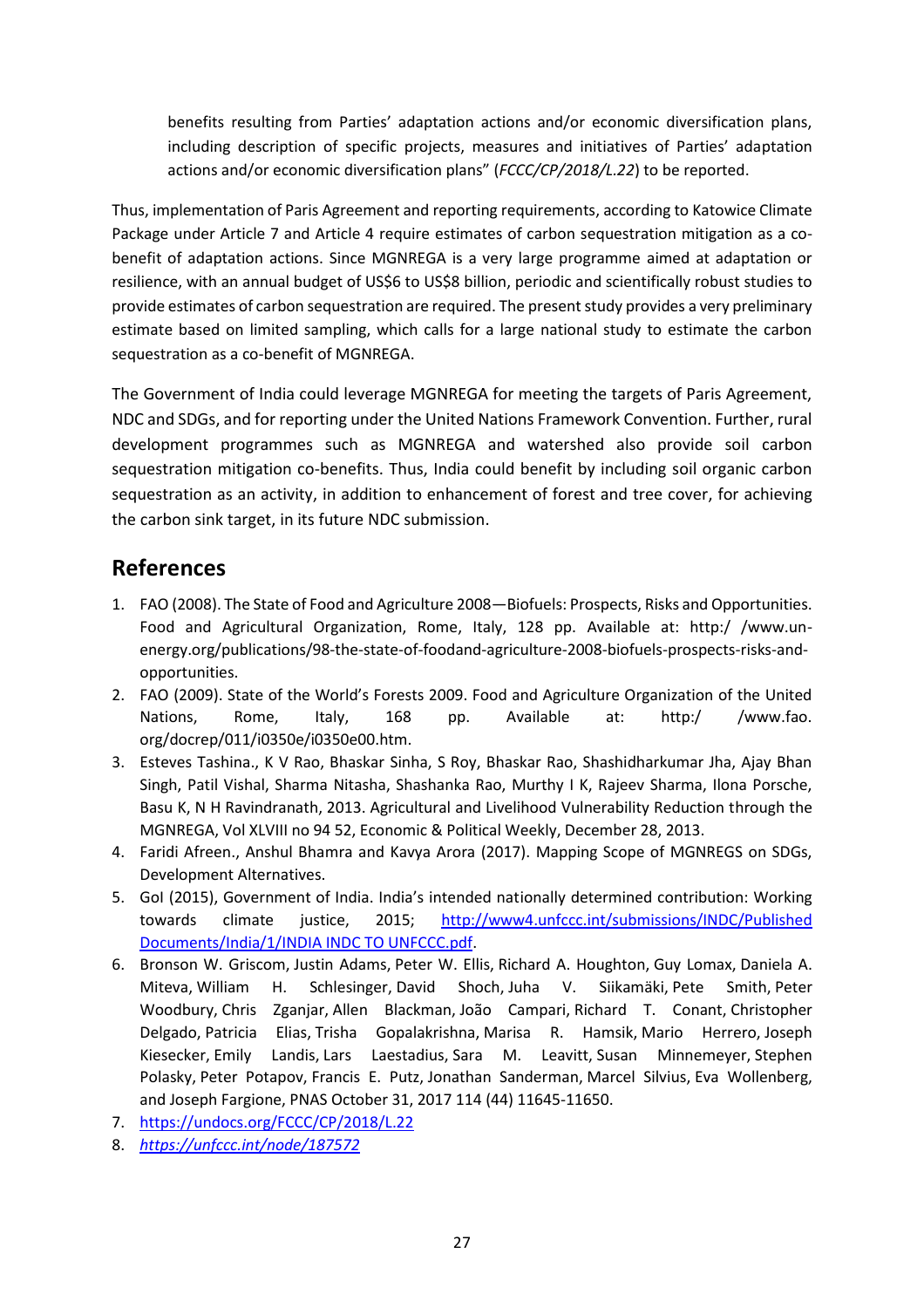- 9. IPCC (2014). Climate Change 2014: Mitigation of Climate Change. Contribution of Working Group III to the Fifth Assessment Report of the Intergovernmental Panel on Climate Change [Edenhofer, O., R. Pichs-Madruga, Y. Sokona, E. Farahani, S. Kadner, K. Seyboth, A. Adler, I. Baum, S. Brunner, P. Eickemeier, B. Kriemann, J. Savolainen, S. Schlömer, C. von Stechow, T. Zwickel and J.C. Minx (eds.)]. Cambridge University Press, Cambridge, United Kingdom and New York, NY, USA.
- 10. MoRD, 2012. MGNREGS Sameeksha: An Anthology of Research Studies on the Mahatma Gandhi National Rural Employment Guarantee Act, 2005, Government of India.
- 11. Ravindranath, N. H., Indu K. Murthy and Ranjan Samantaray, 2012. Toolkit: "Enhancing Carbon Stocks and Reducing CO2 Emissions in Agriculture and Natural Resource Management Projects", The World Bank, February 2012.
- 12. Ravindranath, N.H. and Ostwald, M. 2008. Carbon Inventory Methods: Handbook for greenhouse gas inventory, carbon mitigation and Roundwood production projects. Springer Verlag Publishers.
- 13. Ravindranath N. H. (2007). Mitigation and adaptation synergy in forest sector. Mitigation and Adaptation Strategies for Global Change 12, 843–853. doi: 10.1 007/s11027-007-9102-9, ISSN: 1381-2386, 1573–1596.
- 14. Rosenzweig C., and F. N. Tubiello (2007). Adaptation and mitigation strategies in agriculture: an analysis of potential synergies. Mitigation, Adaptation Strategies to Global Change 12, 855–873. doi: 10.1007/s11027-007-9103-8.
- 15. Smith P., M. Bustamante, H. Ahammad, H. Clark, H. Dong, E.A. Elsiddig, H. Haberl, R. Harper, J. House, M. Jafari, O. Masera, C. Mbow, N.H. Ravindranath, C.W. Rice, C. Robledo Abad, A. Romanovskaya, F. Sperling, and F. Tubiello, 2014: Agriculture, Forestry and Other Land Use (AFOLU). In: Climate Change 2014: Mitigation of Climate Change. Contribution of Working Group III to the Fifth Assessment Report of the Intergovernmental Panel on Climate Change [Edenhofer, O., R. Pichs-Madruga, Y. Sokona, E. Farahani, S. Kadner, K. Seyboth, A. Adler, I. Baum, S. Brunner, P. Eickemeier, B. Kriemann, J. Savolainen, S. Schlömer, C. von Stechow, T. Zwickel and J.C. Minx (eds.)]. Cambridge University Press, Cambridge, United Kingdom and New York, NY, USA.
- 16. Smith P., and J. E. Olesen (2010). Synergies between the mitigation of, and adaptation to, climate change in agriculture. Journal of Agricultural Science 148, 543–552. Available at: http:/ /journals.cambridge.org/production/action/cjoGetFulltext?fulltextid=7796512.
- 17. Tiwari Rakesh, H I Somashekhar, V R Ramakrishna Parama, Indu K Murthy, M S Mohan Kumar, B K Mohan Kumar, Harshad Parate, Murari Varma, Sumedha Malaviya, Ananya S Rao, Asmita Sengupta, Ruth Kattumuri, N H Ravindranath, 2011. MGNREGA for Environmental Service Enhancement and Vulnerability Reduction: Rapid Appraisal in Chitradurga District, Karnataka, Economic and Political Weekly, May 14, 2011, Vol XLVI No 20.
- 18. Verchot L. V., M. Noordwijk, S. Kandji, T. Tomich, C. Ong, A. Albrecht, J. Mackensen, C. Bantilan, K. V. Anupama, and C. Palm (2007). Climate change: linking adaptation and mitigation through agroforestry. Mitigation and Adaptation Strategies for Global Change 12, 901–918. doi: 10.1007/s11027-007-910 5-6, ISSN: 1381-2386, 1573–1596.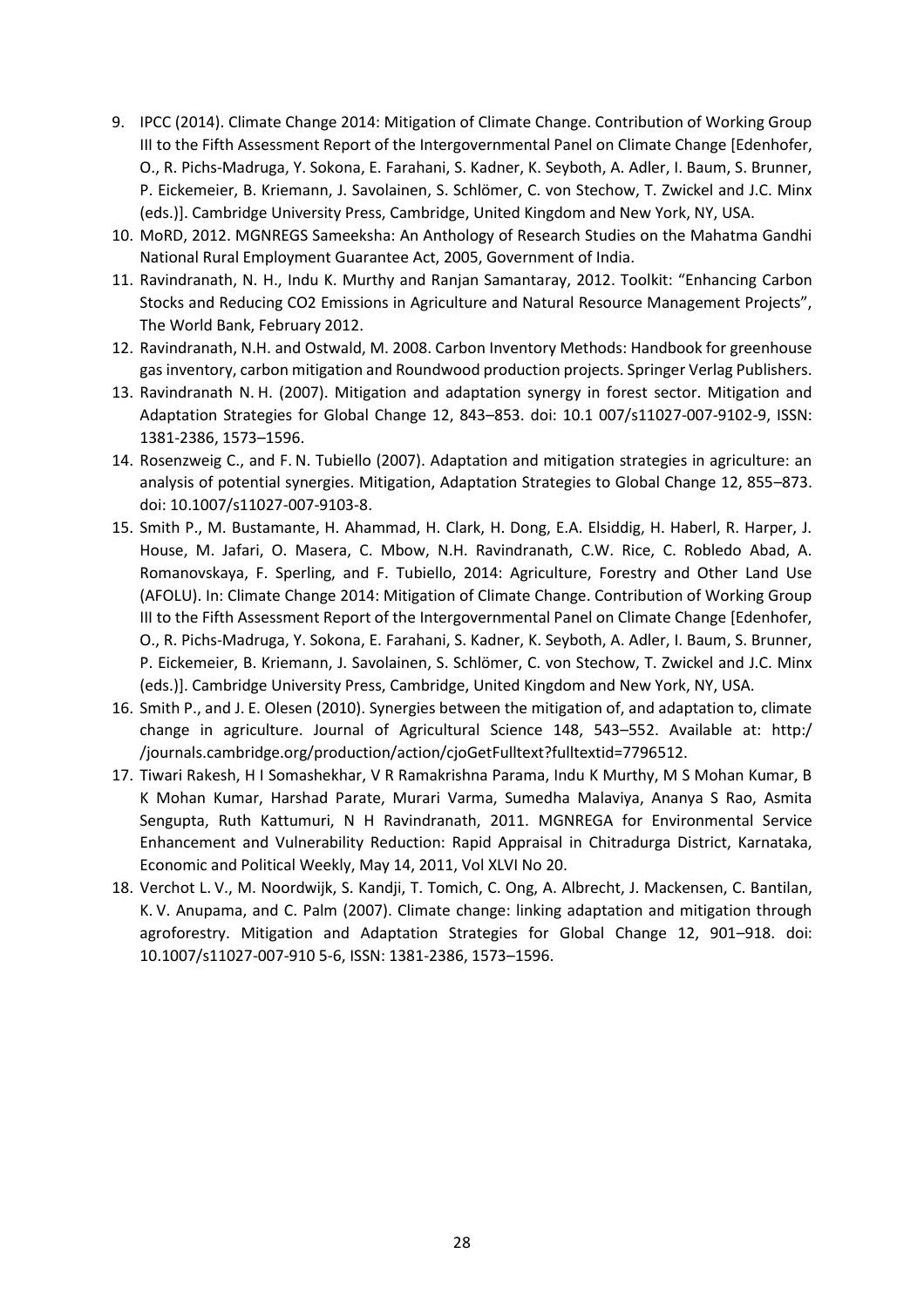## <span id="page-36-0"></span>**Annexures**

### **Annexure A**

### **Annexure A1:** Agro-Ecological Regions of India

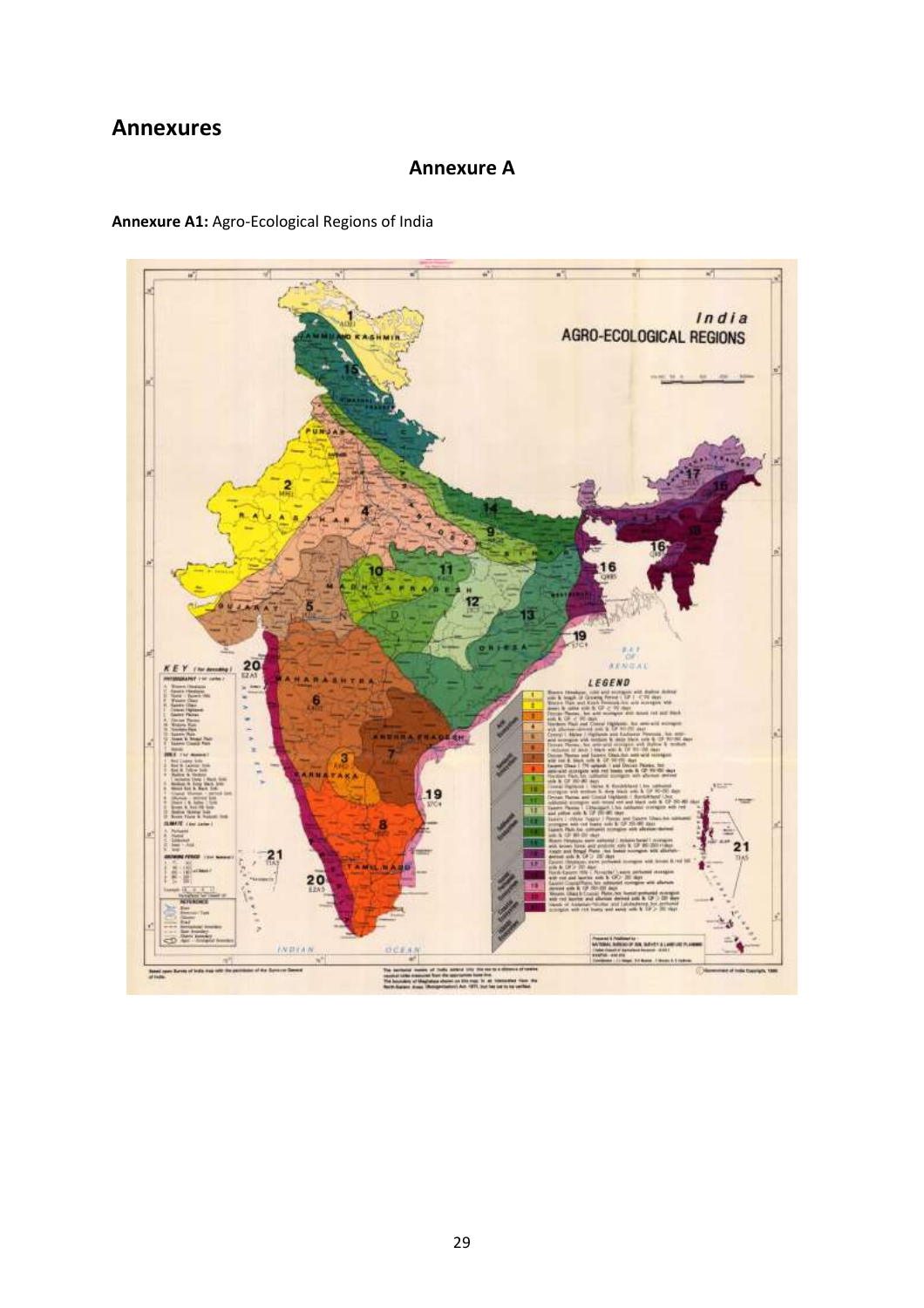### **Annexure A2:** Distribution of districts across AERs

| <b>AER</b>     | <b>AER regions</b>            | <b>State and Districts</b>                                                                                                   |
|----------------|-------------------------------|------------------------------------------------------------------------------------------------------------------------------|
|                | Cold Arid Ecoregion with      | J&K: Ladhak (Leh, Gilgit)                                                                                                    |
| $\mathbf{1}$   | <b>Shallow Skelatal Soils</b> | HP: Lahul & Spiti valleys                                                                                                    |
|                |                               | Rajasthan: Churu, Jhun- jhunun, Sirohi, Jalore, Bikaner, Jaisalmer,                                                          |
|                |                               | Barmer, Jodhpur (50%) and Ganganagar                                                                                         |
|                | Hot Arid Ecoregion with       | Punjab: Faridkot, Bathinda, Firozpur                                                                                         |
| $\overline{2}$ | desert and saline soils       | Gujarat: Lakhpat, Banni, Great Rann of Kutch, Bansaskantha (Palanpur),                                                       |
|                |                               | Bhuj including Rapar, Adesar, Anjar, Kandla talukas, Northern part of                                                        |
|                |                               | Jamnagar district                                                                                                            |
|                |                               | Haryana: Sirsa, Hissar, Bhiwandi* Mahendragarh (Narnaul)                                                                     |
|                | Hot Arid Ecoregion with       | Karnataka: Bellary and Southern Raichur, Bijapur, Northern                                                                   |
| 3              | Red and Black Soil            | Chitradurga and Tumkur<br>Andhra Pradesh: Anantpur                                                                           |
|                |                               |                                                                                                                              |
|                |                               | Punjab: Amritsar, Kapurthala, Northern Firozpur and Faridkot, Sangrur,<br>Ludhiana (Western), Patiala (Southern)             |
|                |                               | U.P: (W.Part), Ghaziabad, Bulandshahr, Aligarh, Mathura, Etah, Agra,                                                         |
|                |                               | Mainpuri, Moradabad (S.Part), Bandaun, Shajahanpur (S.Part), Lalitpur                                                        |
|                |                               | Fatehgarh, (Farukkabad), Hardoi, Unnao, Etawah, Kanpur, Orai,                                                                |
|                | Hot Semi-Arid Ecoregion       | Jalaun), Rai Bareily, Fatehpur, Bela (Pratapgarh), Jaunpur, Allahabad,                                                       |
| 4              | with Alluvium derived         | Western part of Varanasi,                                                                                                    |
|                | Soils                         | Rajasthan: Alwar, Bharatpur, Jaipur, Sawai-Madhopur, Dhaulpur,                                                               |
|                |                               | Ajmer, Tonk, Bhilwara, Udaipur, Dungarpur                                                                                    |
|                |                               | Gujarat: Sabarkantha (Himatnagar) Mehsana, Ahmedabad,                                                                        |
|                |                               | Surendranagar, part of Bhuj (Radhanpur)                                                                                      |
|                |                               | M.P.: Bhind, Morena, Gwalior, Datia, Shivpuri                                                                                |
|                |                               | Gujarat: Northern part of Junagadh, Amreli, Rajkot and Western part                                                          |
|                |                               | of Bhavnagar, Panch Mahal (Godhra), Kheda, Vadodara, Bharuch, Surat                                                          |
|                | Hot Semi-Arid Ecoregion       | (N. Part). Coastal parts of Junagadh, Amrelli and Bhavnagar,                                                                 |
| 5              | with Medium and Deep          | Rajasthan: Bundi, Chittourgarh, Banswara, Kota, Jhalawar                                                                     |
|                | <b>Black Soils</b>            | M.P.: Ujjain, Ratlam, Jhabua, Indore, Dhar, Dewas, Khandwa (East                                                             |
|                |                               | Nimar), Khargone (West Nimar), Mandsaur                                                                                      |
|                |                               | Diu (Daman & Diu)                                                                                                            |
|                |                               | Maharashtra: Eastern half of Pune, Satara and Sangli, Solapur,                                                               |
|                | Hot Semi-Arid Ecoregion       | Osmanabad, Bid, Ahmadnagar, Dhule, Nasik, Jalgaon (W. Part),                                                                 |
|                | with Shallow and              | Aurangabad, Northern hilly part of Ahmadnagar, Jalna, Parbhani,                                                              |
| 6              | Medium (Dominant)             | Nanded, Latur, Jabalpur (E. Part), Buldhana, Akola, Amravati,                                                                |
|                | <b>Black Soils</b>            | Yavatmal, Western parts of Pune, Satara and Sangli, Kolhapur (E. Part)                                                       |
|                |                               | Karnataka: Belgaum, Dharwar, Eastern part of Uttar Kannad (Karwar),                                                          |
|                |                               | Gadag, Bijapur (N. Part), Raichur and Dharwad (E. Part)                                                                      |
|                |                               | A.P.: Cuddapah, Kurnool, Karimnagar, Rangareddi, Hyderabad,<br>Warangal, Khammam, Mahboobnagar, Nalgonda, Sangareddi, Medak, |
| 7              | Hot Semi-Arid Ecoregion       | Western parts (highlands) of Eluru (W. Godavari and Krishna                                                                  |
|                | with Red and Black Soils      | (machillipatnam) Guntur and Ongole (Prakasam) and Nellore (NE parts)                                                         |
|                |                               | Maharashtra: Satara and Sangli, Solapur, Osmanabad, Bid, Ahmadnagar                                                          |
|                |                               | T.N.: Coimbatore, Anna (Dindigul), Madurai, Kamrajar (Virudunagar),                                                          |
|                |                               | Tirunelveli, Kanyakumari (Non-Coastal), North Arcot (Vellore),                                                               |
|                |                               | Dharamapuri, Salem, Arcot (Cuddalore), Chengalpattu (Kanchipuram),                                                           |
|                | Hot Semi-Arid Ecoregion       | Periyar (Erode), Tiruchhirapalli, Pudukottai and Tuticorin (Non-Coastal                                                      |
| 8              | with Red Loamy Soils          | plains and Uplands) part)                                                                                                    |
|                |                               | A.P.: Chittoor                                                                                                               |
|                |                               | Karnataka: Eastern part of Shimoga and Chikmangalur, Hassan,                                                                 |
|                |                               | Mysore, Mandya, Bangalore, Chitradurga (S. Part), Kolar, Tumkur                                                              |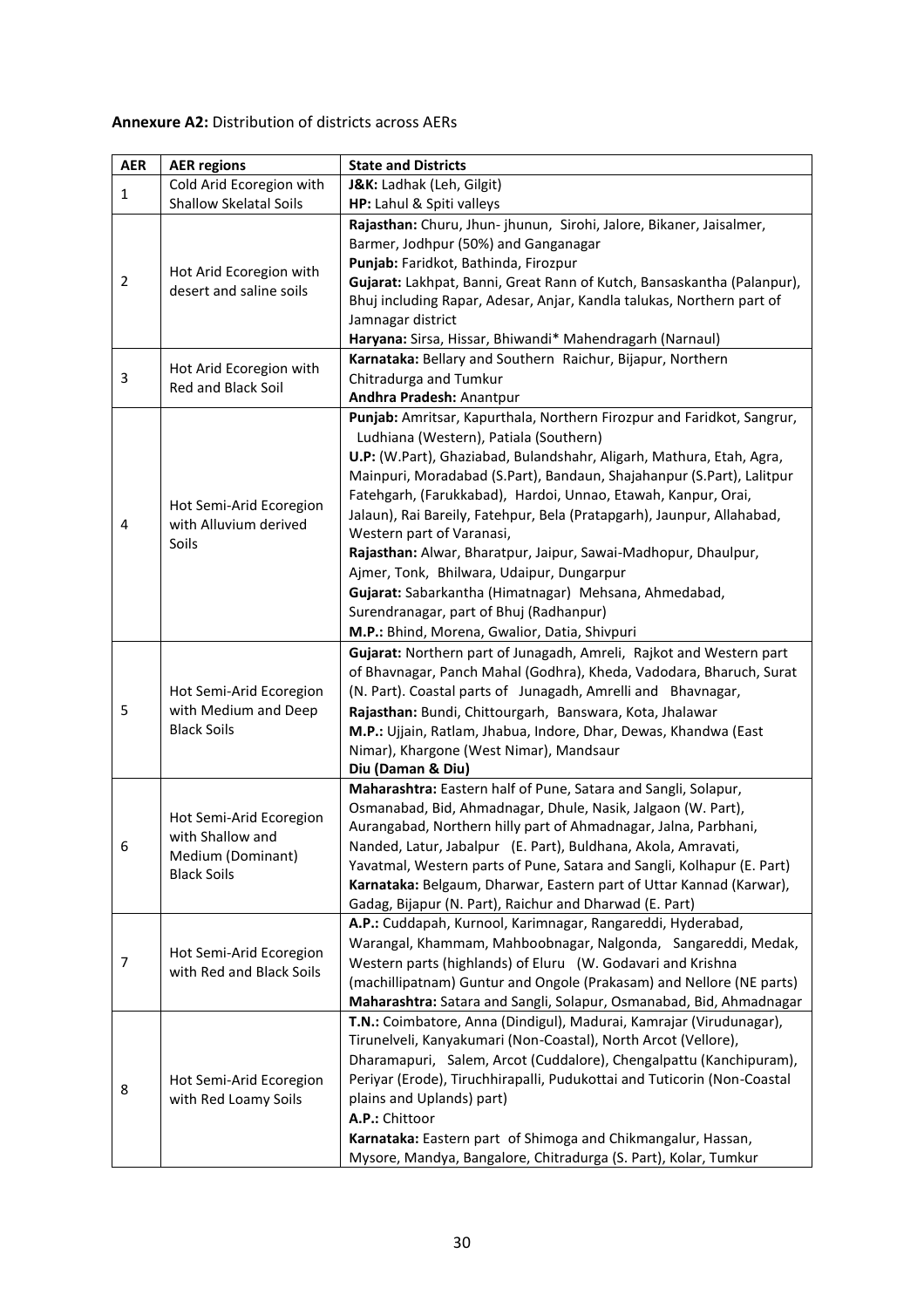| 9  | Hot Sub-Humid (dry)<br>Ecoregion with Alluvium<br>derived Soils                                                | Punjab: Southern part of Gurdaspur, Hoshiarpur, Jalandhar,<br>Rupnagar, Northern part of Ludhiana and Patiala<br><b>Union Territory of Chandigarh</b><br>Haryana: Ambala<br>U.P.: Saharanpur, Bijnor, Moradabad (N. Part), Eastern part of<br>Muzaffarnagar, Rampur, Bareily, Pilibhit, Northern part of<br>Shajahanpur, Southern part of Lakhimpur (Kheri), Sitapur, Lucknow,<br>Barabanki, Faizabad, Sultanpur, Azamgarh, Balia, Ghazipur, Eastern part<br>of Varanasi<br>Bihar: Bhojpur (Ara), Rohtas (Sasaram), Jahanabad, Patna, Bihar-Sariff<br>(Nalanda), Aurangabad, Gaya, Nawada                                                                                                                                                                                                                                       |
|----|----------------------------------------------------------------------------------------------------------------|---------------------------------------------------------------------------------------------------------------------------------------------------------------------------------------------------------------------------------------------------------------------------------------------------------------------------------------------------------------------------------------------------------------------------------------------------------------------------------------------------------------------------------------------------------------------------------------------------------------------------------------------------------------------------------------------------------------------------------------------------------------------------------------------------------------------------------|
| 10 | Hot Sub-Humid (dry)<br>Ecoregion with Red and<br><b>Black Soils</b>                                            | M.P.: Guna, Sagar, Bhopal, Damoh, Vidisha, Rajgarh, Shajapur, Sehore,<br>Raisen, Western parts of Jabalpur, Narsimpur and Hoshangabad, Betul<br>Central Highlands (VindhyanScarpland), Tikamgarh, Chhatarpur, and<br>Bundelkhand, Panna, Satna, Rewa, Sidhi, Shahdol, Chhindwara, Seoni,<br>Mandla, Balaghat, Eastern parts of Jabalpur, Narsimpur and<br>Hoshangabad<br>Maharashtra: Bhandara, Wardha, Nagpur                                                                                                                                                                                                                                                                                                                                                                                                                  |
| 11 | Hot Sub-Humid (dry)<br>Ecoregion with Red and<br>Yellow Soils                                                  | <b>U.P.: Mirzapur</b><br>Bihar: Palamu (Daltonganj), Hazaribag, Gumla, Lohardaga<br>M.P.: Ambikapur, Bilaspur, Raigarh, Raipur, Rajnangaon, Durg                                                                                                                                                                                                                                                                                                                                                                                                                                                                                                                                                                                                                                                                                |
| 12 | Hot Sub-Humid (dry)<br>Ecoregion with Red and<br>Lateritic Soils                                               | Maharashtra: Chandrapur, Gadchiroli<br>M.P.: Bastar (Jagdalpur)<br>A.P.: Western highlands of Vishakhapatnam, Vizianagram<br>Orissa: Western highlands of Ganjam (Chhatrapur), Puri<br>(Bhubaneswar), Cuttack and Baleshwar (Non-Coastal part), Koraput,<br>Kalahandi (Bhiwanipatna), Phulbani, Bolangir, Sambalpur, Sundergarh,<br>Dhenkanal, Mayurbhanj (Baripada), Kendujhargarh (Kendujhra)<br>Bihar: Dumka, Devghar, Giridih, Dhanbad, Ranchi, Singhbum (Chaibasa)<br>West Bengal: Western parts of Birbhum, Bankura, Bardhaman and<br>Medinipur (Siuri, Simlapal, Asansol, Jhargram subdivision, respectively),<br>Puruliya                                                                                                                                                                                               |
| 13 | Hot Sub-Humid (Moist)<br>Eco region with Alluvium-<br>derived Soils                                            | U.P.: Bahraich, Gonda, Gorakhpur and Deoria, Foothills in Kheri and<br>Bahraich, Pilibhit, Gonda, Basti, Gorakhpur<br>Bihar: Paschim Champaran (Bettiah) PurabChamparan (Motihari),<br>Gopalganj, Siwan, Sitamari, Muzaffarpur, Chhapra (Saran), Madhubani,<br>Darbhanga, Samastipur, Saharsa, Begusarai, Munger, Khagaria,<br>Sahibganj, Bhagalpur, Katihar, Madhepura, Purnia, Hazipur, Godda                                                                                                                                                                                                                                                                                                                                                                                                                                 |
| 14 | Warm Sub-Humid to<br>Humid with Inclusion of<br>per humid Ecoregion<br>with Brown Forest and<br>Podzolic Soils | J&K: Tribal Territory, Chilas, Gilgitwazarat, Srinagar (N. Part), Udhampur<br>(N. Part), Baramulla (N. Part) H.P.: Northern parts of Chamba, Kullu,<br>major sourthern part of Lahul and Spiti (Keylong), Kalpa (Kinnaur),<br>Muzaffarabad, Baramulla (S. Part), Punch, Mirpur, Srinagar (S. Part),<br>Anantnag, Riaisi, Jammu, Udhampur (S. Part), Kathua<br>Punjab: Northern wedge (Siwalik foothills) of Gurdaspur and<br>Hoshiarpur<br>H.P.: Southern part of Chamba, Una (Hamirpur), Solan, Bilaspur, Nahan,<br>Kullu (S. Part), Dharamshala (S. Part), Dharamsala, Mandi, Shimla,<br>Bilaspur<br>U.P.: Dehradun (S. Part), Southern part of Narendranagar (Tehri<br>Garhwal), Gopeshwar (Chamoli), Almora, Pithoragarh, Dehradun (N.<br>Part), Uttar Kashi (S. Part), Tehri Garhwal (N. Part), Pauri Garhwal,<br>Nainital |
| 15 | Hot Sub-Humid (Moist) to<br>Humid (inclusion of per                                                            | West Bengal: West Dinajpur (Balurghat), Maldah, Murshidabad<br>(Behrampur), Krishnanagar, Hoogli, North 24-Parganas, Howrah<br>Calcutta: Eastern parts of Medinipur, Bankura, Bardhaman and                                                                                                                                                                                                                                                                                                                                                                                                                                                                                                                                                                                                                                     |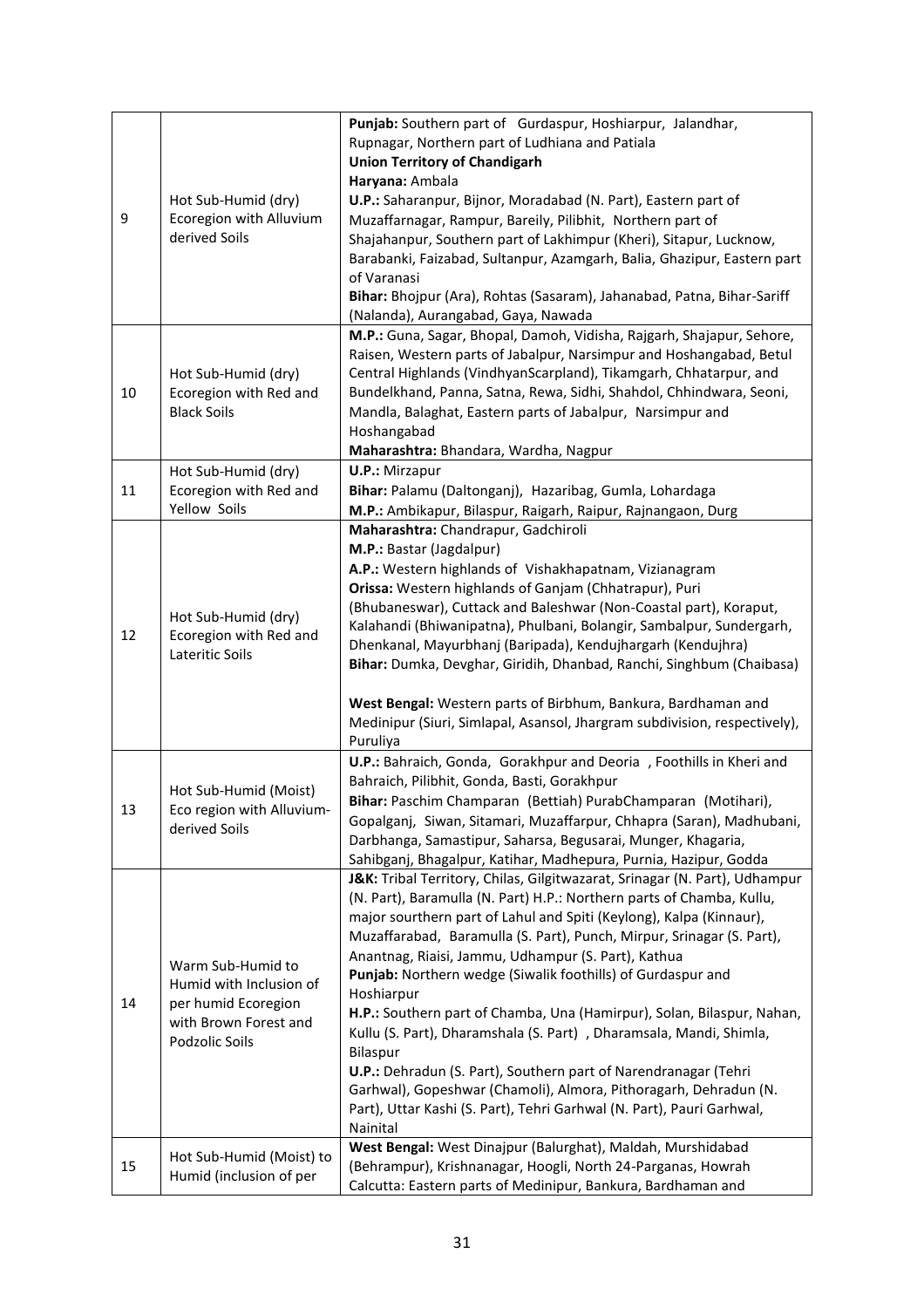|                                                 | humid) Eco region with                                                                    | Birbhum, Jalpaiguri (Plain), Koch Bihar                                                                                          |
|-------------------------------------------------|-------------------------------------------------------------------------------------------|----------------------------------------------------------------------------------------------------------------------------------|
|                                                 | Alluvium-derived Soils                                                                    | Assam: Barpeta, Kamrup, Nalbari (S. Part), Darrang (Mangaldoi),                                                                  |
|                                                 |                                                                                           | Sonipur (Tezpur), Nagaur, Goalpara, Dhubri, Kokrajhar (Plain), Silchar,                                                          |
|                                                 |                                                                                           | Karimgunj, Jorhat, Golaghat, Sibsagar, Dibrugarh, Northern plain of                                                              |
|                                                 |                                                                                           | Kabir Anglong, Northern Lakhimpur                                                                                                |
|                                                 |                                                                                           | Tripura: Northern part of Dharmanagar                                                                                            |
|                                                 |                                                                                           | West Bengal: Foothills of Siliguri and Jalpaiguri , Darjiling Udorthents,<br>(subdivision of Darjeeling Dystrochrepts, district) |
|                                                 |                                                                                           | Assam: Foothills of Kokrajhar, Udorthents Barpeta, Nalbari and Darrang                                                           |
|                                                 | Warm Sub-Humid                                                                            | (Mangaldoi)                                                                                                                      |
| 16                                              | Ecoregion with Brown                                                                      | Sikkim: North, South, East and West Sikkim                                                                                       |
|                                                 | and Red Hill Soils                                                                        | Arunachal Pradesh: Bomdila (W. Kameng), Seppa (East Kameng),                                                                     |
|                                                 |                                                                                           | Lower Subansiri (Zirol, Upper Subansiri (Daporijo), W. Siang (Along), E.                                                         |
|                                                 |                                                                                           | Siang (Pasighat), Dibang Valley (Anini), Lohit (Tezu)                                                                            |
|                                                 |                                                                                           | Meghalaya: W. Garo hills (Tura), E. Garo hills, E. Khasi hill (Shillong),                                                        |
|                                                 |                                                                                           | Nongstain, Jowai                                                                                                                 |
|                                                 |                                                                                           | Assam: N. Cachchar (Haflong), Karbi-Anglong (Diphu)                                                                              |
|                                                 |                                                                                           | Nagaland: Kohima, Phek, Zunhebhoto, Eastern part of Wokha                                                                        |
|                                                 | Warm per humid                                                                            | Mokakchung, Thensung, Mon.                                                                                                       |
| 17<br>Ecoregion with Red and<br>Lateritic Soils |                                                                                           | Arunachal Pradesh: Tirup (Khonsa)                                                                                                |
|                                                 |                                                                                           | Manipur: Senapati (Karong), Ukhrul, Imphal, Churachandpur,                                                                       |
|                                                 |                                                                                           | Tamenglog, Thoubal (Chandel)                                                                                                     |
|                                                 |                                                                                           | Mizoram: Aizwal, Lunglie, Lawngtlai                                                                                              |
|                                                 |                                                                                           | Tripura: W. Agartala, Dharmanagar (N. Part), Udaipur (S. Part)                                                                   |
|                                                 |                                                                                           | T.N.: Coastal plains of Pudukkottai, Ramnathapuram, Tuticorin,                                                                   |
|                                                 |                                                                                           | Tirunelveli and Kannyakumari, Madras, Coastal plain of chengalPattu,                                                             |
|                                                 | Hot Sub-Humid to Semi-<br>Arid Ecoregion with<br><b>Coastal Alluvium-Derived</b><br>Soils | Cuddalore, Thanjavur, Karaikal and Pondicherry (U.T.)                                                                            |
|                                                 |                                                                                           | A.P.: Coastal plain of W. Godavari, Krishna and Guntur, Prakasham and                                                            |
|                                                 |                                                                                           | Nellore, Srikakulam, Coastal plains of E. Godavari (Kakinada)                                                                    |
| 18                                              |                                                                                           | Vishakhapatnam, Vizianagaram                                                                                                     |
|                                                 |                                                                                           | Orissa: Coastal plain of Ganjam, Puri and Cuttack, Coastal plain of                                                              |
|                                                 |                                                                                           | Baleshwar                                                                                                                        |
|                                                 |                                                                                           | West Bengal: Coastal plains of Medinipur (Contai subdivision) and                                                                |
|                                                 |                                                                                           | South 24-Parganas (including Sundarban) Sagar Island                                                                             |
|                                                 |                                                                                           | Gujarat: Southern part of Surat, Dang, Valsad, Daman (Daman & Diu),                                                              |
|                                                 |                                                                                           | and U.T. of Dadra Nagar Haveli                                                                                                   |
|                                                 |                                                                                           | Maharashtra: Thane, Bombay, Alibagh (Kulaba), Ratnagiri, Sindhudurg,                                                             |
|                                                 |                                                                                           | Dang, Hilly parts of Kolhapur Goa: Panaji, Narrow coastal strip of                                                               |
|                                                 |                                                                                           | Ratnagiri, Sindhudurg and Union Territory of Goa                                                                                 |
|                                                 | Hot Humid per humid                                                                       | Karnataka: Western parts of Uttar Kannada (Karwar), Shimoga and                                                                  |
| 19                                              | Ecoregion with Red,                                                                       | Dakshin Kannada (Mangalore), Western parts of Chikmagalur and                                                                    |
|                                                 | Lateritic and Alluvium-                                                                   | Kadagul (Madikari), Narrow coastal strip of Karwar, Mangalore                                                                    |
|                                                 | <b>Derived Soils</b>                                                                      | Kerala: Cannanore (Hilly part), Wayanad (Kottapadi), uplands of                                                                  |
|                                                 |                                                                                           | Kozhikode (Calicut), Highlands of Malappuram, Palghat and Ernakulum,                                                             |
|                                                 |                                                                                           | Kottayam, Pattanamtitta, Quilon and Trivandrum, Idukki, Western half                                                             |
|                                                 |                                                                                           | of Cannanore, narrow coastal strip of Malappuram, Calicut, Trichur and                                                           |
|                                                 |                                                                                           | Ernakulam, Aleppy, Quilon and Trivandrum                                                                                         |
|                                                 |                                                                                           | T.N.: Udagamandalam (Nilgiri), Uplands of Trichur                                                                                |
|                                                 | Hot Humid per humid                                                                       | Andaman & Nicobar Islands group                                                                                                  |
| 20                                              | Island Ecoregion with Red                                                                 | Lakshadweep group of Islands                                                                                                     |
|                                                 | Loamy and Sandy Soils                                                                     |                                                                                                                                  |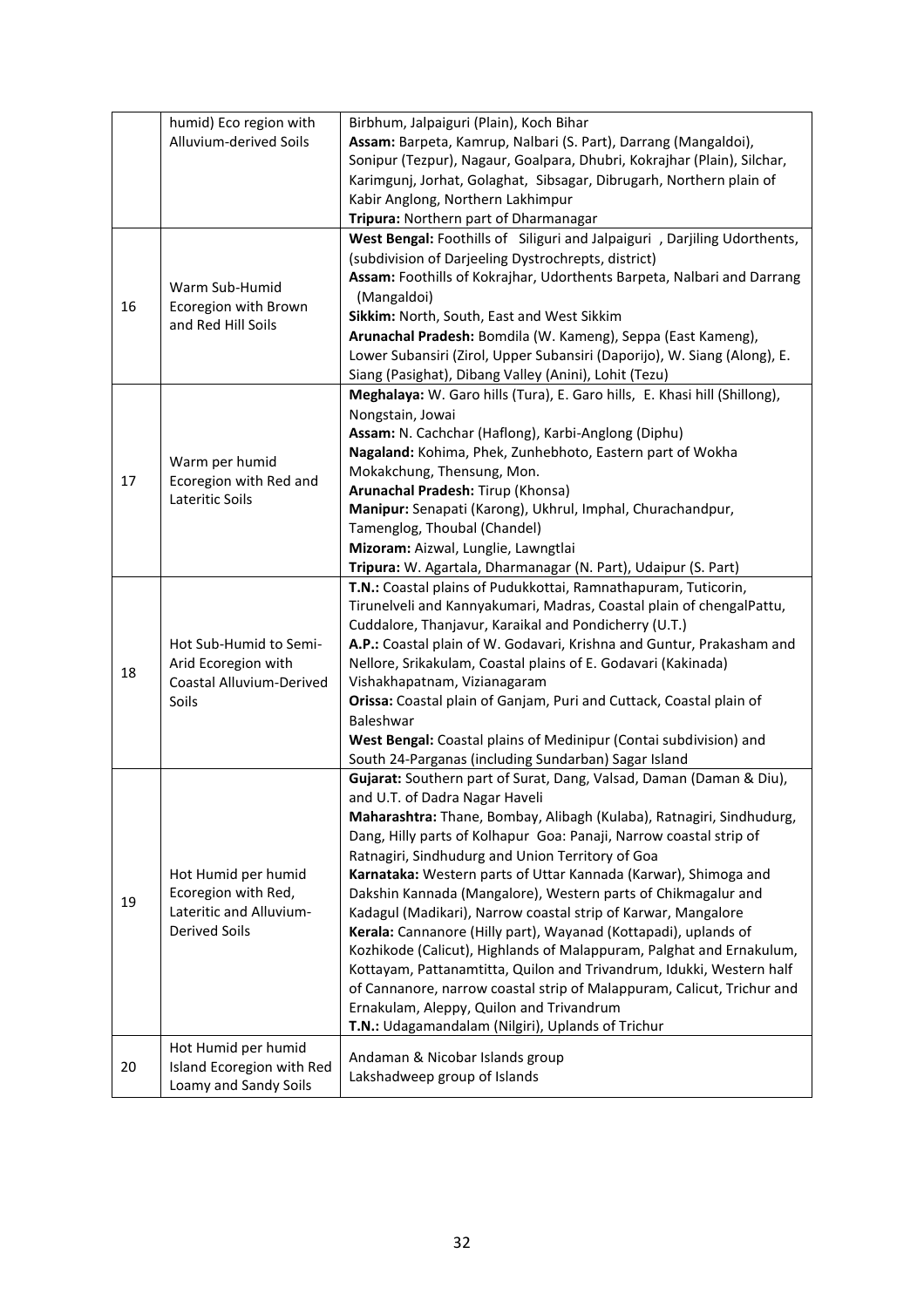### **Annexure B**

| <b>AERs</b> | <b>States</b>                            | <b>Districts</b> | <b>Villages</b>   |
|-------------|------------------------------------------|------------------|-------------------|
|             |                                          |                  | Damodara          |
|             | Rajasthan<br>AER <sub>2</sub><br>Haryana | Jaisalmer        | Dewa              |
|             |                                          |                  | Kandi             |
|             |                                          |                  | Damodara          |
|             |                                          |                  | Bachhrara         |
|             |                                          |                  | Banwali           |
|             |                                          |                  | Budharwali        |
|             |                                          | Shri Ganganagar  | Manewala          |
|             |                                          |                  | Noor pura         |
|             |                                          |                  | Udaipur godaran   |
|             |                                          |                  | Haryana-sisar     |
|             |                                          |                  | Hisar             |
|             |                                          |                  | Khanda kheri      |
|             |                                          | Hisar            | Mangalijhara      |
|             |                                          |                  | Mangaliaklan      |
|             |                                          |                  | Ugalan            |
|             |                                          | Sirsa            | Bhamboor          |
|             |                                          |                  | <b>Bupp</b>       |
|             |                                          |                  | Dhanibharo khan   |
|             |                                          |                  | Madhosinghana     |
|             |                                          |                  | Nagoki            |
|             |                                          |                  | Nezadellakhurd    |
|             | Andhra Pradesh                           | Anantapur        | Gunjepalle        |
| AER3        |                                          |                  | Jonnalakothapalle |
|             |                                          |                  | Reddipalle        |
|             |                                          |                  | Roddam            |
|             |                                          |                  | Ajmatpur          |
|             |                                          | Fatehpur         | Baruha            |
|             |                                          |                  | Behata            |
|             |                                          |                  | Besandi           |
|             |                                          |                  | Darautalalpur     |
|             |                                          |                  | Jamlamau          |
|             |                                          |                  | Ameesa            |
| AER4        | <b>Uttar Pradesh</b>                     |                  | Bhadreki          |
|             |                                          |                  | Birguwa           |
|             |                                          | Jalaun           | Chakjagdevpur     |
|             |                                          |                  | Garha             |
|             |                                          |                  | Reniya            |
|             |                                          |                  | Ahinkaripur       |
|             |                                          | Mainpuri         | Bajhera           |
|             |                                          |                  | <b>Budharra</b>   |

**Annexure B1:** Districts and villages sampled in different AERs of India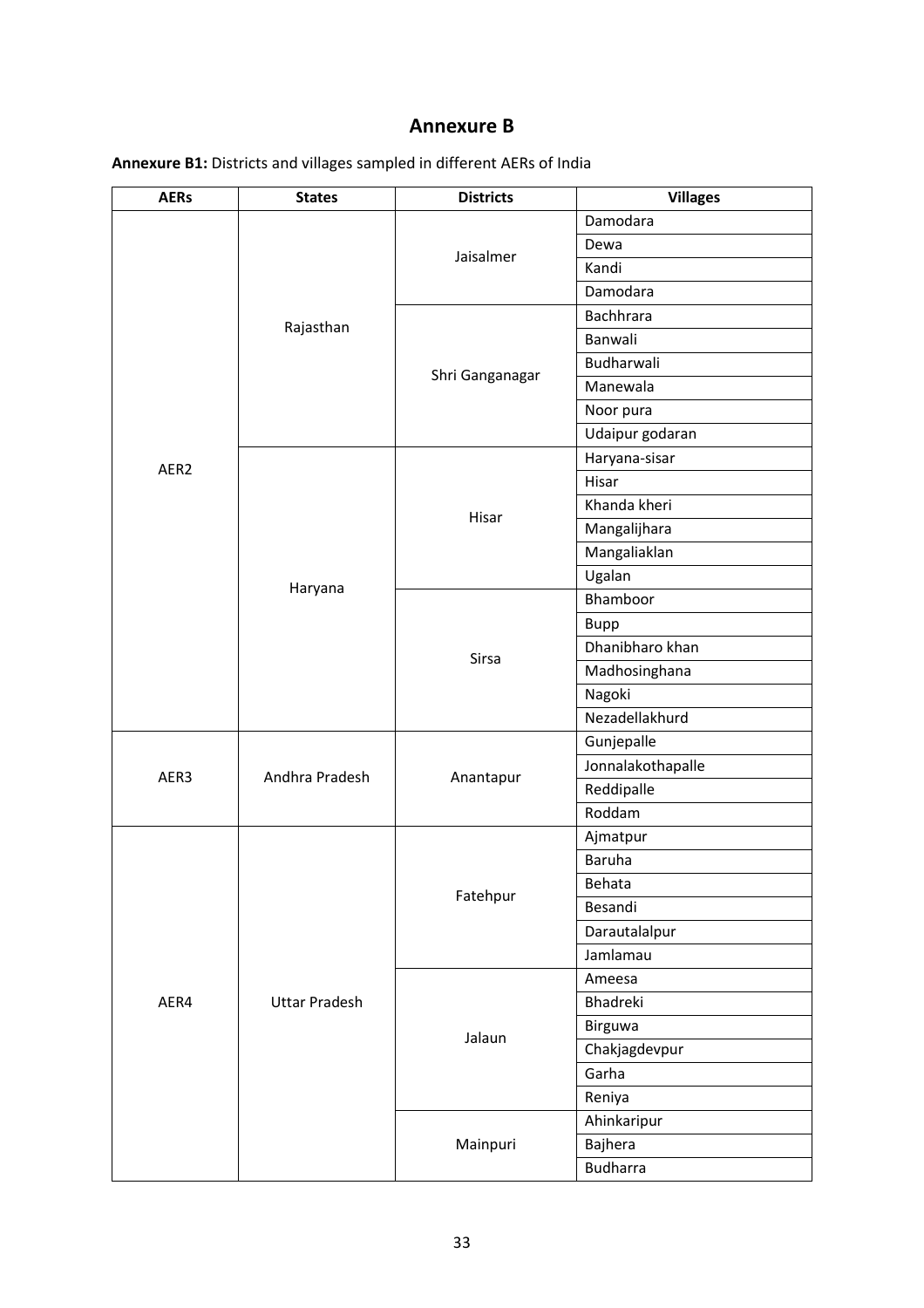|      |                |             | Chhabilepur    |
|------|----------------|-------------|----------------|
|      |                |             | Madhan         |
|      |                |             | Talibpur       |
|      |                |             | Adana          |
| AER5 |                |             | Khaimaliya     |
|      |                |             | Marvadiya      |
|      | Rajasthan      | Chittorgarh | Rood           |
|      |                |             | Soni           |
|      |                |             | Utarwada       |
|      |                |             | Aghavan        |
|      |                |             | Dalka          |
|      |                |             | Jamaniyabaju   |
|      | Madhya Pradesh | Khargone    | Khodgaon       |
|      |                |             | Oonkhurd       |
|      |                |             | Poi            |
|      |                |             | Ambi           |
|      |                |             | Chandebk       |
| AER6 |                | Ahmednagar  | Chinchvihire   |
|      |                |             | Kendal kh      |
|      |                |             | Miraj gaon     |
|      |                |             | Nimbodh-prob   |
|      |                |             | Aliyabad       |
|      |                |             | Arai           |
|      |                | Nashik      | Aswaliharsha   |
|      |                |             | Aundane        |
|      |                |             | Devdongara     |
|      | Maharashtra    |             | Hatlondhi      |
|      |                | Osmanabad   | Baswant wadi   |
|      |                |             | Bhatambri      |
|      |                |             | Gandhora       |
|      |                |             | Hipparga       |
|      |                |             | Khed           |
|      |                |             | Nangral        |
|      |                |             | Ankale         |
|      |                |             | Bajhera        |
|      |                | Sangali     | Dafalapur      |
|      |                |             | Ghopadi        |
|      |                |             | Malan gaon     |
|      |                |             | Nangole        |
|      |                |             | Andugullapally |
|      |                |             | Cheekral       |
|      |                |             | Lingapur       |
| AER7 | Telangana      | Karimnagar  | Palakurthy     |
|      |                |             |                |
|      |                |             | Peddakalwala   |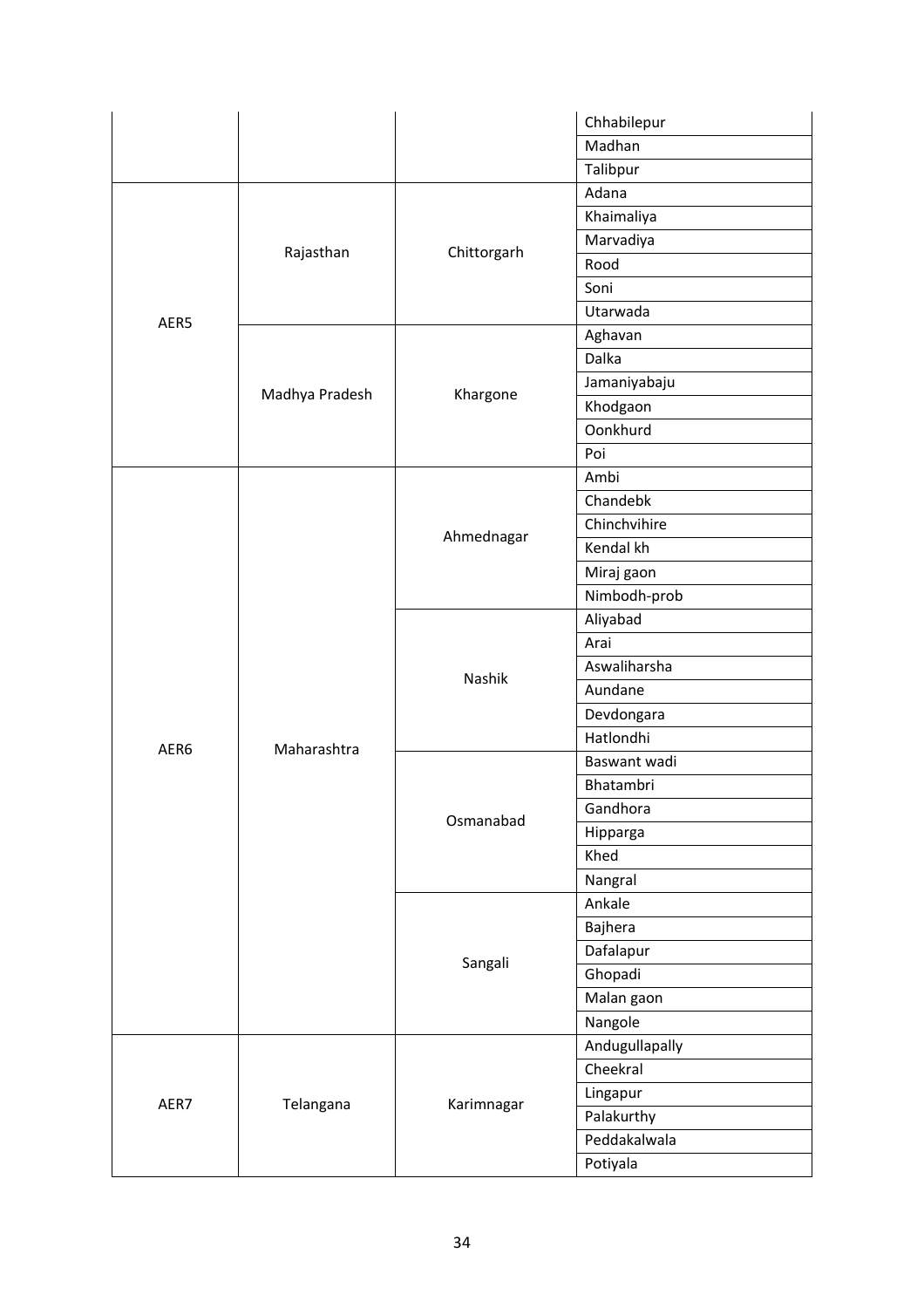| Kilar<br>Tamilnadu<br>Kanchipuram<br>Meyyur<br>Silavattam<br>AER8<br>Sirunaiperugal<br>Hanthur1<br>Hesgal<br>Chikkamagaluru<br>Karnataka<br>Indavara<br>Thalihalla<br><b>Barat</b><br>Gonawa<br><b>Bihar</b><br>Nawada<br>AER9<br>Loharpura<br>Sahbajpursaray<br>Ajgara<br>Bhumlakhedi<br>Gochaamalya<br>Guna<br>Godiya<br>Moti pura<br>Tulshikhedi<br><b>AER10</b><br>Madhya Pradesh<br>Bedpur<br>Devi nagar<br>Gotet<br>Tikamgarh<br>Jatera<br>Lar khurd<br>Raj nagar<br>Bahtarai<br>Bhaisbod<br>AER11<br>Girari<br>Chhattisgarh<br>Bilaspur<br>Godhi<br>Lata |
|-----------------------------------------------------------------------------------------------------------------------------------------------------------------------------------------------------------------------------------------------------------------------------------------------------------------------------------------------------------------------------------------------------------------------------------------------------------------------------------------------------------------------------------------------------------------|
|                                                                                                                                                                                                                                                                                                                                                                                                                                                                                                                                                                 |
|                                                                                                                                                                                                                                                                                                                                                                                                                                                                                                                                                                 |
|                                                                                                                                                                                                                                                                                                                                                                                                                                                                                                                                                                 |
|                                                                                                                                                                                                                                                                                                                                                                                                                                                                                                                                                                 |
|                                                                                                                                                                                                                                                                                                                                                                                                                                                                                                                                                                 |
|                                                                                                                                                                                                                                                                                                                                                                                                                                                                                                                                                                 |
|                                                                                                                                                                                                                                                                                                                                                                                                                                                                                                                                                                 |
|                                                                                                                                                                                                                                                                                                                                                                                                                                                                                                                                                                 |
|                                                                                                                                                                                                                                                                                                                                                                                                                                                                                                                                                                 |
|                                                                                                                                                                                                                                                                                                                                                                                                                                                                                                                                                                 |
|                                                                                                                                                                                                                                                                                                                                                                                                                                                                                                                                                                 |
|                                                                                                                                                                                                                                                                                                                                                                                                                                                                                                                                                                 |
|                                                                                                                                                                                                                                                                                                                                                                                                                                                                                                                                                                 |
|                                                                                                                                                                                                                                                                                                                                                                                                                                                                                                                                                                 |
|                                                                                                                                                                                                                                                                                                                                                                                                                                                                                                                                                                 |
|                                                                                                                                                                                                                                                                                                                                                                                                                                                                                                                                                                 |
|                                                                                                                                                                                                                                                                                                                                                                                                                                                                                                                                                                 |
|                                                                                                                                                                                                                                                                                                                                                                                                                                                                                                                                                                 |
|                                                                                                                                                                                                                                                                                                                                                                                                                                                                                                                                                                 |
|                                                                                                                                                                                                                                                                                                                                                                                                                                                                                                                                                                 |
|                                                                                                                                                                                                                                                                                                                                                                                                                                                                                                                                                                 |
|                                                                                                                                                                                                                                                                                                                                                                                                                                                                                                                                                                 |
|                                                                                                                                                                                                                                                                                                                                                                                                                                                                                                                                                                 |
|                                                                                                                                                                                                                                                                                                                                                                                                                                                                                                                                                                 |
|                                                                                                                                                                                                                                                                                                                                                                                                                                                                                                                                                                 |
|                                                                                                                                                                                                                                                                                                                                                                                                                                                                                                                                                                 |
|                                                                                                                                                                                                                                                                                                                                                                                                                                                                                                                                                                 |
|                                                                                                                                                                                                                                                                                                                                                                                                                                                                                                                                                                 |
|                                                                                                                                                                                                                                                                                                                                                                                                                                                                                                                                                                 |
| Dhandamunda                                                                                                                                                                                                                                                                                                                                                                                                                                                                                                                                                     |
| Kaccharpali<br>Bolangir                                                                                                                                                                                                                                                                                                                                                                                                                                                                                                                                         |
| Karunjhar                                                                                                                                                                                                                                                                                                                                                                                                                                                                                                                                                       |
| Udaipali<br>AER12<br>Odisha                                                                                                                                                                                                                                                                                                                                                                                                                                                                                                                                     |
| Damodarpur                                                                                                                                                                                                                                                                                                                                                                                                                                                                                                                                                      |
| Kaladahi<br>Mayurbhanj                                                                                                                                                                                                                                                                                                                                                                                                                                                                                                                                          |
| Kanfuli                                                                                                                                                                                                                                                                                                                                                                                                                                                                                                                                                         |
| Parasibadi                                                                                                                                                                                                                                                                                                                                                                                                                                                                                                                                                      |
| Amour                                                                                                                                                                                                                                                                                                                                                                                                                                                                                                                                                           |
| Barhari<br>AER13<br>Bihar<br>Purnia                                                                                                                                                                                                                                                                                                                                                                                                                                                                                                                             |
| Bhawanipur east                                                                                                                                                                                                                                                                                                                                                                                                                                                                                                                                                 |
|                                                                                                                                                                                                                                                                                                                                                                                                                                                                                                                                                                 |
| Haripur                                                                                                                                                                                                                                                                                                                                                                                                                                                                                                                                                         |
| Barmana                                                                                                                                                                                                                                                                                                                                                                                                                                                                                                                                                         |
| Devlaccham<br>Himachal Pradesh<br>Bilaspur<br>AER14                                                                                                                                                                                                                                                                                                                                                                                                                                                                                                             |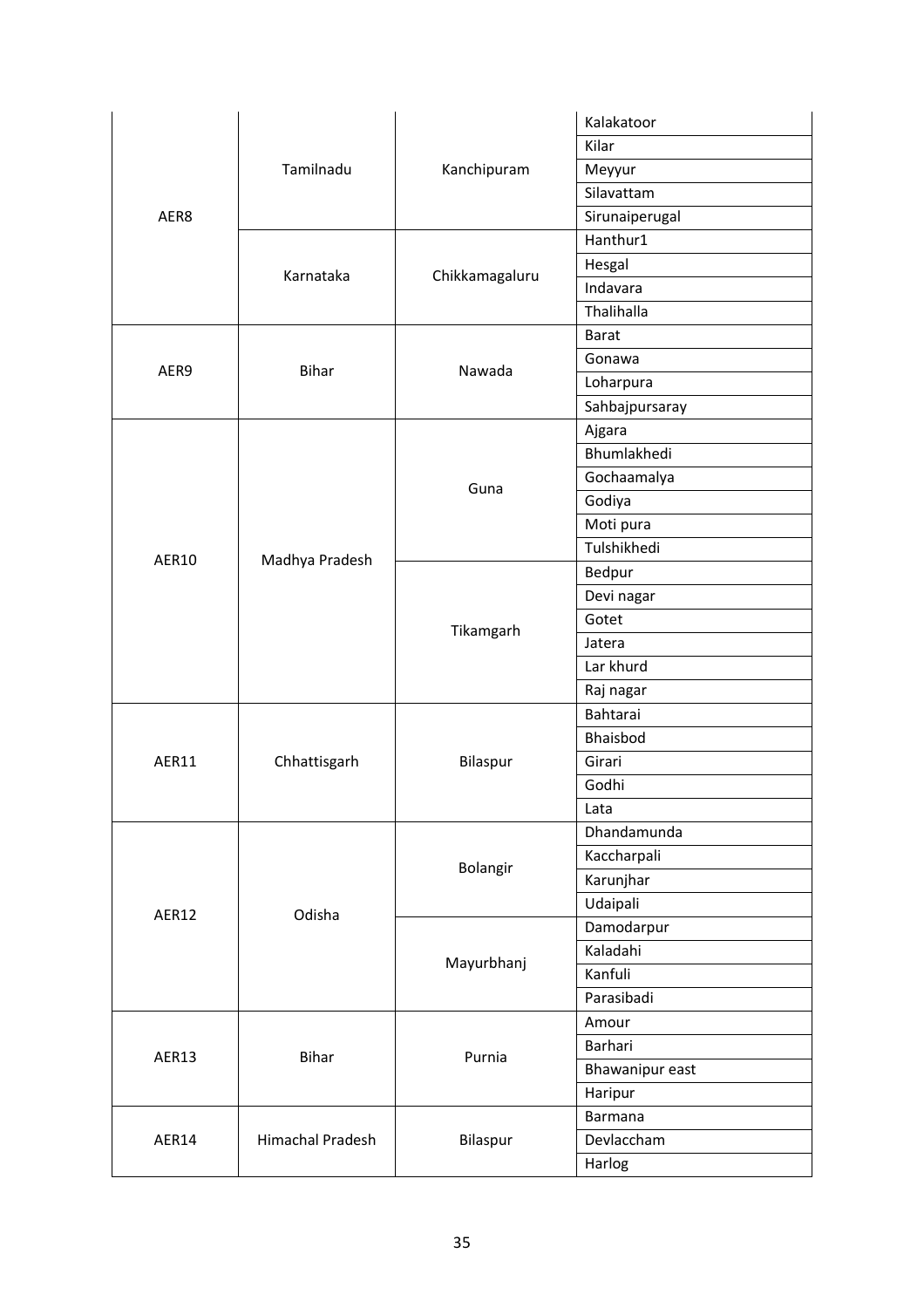|              |             |                      | Malyawar       |
|--------------|-------------|----------------------|----------------|
|              |             |                      | <b>Baili</b>   |
|              |             | Chamba               | Ligga          |
|              |             |                      | Multhar        |
|              |             |                      | Raan           |
|              |             |                      | Dalkhola       |
| <b>AER15</b> | West Bengal |                      | Hassan         |
|              |             | <b>Uttar Dinapur</b> | Karandighi     |
|              |             |                      | Suhiya         |
|              |             |                      | Katia          |
| <b>AER16</b> | West Bengal | Siliguru Mahakuma    | Ketugaurjote   |
|              |             |                      | Roypara        |
|              |             |                      | Uttarpradhan   |
| <b>AER17</b> | Nagaland    | Kohima               | Chichama       |
|              |             |                      | Merema         |
|              |             |                      | Mima           |
|              |             |                      | Peechama       |
|              |             |                      | Arunmozhidevan |
|              | Tamilnadu   | Cuddalore            | Ayeepettai     |
| <b>AER18</b> |             |                      | Chinnakomatti  |
|              |             |                      | Enaanagaram    |
|              |             |                      | Keelamanakudi  |
|              |             |                      | Vakasakkadu    |
|              |             |                      | Alageri        |
| <b>AER19</b> | Karnataka   | Uttara Kannada       | Mundali        |
|              |             |                      | Muttalli       |
|              |             |                      | Vandige        |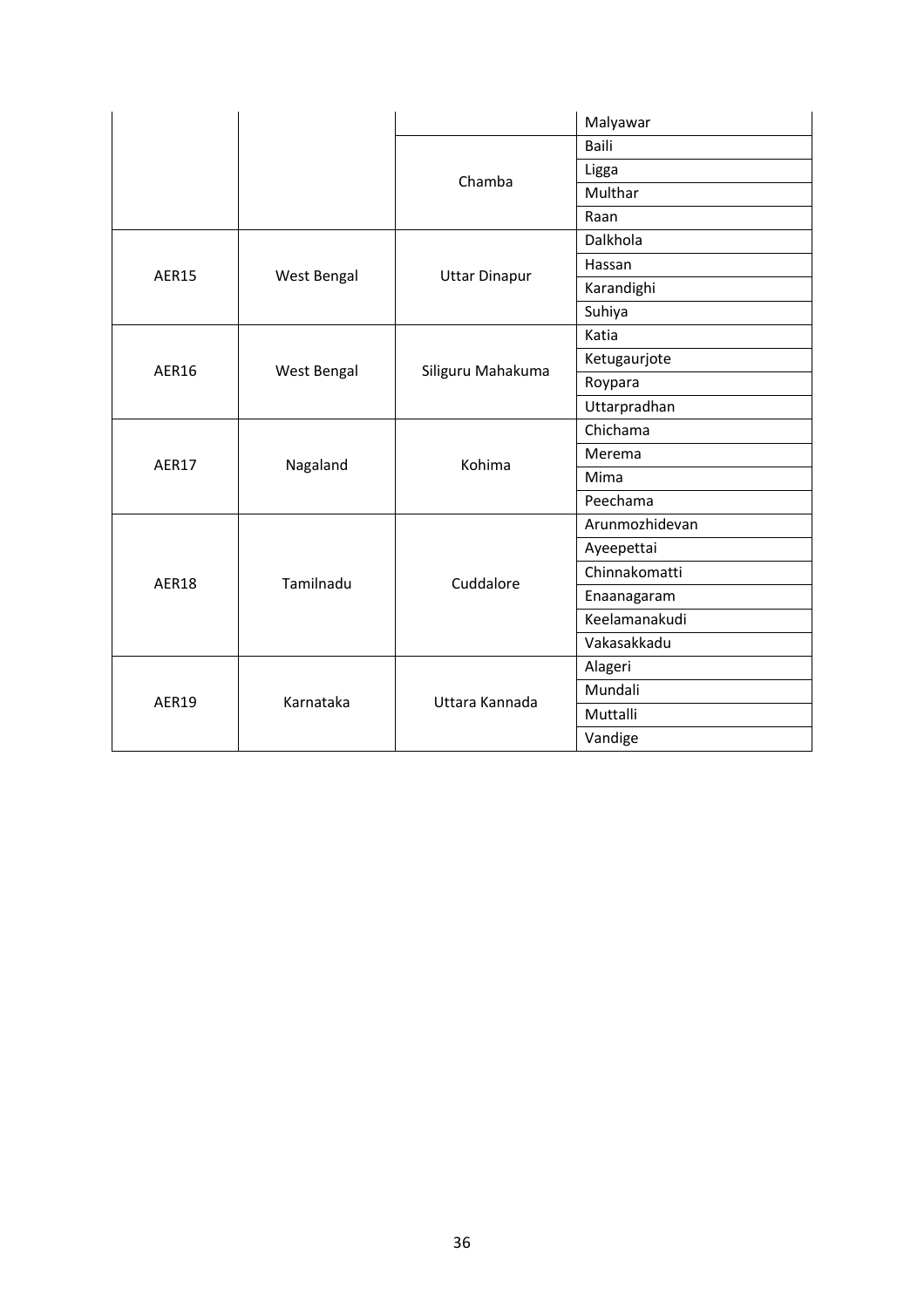#### **Annexure B2.** Selection of Carbon Pools

Carbon inventory, in principle, involves estimation of changes in stocks of all the carbon pools. However, not all carbon pools are relevant to all land-use categories, or project types, and the general practice is to estimate the changes in the stock of a key pool or a set of key pools. Further, estimation of changes in stocks of all the carbon pools is expensive. The choice of a carbon pool or pools for monitoring or estimation for different land-based programmes and projects depends on the land-use system, goals of the project, activities implemented and the period selected for monitoring. Under MGNREGA, the two carbon pools likely to be impacted largely are biomass and/or soil carbon pools, depending on the type of intervention.

- Biomass is defined as the total quantity of live and inert or dead organic matter, above and below the ground, expressed in tonnes of dry matter per unit area, such as a hectare.
	- o Biomass is converted to carbon by multiplying it with a carbon fraction of dry matter. The exact value of the fraction varies within a small range for different species and components of plants, and is usually about 0.5 (IPCC 2006).
- Soil carbon is carbon held in soil as organic matter, humified material and in stable structures such as charcoal.

Table B2.1 presents the major interventions or MGNREGA activities implemented and key carbon pools likely to be impacted.

| <b>MGNREGA works</b><br>involving tree-planting                                                                                                                                           | <b>Biomass</b><br>carbon<br>estimation | <b>Soil carbon</b><br>estimation | <b>MGNREGA works</b><br>with no tree<br>planting | <b>Biomass</b><br>carbon<br>estimation | <b>Soil carbon</b><br>estimation |
|-------------------------------------------------------------------------------------------------------------------------------------------------------------------------------------------|----------------------------------------|----------------------------------|--------------------------------------------------|----------------------------------------|----------------------------------|
| Plantations/orchards<br>and agroforestry (fruit<br>orchards of Mango,<br>Guava, etc., or any other<br>tree plantations of<br>Eucalyptus/ Pongamia or<br>any other species on<br>croplands | Yes                                    | Yes                              | Check dam                                        | <b>No</b>                              | <b>Yes</b>                       |
| Agroforestry/planting<br>trees in rows on the<br>boundary of farm or<br>within the farms                                                                                                  | Yes                                    | Yes                              | Percolation tanks /<br>pits                      | No                                     | Yes                              |
| Afforestation on<br>community<br>lands/government lands                                                                                                                                   | Yes                                    | Yes                              | Farm ponds                                       | <b>No</b>                              | Yes                              |
| Others (If any)                                                                                                                                                                           | Yes                                    | Yes                              | Land levelling                                   | <b>No</b>                              | <b>Yes</b>                       |
|                                                                                                                                                                                           |                                        |                                  | Silt application                                 | <b>No</b>                              | Yes                              |
|                                                                                                                                                                                           |                                        |                                  | Soil conservation                                | No.                                    | Yes                              |
|                                                                                                                                                                                           |                                        |                                  | Water conservation                               | <b>No</b>                              | <b>Yes</b>                       |
|                                                                                                                                                                                           |                                        |                                  | Irrigation                                       | No                                     | Yes                              |

#### **Table B2.1:** Features of MGNREGA works and carbon pools impacted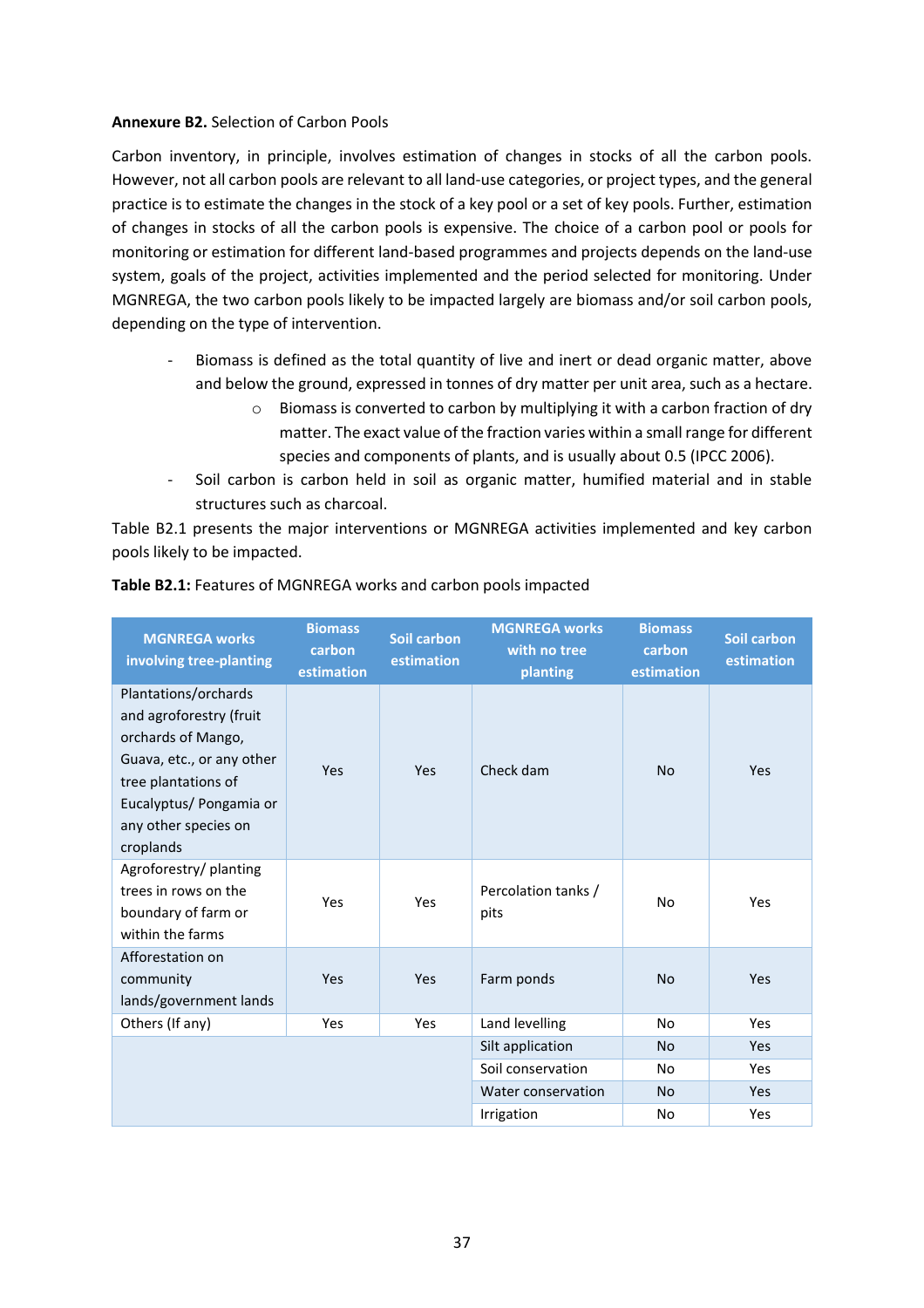### **Annexure C**

### **Annexure C1:** Carbon sequestration upto 2017-18 according to AERs for NRM-MGNRGEGA works

### **C.1.1.** Carbon Sequestration (MtC) by Land Development Works

|                  | <b>Cumulative number of</b><br><b>NRM works implemented</b> | <b>Total number of land development</b><br>works implemented in AER during | <b>Average area implemented</b><br>under land development | <b>Average carbon</b><br>sequestered under land | <b>Total carbon</b><br>sequestered under land |
|------------------|-------------------------------------------------------------|----------------------------------------------------------------------------|-----------------------------------------------------------|-------------------------------------------------|-----------------------------------------------|
|                  | during 2006-07 to 2017-18                                   | 2006-07 to 2017-18                                                         | work in AER (ha)                                          | development work                                | development work                              |
|                  |                                                             |                                                                            |                                                           | (tC/ha/year)                                    | during 2017 (MtC)                             |
| AER <sub>2</sub> | 1300349                                                     | 192863                                                                     | 6.79                                                      | 1.05                                            | 1.3742                                        |
| AER3             | 5138846                                                     | 1648235                                                                    | 1.15                                                      | 1.97                                            | 3.7341                                        |
| AER4             | 1100446                                                     | 178015                                                                     | 0.86                                                      | 1.37                                            | 0.2097                                        |
| AER5             | 705769                                                      | 134287                                                                     | 1.15                                                      | $-0.90$                                         | $-0.1388$                                     |
| AER6             | 244125                                                      | 7774                                                                       | 2.28                                                      | $-0.88$                                         | $-0.0156$                                     |
| AER7             | 156617                                                      | 1700                                                                       | 1.15                                                      | 1.06                                            | 0.0021                                        |
| AER8             | 1760251                                                     | 94604                                                                      | 0.86                                                      | $-0.02$                                         | $-0.0016$                                     |
| AER9             | 792324                                                      | 155573                                                                     | 0.86                                                      | 0.10                                            | 0.0130                                        |
| AER10            | 1542141                                                     | 295537                                                                     | 1.15                                                      | $1.10\,$                                        | 0.3739                                        |
| AER11            | 2483512                                                     | 750960                                                                     | 1.15                                                      | 0.28                                            | 0.2418                                        |
| <b>AER12</b>     | 864012                                                      | 93005                                                                      | 2.28                                                      | 0.97                                            | 0.2057                                        |
| AER13            | 1270803                                                     | 172832                                                                     | 0.89                                                      | $-0.07$                                         | $-0.0100$                                     |
| AER14            | 965161                                                      | 248023                                                                     | 0.89                                                      | 0.29                                            | 0.0640                                        |
| AER15            | 1888039                                                     | 376559                                                                     | 0.89                                                      | 1.15                                            | 0.3839                                        |
| AER16            | 978742                                                      | 219847                                                                     | 0.89                                                      | $-0.01$                                         | $-0.0020$                                     |
| AER17            | 1318061                                                     | 337221                                                                     | 1.10                                                      | 0.12                                            | 0.0456                                        |
| AER18            | 188741                                                      | 11479                                                                      | 0.89                                                      | $-0.10$                                         | $-0.0010$                                     |
| AER19            | 491033                                                      | 160157                                                                     | 1.10                                                      | $-0.10$                                         | $-0.0176$                                     |
|                  |                                                             |                                                                            |                                                           | <b>Total Carbon Sequestered</b>                 | 6.46 MtC                                      |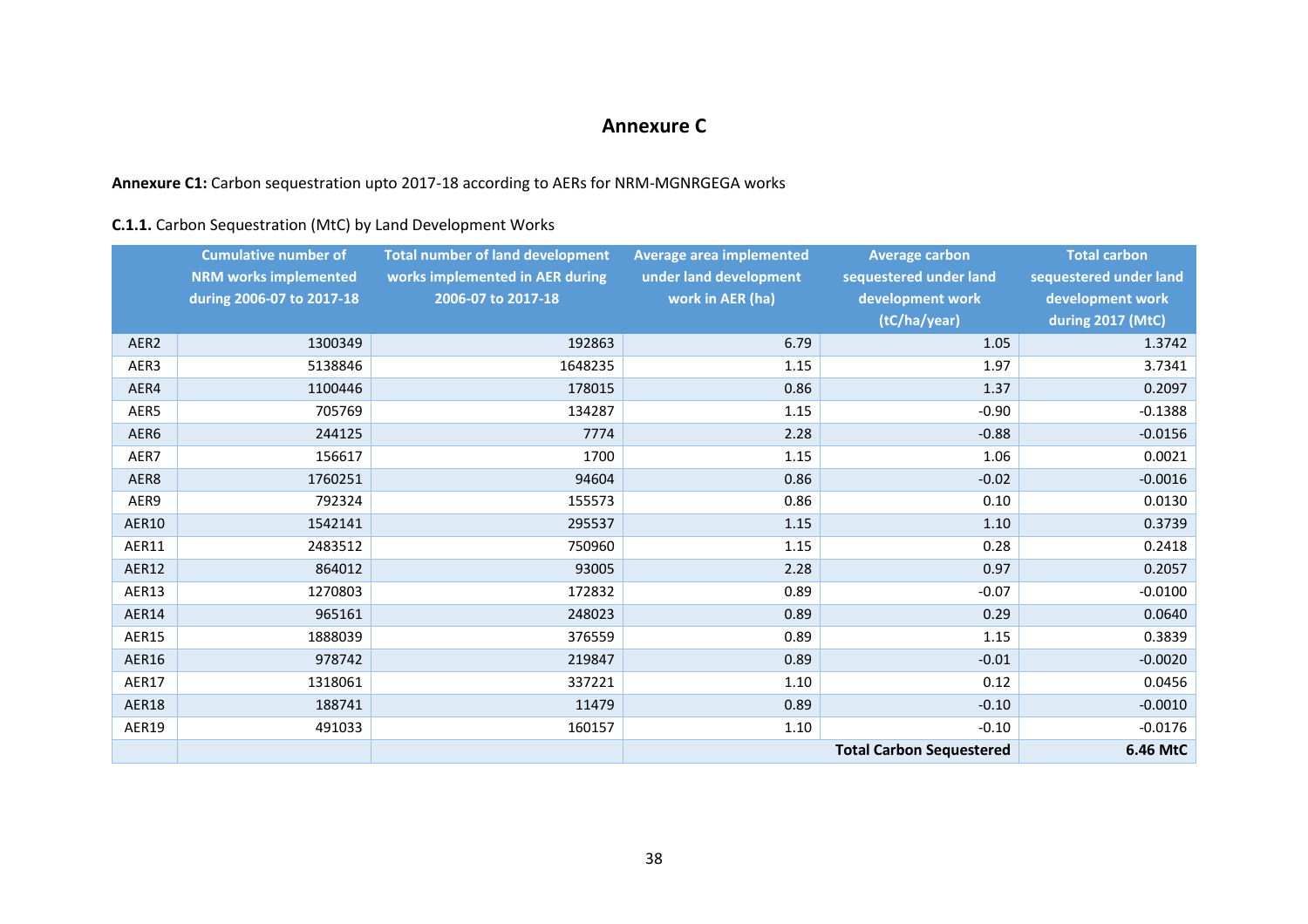### **C1.2.** Carbon sequestration (MtC) by Micro Irrigation Works

|                  | <b>Cumulative number of</b>  | <b>Total number of micro</b>   | <b>Average area</b>     | <b>Average carbon sequestered</b> | <b>Total carbon sequestered</b> |
|------------------|------------------------------|--------------------------------|-------------------------|-----------------------------------|---------------------------------|
|                  | <b>NRM works implemented</b> | irrigation works implemented   | implemented under micro | under micro irrigation works      | under micro irrigation          |
|                  | during 2006-07 to 2017-18    | in AER during 2006-07 to 2017- | irrigation works in AER | (tC/ha/year)                      | works during 2017 (MtC)         |
|                  |                              | 18                             | (ha)                    |                                   |                                 |
| AER <sub>2</sub> | 1300349                      | 26496                          | 0.66                    | $-0.11$                           | $-0.0020$                       |
| AER3             | 5138846                      | 128875                         | 0.66                    | $-0.11$                           | $-0.0097$                       |
| AER4             | 1100446                      | 139122                         | 0.66                    | 0.28                              | 0.0254                          |
| AER5             | 705769                       | 38221                          | 0.66                    | $-0.29$                           | $-0.0073$                       |
| AER6             | 244125                       | 12328                          | 0.66                    | 0.34                              | 0.0028                          |
| AER7             | 156617                       | 441                            | 0.66                    | 0.85                              | 0.0002                          |
| AER8             | 1760251                      | 66371                          | 0.66                    | 0.34                              | 0.0149                          |
| AER9             | 792324                       | 100665                         | 0.66                    | 0.85                              | 0.0563                          |
| <b>AER10</b>     | 1542141                      | 52521                          | 0.66                    | $-0.61$                           | $-0.0211$                       |
| AER11            | 2483512                      | 20381                          | 0.66                    | 1.27                              | 0.0171                          |
| <b>AER12</b>     | 864012                       | 53951                          | 0.66                    | 0.70                              | 0.0249                          |
| AER13            | 1270803                      | 50686                          | 0.66                    | 0.70                              | 0.0234                          |
| AER14            | 965161                       | 327070                         | 0.66                    | 1.15                              | 0.2489                          |
| <b>AER15</b>     | 1888039                      | 88124                          | 0.66                    | $-1.08$                           | $-0.0628$                       |
| <b>AER16</b>     | 978742                       | 11021                          | 0.90                    | $-1.13$                           | $-0.0112$                       |
| AER17            | 1318061                      | 41634                          | 0.66                    | $-0.09$                           | $-0.0024$                       |
| AER18            | 188741                       | 20265                          | 0.66                    | 0.40                              | 0.0053                          |
| AER19            | 491033                       | 27635                          | 0.66                    | 0.54                              | 0.0098                          |
|                  |                              |                                |                         | <b>Total Carbon Sequestered</b>   | 0.31 MtC                        |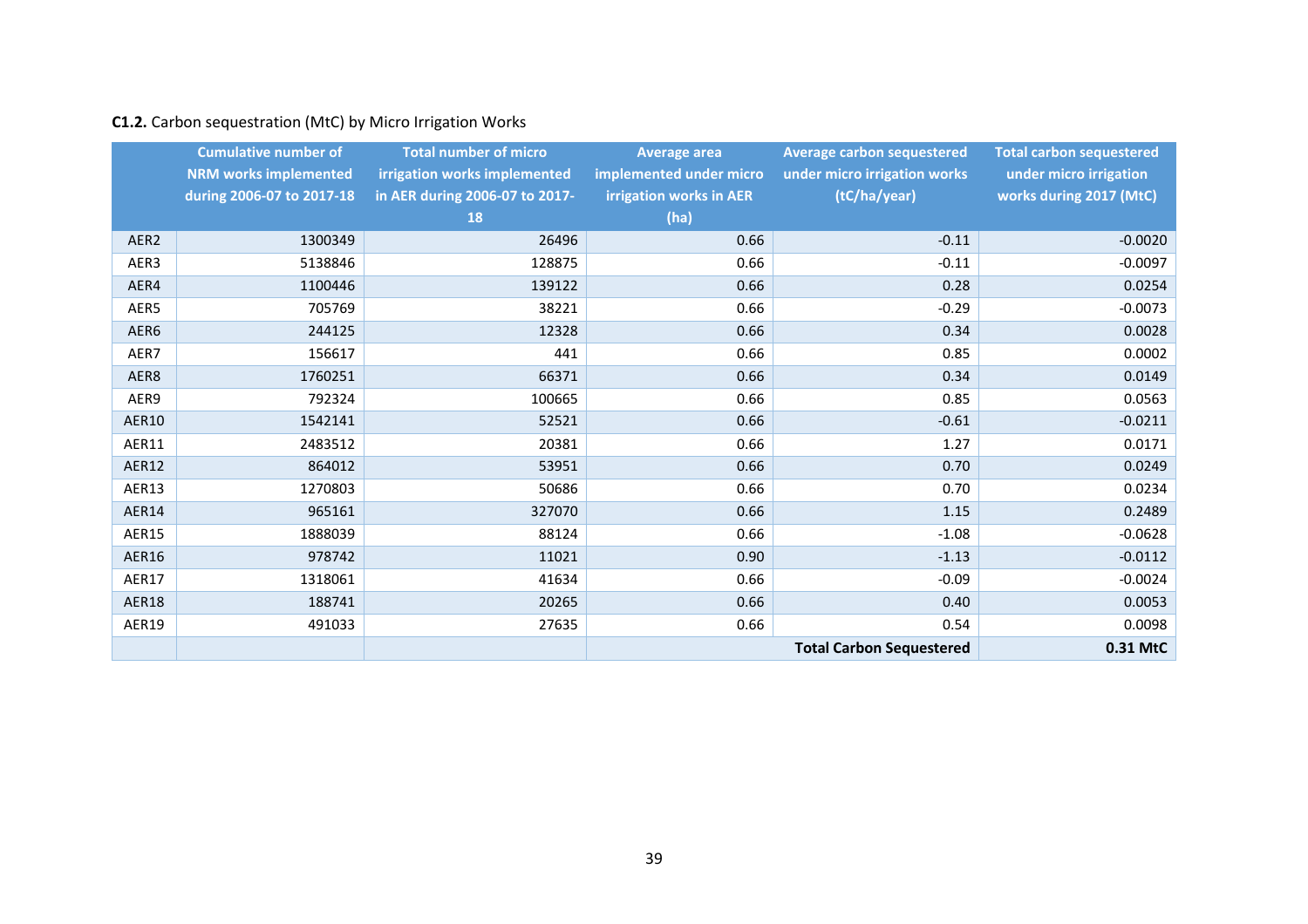|                  | <b>Cumulative number</b> | <b>Total number of water</b> | <b>Average area implemented</b> | <b>Average carbon sequestered</b> | <b>Total carbon sequestered</b> |
|------------------|--------------------------|------------------------------|---------------------------------|-----------------------------------|---------------------------------|
|                  | of NRM works             | conservation and harvesting  | under water conservation        | under water conservation and      | under water conservation        |
|                  | implemented during       | works implemented in AER     | and harvesting works in AER     | harvesting works (tC/ha/year)     | and harvesting works during     |
|                  |                          |                              |                                 |                                   |                                 |
|                  | 2006-07 to 2017-18       | during 2006-07 to 2017-18    | (ha)                            |                                   | 2017 (MtC)                      |
| AER <sub>2</sub> | 1300349                  | 624860                       | 0.80                            | 0.11                              | 0.055                           |
| AER3             | 5138846                  | 1782008                      | 2.98                            | $-0.34$                           | $-1.808$                        |
| AER4             | 1100446                  | 184176                       | 2.98                            | 0.34                              | 0.187                           |
| AER5             | 705769                   | 225048                       | 0.80                            | 0.34                              | 0.061                           |
| AER6             | 244125                   | 63529                        | 7.25                            | 1.11                              | 0.510                           |
| AER7             | 156617                   | 45104                        | 2.87                            | 0.83                              | 0.108                           |
| AER8             | 1760251                  | 949984                       | 0.85                            | $-0.37$                           | $-0.296$                        |
| AER9             | 792324                   | 124085                       | 2.98                            | 1.11                              | 0.411                           |
| <b>AER10</b>     | 1542141                  | 195119                       | 3.98                            | 1.06                              | 0.819                           |
| AER11            | 2483512                  | 776506                       | 0.85                            | 0.11                              | 0.073                           |
| AER12            | 864012                   | 159063                       | 7.25                            | 0.36                              | 0.415                           |
| AER13            | 1270803                  | 240431                       | 0.71                            | 1.90                              | 0.324                           |
| AER14            | 965161                   | 183297                       | 0.85                            | 0.36                              | 0.056                           |
| <b>AER15</b>     | 1888039                  | 488847                       | 0.71                            | 0.11                              | 0.038                           |
| AER16            | 978742                   | 216478                       | 0.62                            | $-0.20$                           | $-0.027$                        |
| AER17            | 1318061                  | 218593                       | 1.10                            | $-0.20$                           | $-0.048$                        |
| AER18            | 188741                   | 11718                        | 0.84                            | 0.19                              | 0.002                           |
| AER19            | 491033                   | 152702                       | 1.10                            | 1.72                              | 0.289                           |
|                  |                          |                              |                                 | <b>Total Carbon Sequestered</b>   | 1.17 MtC                        |

## **C1.3.** Carbon sequestration (MtC) by Water Conservation and Water Harvesting Works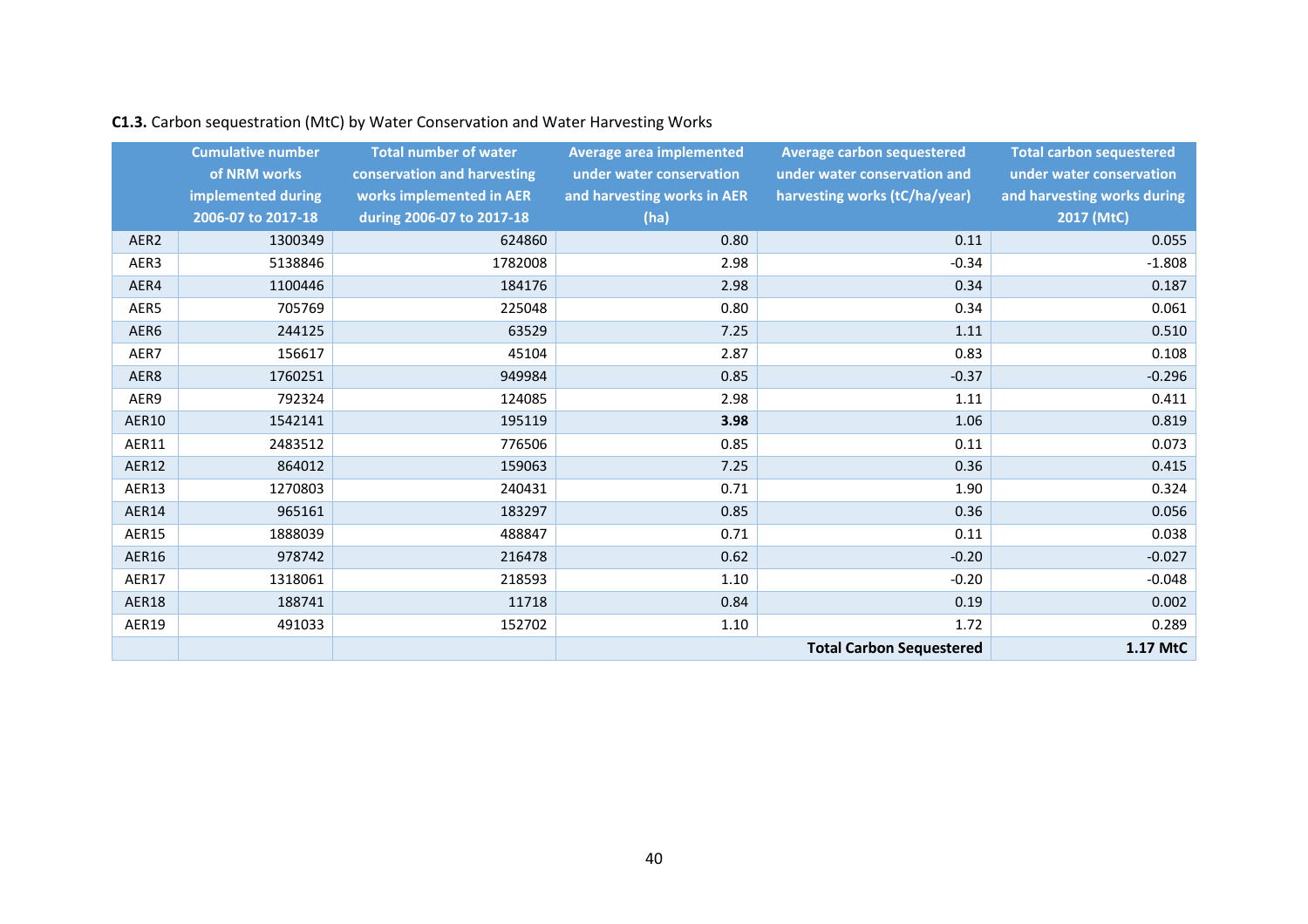|                  | <b>Cumulative number of NRM</b><br>works implemented during | Total number of renovation of<br>traditional water bodies | Average area<br>implemented under | <b>Average carbon sequestered</b><br>under renovation of | <b>Total carbon sequestered</b><br>under renovation of |
|------------------|-------------------------------------------------------------|-----------------------------------------------------------|-----------------------------------|----------------------------------------------------------|--------------------------------------------------------|
|                  | 2006-07 to 2017-18                                          | implemented in AER during                                 | renovation of traditional         | traditional water bodies                                 | traditional water bodies                               |
|                  |                                                             | 2006-07 to 2017-18                                        | water bodies in AER (ha)          | (tC/ha/year)                                             | during 2017 (MtC)                                      |
| AER <sub>2</sub> | 1300349                                                     | 108537                                                    | 0.9                               | 0.78                                                     | 0.08                                                   |
| AER3             | 5138846                                                     | 531685                                                    | 0.9                               | 1.365                                                    | 0.65                                                   |
| AER4             | 1100446                                                     | 74595                                                     | 0.9                               | 0.78                                                     | 0.05                                                   |
| AER5             | 705769                                                      | 28164                                                     | 0.9                               | 1.21                                                     | 0.03                                                   |
| AER6             | 244125                                                      | 8150                                                      | 0.9                               | 1.365                                                    | 0.01                                                   |
| AER7             | 156617                                                      | 5231                                                      | 0.9                               | 0.78                                                     | 0.00                                                   |
| AER8             | 1760251                                                     | 82901                                                     | 0.9                               | 0.78                                                     | 0.06                                                   |
| AER9             | 792324                                                      | 63424                                                     | 0.9                               | 1.21                                                     | 0.07                                                   |
| AER10            | 1542141                                                     | 45908                                                     | 0.9                               | 0.78                                                     | 0.03                                                   |
| AER11            | 2483512                                                     | 161936                                                    | 0.9                               | 0.78                                                     | 0.11                                                   |
| <b>AER12</b>     | 864012                                                      | 65204                                                     | 0.9                               | 0.73                                                     | 0.04                                                   |
| AER13            | 1270803                                                     | 398332                                                    | 0.9                               | 0.78                                                     | 0.28                                                   |
| <b>AER14</b>     | 965161                                                      | 56758.47                                                  | 0.9                               | 1.365                                                    | 0.07                                                   |
| AER15            | 1888039                                                     | 328889                                                    | 0.9                               | 0.73                                                     | 0.22                                                   |
| AER16            | 978742                                                      | 161542                                                    | 0.9                               | 0.78                                                     | 0.11                                                   |
| <b>AER17</b>     | 1318061                                                     | 137618                                                    | 0.9                               | 1.365                                                    | 0.17                                                   |
| AER18            | 188741                                                      | 20354                                                     | 0.9                               | 0.73                                                     | 0.01                                                   |
| AER19            | 491033                                                      | 34318                                                     | 0.9                               | 0.78                                                     | 0.02                                                   |
|                  |                                                             |                                                           |                                   | <b>Total Carbon Sequestered</b>                          | 2.03 MtC                                               |

### **C1.4.** Carbon sequestration (MtC) by Renovation of Traditional Water Bodies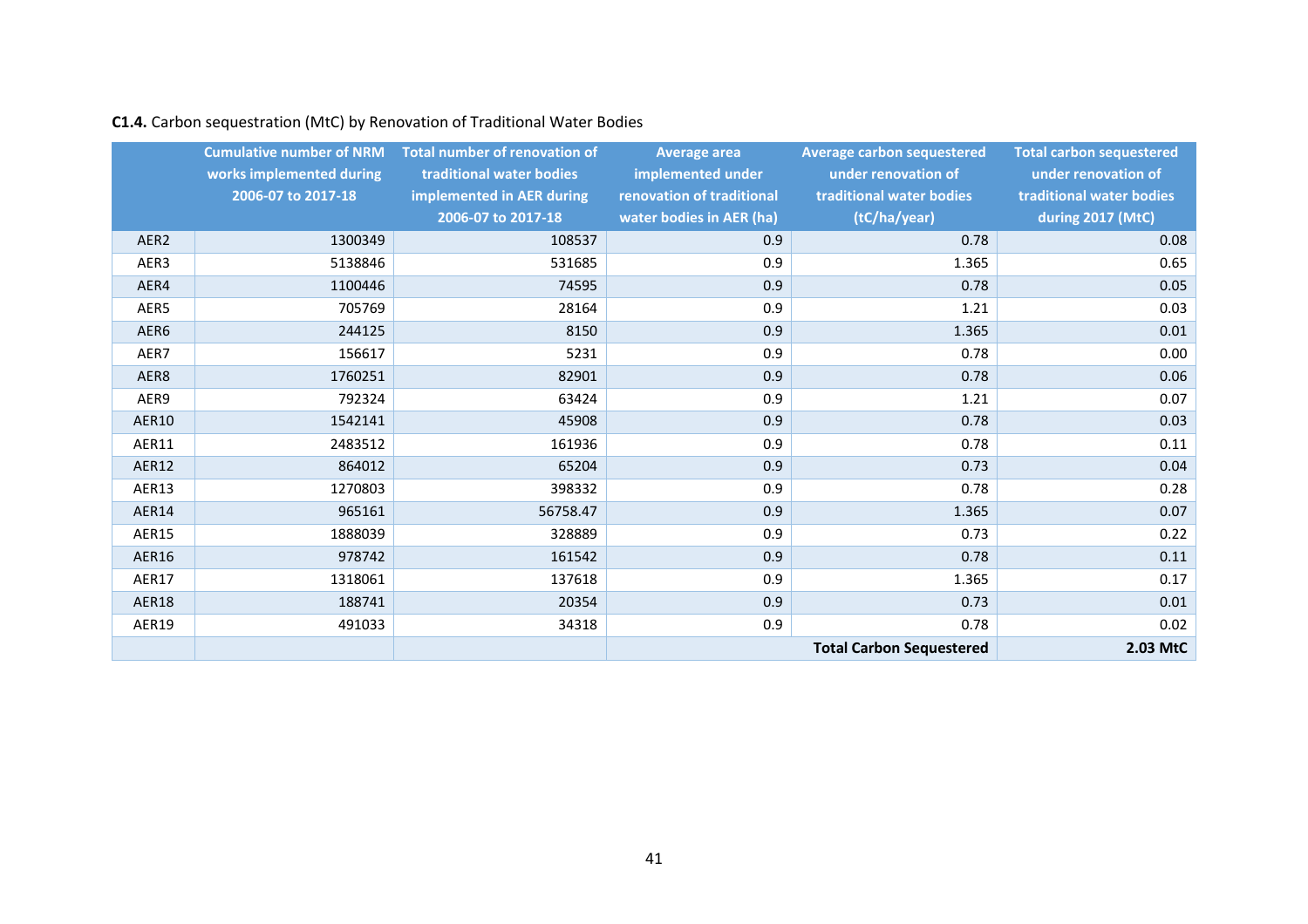### **C1.5.** Carbon sequestration (MtC) by Drought Proofing Works

|                  | <b>Cumulative number</b><br>of NRM works | <b>Total number of</b><br>drought proofing | <b>Average area</b><br>implemented | <b>Average carbon</b><br>sequestered by | <b>Average carbon</b><br>sequestered by soil | <b>Total carbon</b><br>sequestered by | <b>Total carbon</b><br>sequestered |
|------------------|------------------------------------------|--------------------------------------------|------------------------------------|-----------------------------------------|----------------------------------------------|---------------------------------------|------------------------------------|
|                  | implemented                              | works implemented                          | under drought                      | biomass under                           | under drought                                | biomass and soil                      | under drought                      |
|                  | during 2006-07 to                        | in AER during 2006-                        | proofing works in                  | drought proofing                        | proofing works                               | under drought                         | proofing works                     |
|                  | 2017-18                                  | 07 to 2017-18                              | AER (ha)                           | works (tC/ha/year)                      | (tC/ha/year)                                 | proofing works                        | during 2017 (MtC)                  |
|                  |                                          |                                            |                                    |                                         |                                              | (tC/ha/year)                          |                                    |
| AER <sub>2</sub> | 1300349                                  | 161017                                     | 1.15                               | 2.2                                     | 2.07                                         | 4.27                                  | 0.791                              |
| AER3             | 5138846                                  | 131536                                     | 1.15                               | 1.89                                    | 2.61                                         | 4.5                                   | 0.681                              |
| AER4             | 1100446                                  | 110729                                     | 0.75                               | 0.95                                    | 0.7                                          | 1.65                                  | 0.137                              |
| AER5             | 705769                                   | 37633                                      | 1.8                                | 1.05                                    | 0.56                                         | 1.61                                  | 0.109                              |
| AER6             | 244125                                   | 42733                                      | 1.15                               | 1.13                                    | $-0.21$                                      | 0.92                                  | 0.045                              |
| AER7             | 156617                                   | 22316                                      | 0.78                               | 2.2                                     | 1.23                                         | 3.43                                  | 0.06                               |
| AER8             | 1760251                                  | 116324                                     | 0.78                               | 1.16                                    | 0.12                                         | 1.28                                  | 0.116                              |
| AER9             | 792324                                   | 84572                                      | 0.90                               |                                         | 0.78                                         | 0.78                                  | 0.059                              |
| AER10            | 1542141                                  | 141424                                     | 1.82                               | 1.15                                    | 0.83                                         | 1.98                                  | 0.51                               |
| AER11            | 2483512                                  | 315259                                     | 1.95                               | 0.98                                    | 0.96                                         | 1.94                                  | 1.193                              |
| <b>AER12</b>     | 864012                                   | 67674                                      | 1.15                               | 1.35                                    | 0.7                                          | 2.05                                  | 0.16                               |
| AER13            | 1270803                                  | 141933                                     | 2.3                                | 1.15                                    | 2.24                                         | 3.39                                  | 1.107                              |
| AER14            | 965161                                   | 40982                                      | 1.1                                | 0.97                                    | $-0.68$                                      | 0.29                                  | 0.013                              |
| <b>AER15</b>     | 1888039                                  | 342557                                     | 0.9                                | 2.1                                     | 0.55                                         | 2.65                                  | 0.817                              |
| AER16            | 978742                                   | 258112                                     | 1.19                               | 1.18                                    | 0.93                                         | 2.11                                  | 0.648                              |
| AER17            | 1318061                                  | 274655                                     | 1.1                                | 0.95                                    | 0.14                                         | 1.09                                  | 0.328                              |
| AER18            | 188741                                   | 19294                                      | 1.37                               | 1.15                                    | 0.87                                         | 2.02                                  | 0.053                              |
| AER19            | 491033                                   | 56076                                      | $1.1\,$                            | 0.85                                    | 1.07                                         | 1.92                                  | 0.119                              |
|                  |                                          |                                            |                                    |                                         |                                              | <b>Total Carbon Sequestered</b>       | 6.95 MtC                           |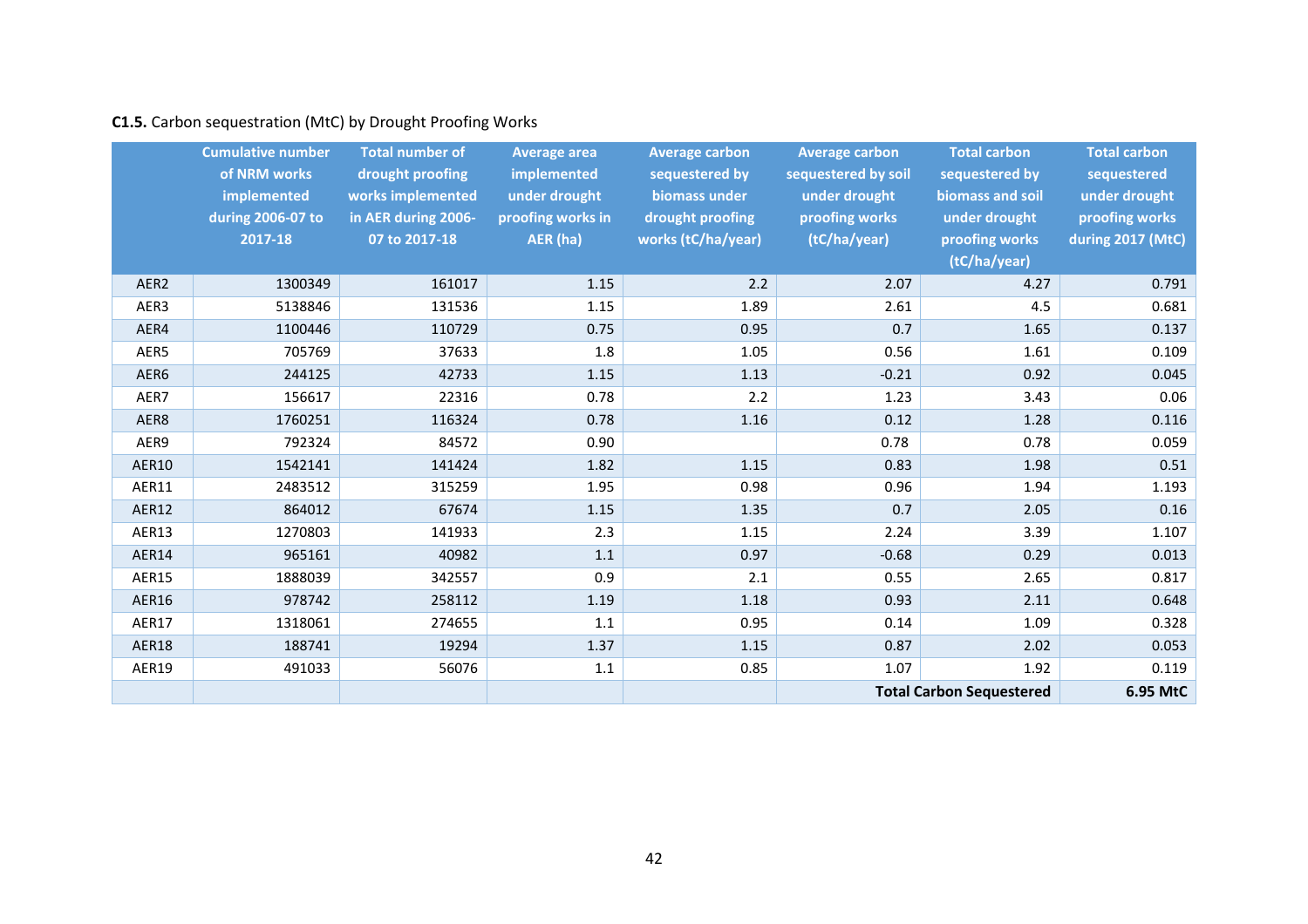**Annexure C2:** Projected number of works to be implemented during 2020, 2025 and 2030 based on mean number of works implemented during 2014-15 to 2017-2018

**Total works upto 2017 (2006-07 to 2017-18 - Cumulative) Mean number of works implemented during 2013-14 to 2017-18 Total number of works during 2020 Total number of works during 2025 Total number of works during 2030** AER2 | 161017 | 9651 | 180320 | 228577 | 276834 AER3 | 131536 | 18323 | 168181 | 259794 | 351407 AER4 | 110729 | 3616 | 117962 | 136044 | 154126 AER5 | 37633 | 38341 | 114315 | 306021 | 497727 AER6 | 42733 | 30272 | 103277 | 254637 | 405997 AER7 | 22316 | 41374 | 105065 | 311937 | 518809 AER8 116324 | 3346 | 123016 | 139746 | 156476 AER9 | 84572 | 7954 | 100481 | 140253 | 180025 AER10 141424 24657 190739 314025 437311 AER11 315259 | 8088 | 331436 | 371878 | 412320 AER12 67674 9124 85922 131542 177162 AER13 141933 | 2257 | 146447 | 157733 | 169019 AER14 | 40982 | 7033 | 55048 | 90212 | 125376 AER15 | 342557 | 3641 | 349840 | 368047 | 386254 AER16 258112 14081 286274 356678 427082 AER17 | 274655 | 8520 | 291695 | 334295 | 376895 AER18 19294 7109 33512 69058 104604 AER19 | 56076 | 34999 | 126074 | 301069 | 476064

**C2.1.** Projected number of drought proofing works to be implemented during 2020, 2025 and 2030 based on mean number of works implemented during 2014-15 to 2017-2018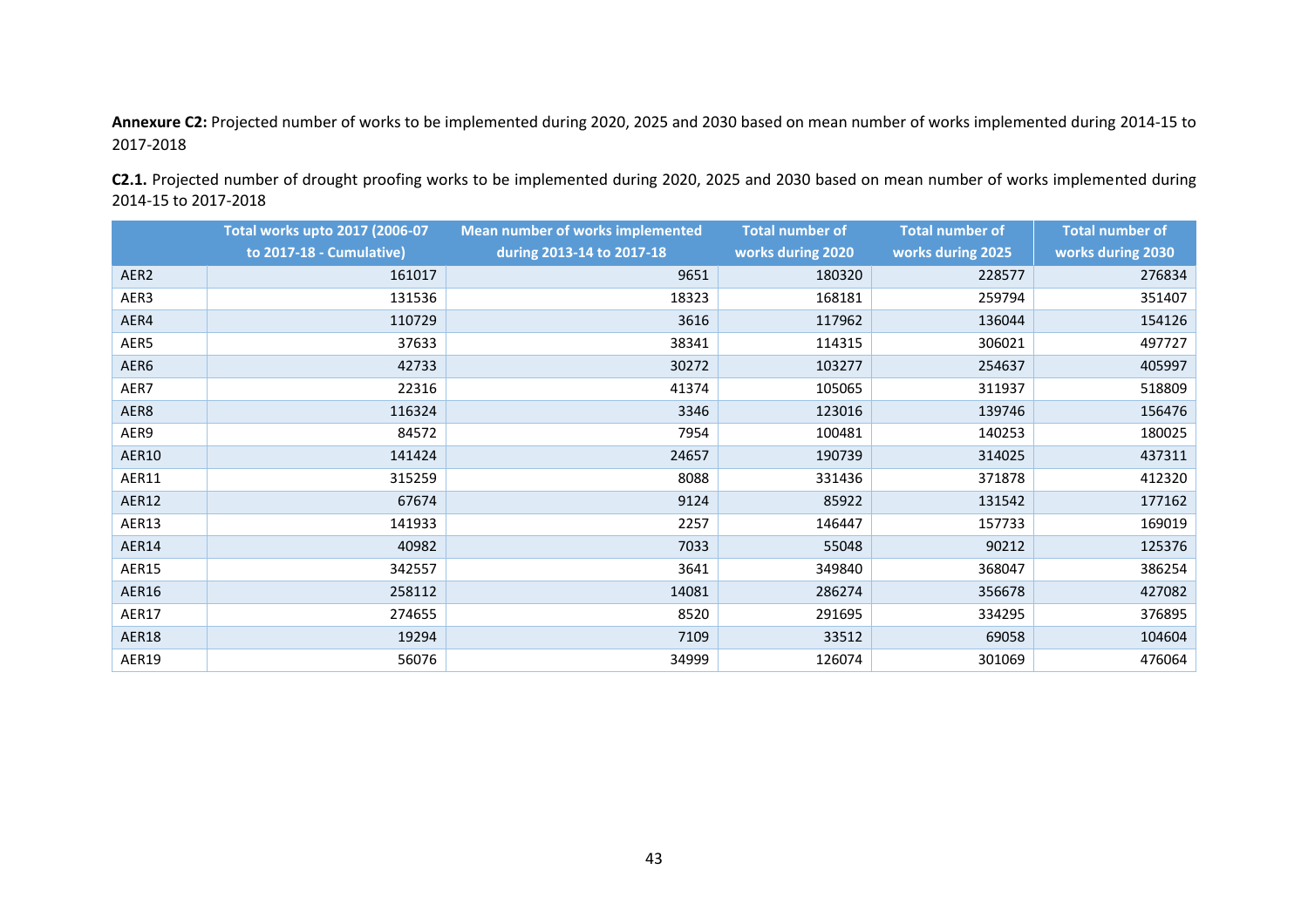**C2.2.** Projected number of micro irrigation works to be implemented during 2020, 2025 and 2030 based on mean number of works implemented during 2014- 15 to 2017-2018

|                  | <b>Total works upto 2017 (2006-07</b> | Mean number of works implemented | <b>Total number of</b> | <b>Total number of</b> | <b>Total number of</b> |
|------------------|---------------------------------------|----------------------------------|------------------------|------------------------|------------------------|
|                  | to 2017-18 - Cumulative)              | during 2013-14 to 2017-18        | works during 2020      | works during 2025      | works during 2030      |
| AER <sub>2</sub> | 98863                                 | 1377                             | 101617                 | 108501                 | 115385                 |
| AER3             | 398422                                | 20600                            | 439621                 | 542619                 | 645617                 |
| AER4             | 63273                                 | 17456                            | 98185                  | 185465                 | 272745                 |
| AER5             | 7761                                  | 20645                            | 49050                  | 152273                 | 255496                 |
| AER6             | 385                                   | 12024                            | 24433                  | 84554                  | 144675                 |
| AER7             | 1375                                  | 10333                            | 22040                  | 73703                  | 125366                 |
| AER8             | 12387                                 | 957                              | 14301                  | 19085                  | 23869                  |
| AER9             | 41802                                 | 2314                             | 46430                  | 57999                  | 69568                  |
| AER10            | 14327                                 | 11501                            | 37329                  | 94833                  | 152337                 |
| AER11            | 279278                                | 31811                            | 342901                 | 501958                 | 661015                 |
| AER12            | 10918                                 | 7669                             | 26256                  | 64600                  | 102944                 |
| AER13            | 151143                                | 584                              | 152311                 | 155230                 | 158149                 |
| AER14            | 128390                                | 62                               | 128515                 | 128827                 | 129139                 |
| AER15            | 178844                                | 213                              | 179270                 | 180336                 | 181402                 |
| AER16            | 91394                                 | 1795                             | 94985                  | 103962                 | 112939                 |
| AER17            | 102550                                | 4192                             | 110934                 | 131895                 | 152856                 |
| AER18            | 12525                                 | 314                              | 13153                  | 14724                  | 16295                  |
| AER19            | 21108                                 | 37283                            | 95674                  | 282088                 | 468502                 |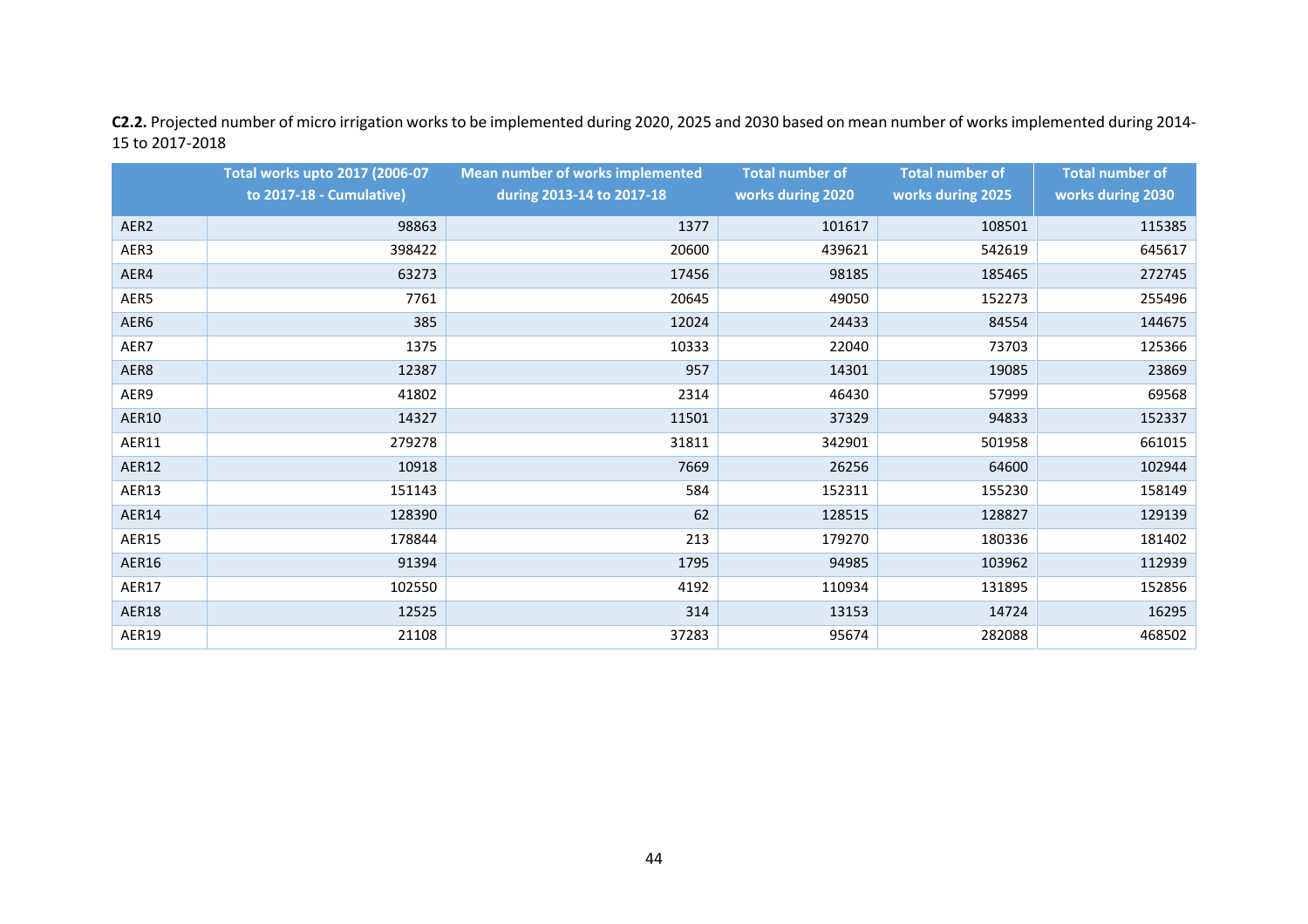**C2.3.** Projected number of land development works to be implemented during 2020, 2025 and 2030 based on mean number of works implemented during 2014-15 to 2017-2018

|                  | Total works upto 2017 (2006-07 to | Mean number of works implemented | <b>Total number of</b> | <b>Total number of</b> | <b>Total number of</b> |
|------------------|-----------------------------------|----------------------------------|------------------------|------------------------|------------------------|
|                  | 2017-18 - Cumulative)             | during 2013-14 to 2017-18        | works during 2020      | works during 2025      | works during 2030      |
| AER <sub>2</sub> | 192863                            | 14310                            | 221484                 | 293036                 | 364588                 |
| AER3             | 1648235                           | 23761                            | 1695757                | 1814562                | 1933367                |
| AER4             | 178015                            | 33089                            | 244194                 | 409641                 | 575088                 |
| AER5             | 134287                            | 54283                            | 242854                 | 514271                 | 785688                 |
| AER6             | 7774                              | 31590                            | 70955                  | 228907                 | 386859                 |
| AER7             | 1700                              | 39441                            | 80582                  | 277788                 | 474994                 |
| AER8             | 94604                             | 1236                             | 97075                  | 103253                 | 109431                 |
| AER9             | 155573                            | 16690                            | 188952                 | 272400                 | 355848                 |
| AER10            | 295537                            | 23673                            | 342884                 | 461251                 | 579619                 |
| AER11            | 750960                            | 208701                           | 1168361                | 2211864                | 3255367                |
| <b>AER12</b>     | 93005                             | 19534                            | 132073                 | 229743                 | 327413                 |
| AER13            | 172832                            | 6536                             | 185904                 | 218585                 | 251266                 |
| AER14            | 248023                            | 1388                             | 250799                 | 257740                 | 264681                 |
| <b>AER15</b>     | 376559                            | 263                              | 377084                 | 378397                 | 379710                 |
| AER16            | 219847                            | 13057                            | 245960                 | 311243                 | 376526                 |
| <b>AER17</b>     | 337221                            | 14308                            | 365837                 | 437376                 | 508915                 |
| AER18            | 11479                             | 21215                            | 53910                  | 159987                 | 266064                 |
| <b>AER19</b>     | 160157                            | 105312                           | 370782                 | 897344                 | 1423906                |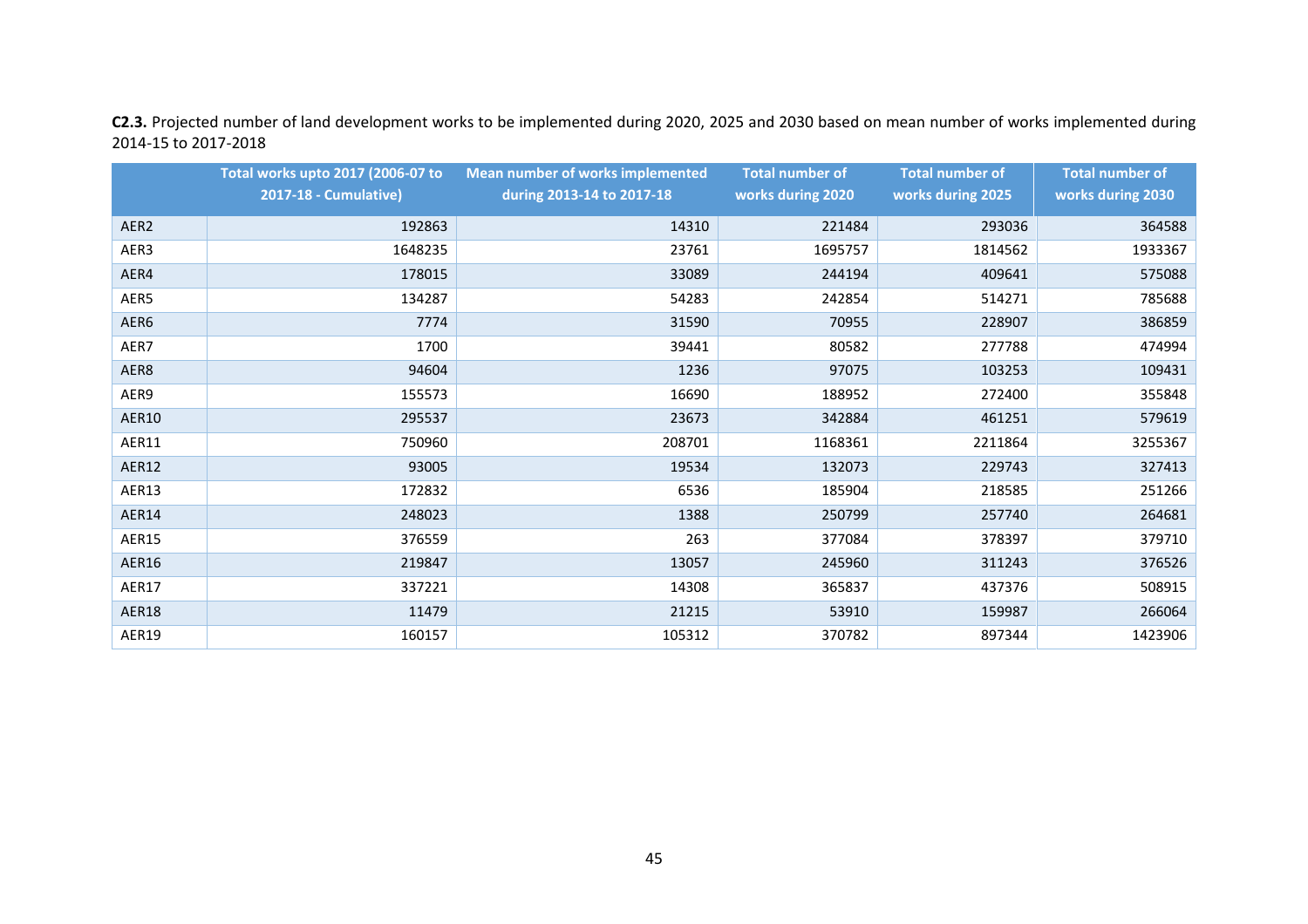**C2.4.** Projected number of works - renovation of traditional water bodies to be implemented during 2020, 2025 and 2030 based on mean number of works implemented during 2014-15 to 2017-2018

|              | Total works upto 2017 (2006-07 | <b>Mean number of works implemented</b> | <b>Total number of</b> | <b>Total number of</b> | <b>Total number of</b> |
|--------------|--------------------------------|-----------------------------------------|------------------------|------------------------|------------------------|
|              | to 2017-18 - Cumulative)       | during 2013-14 to 2017-18               | works during 2020      | works during 2025      | works during 2030      |
| AER2         | 108537                         | 5857                                    | 120251                 | 149537                 | 178823                 |
| AER3         | 531685                         | 45745                                   | 623174                 | 851897                 | 1080620                |
| AER4         | 74595                          | 5271                                    | 85136                  | 111490                 | 137843                 |
| AER5         | 28164                          | 34475                                   | 97113                  | 269486                 | 441859                 |
| AER6         | 8150                           | 17279                                   | 42708                  | 129104                 | 215500                 |
| AER7         | 5231                           | 8578                                    | 22387                  | 65278                  | 108169                 |
| AER8         | 82901                          | 1990                                    | 86882                  | 96834                  | 106786                 |
| AER9         | 63424                          | 2673                                    | 68770                  | 82136                  | 95502                  |
| AER10        | 45908                          | 9011                                    | 63930                  | 108985                 | 154039                 |
| AER11        | 161936                         | 50139                                   | 262213                 | 512906                 | 763599                 |
| AER12        | 65204                          | 4608                                    | 74419                  | 97457                  | 120495                 |
| AER13        | 398332                         | 2173                                    | 402679                 | 413546                 | 424413                 |
| AER14        | 56758                          | 1036                                    | 58830                  | 64008                  | 69186                  |
| AER15        | 328889                         | 823                                     | 330535                 | 334649                 | 338763                 |
| AER16        | 161542                         | 7130                                    | 175802                 | 211451                 | 247100                 |
| <b>AER17</b> | 137618                         | 4199                                    | 146017                 | 167014                 | 188011                 |
| AER18        | 20354                          | 5495                                    | 31344                  | 58819                  | 86294                  |
| AER19        | 34318                          | 14684                                   | 63687                  | 137109                 | 210531                 |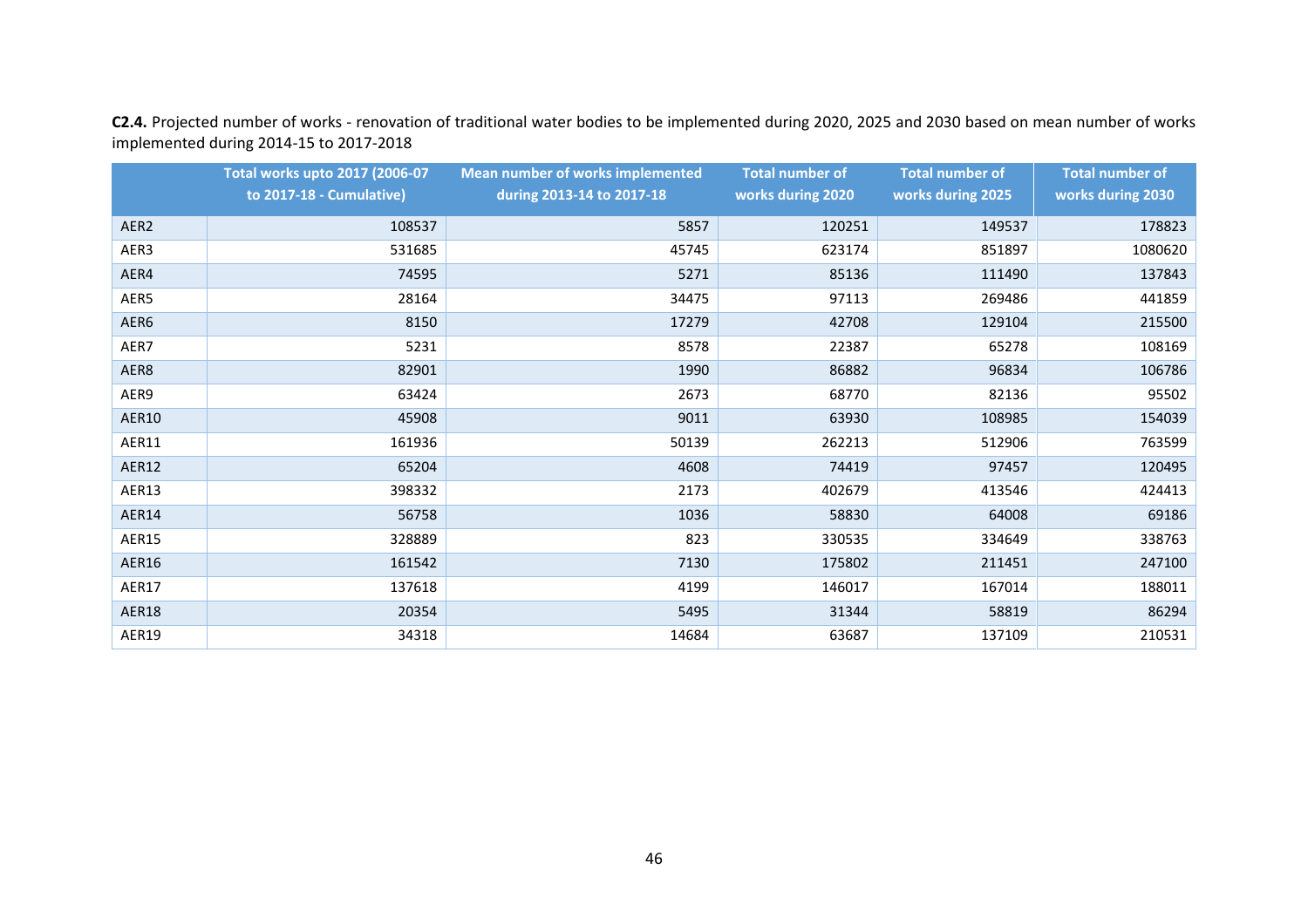**C2.5.** Projected number of water conservation and water harvesting works to be implemented during 2020, 2025 and 2030 based on mean number of works implemented during 2014-15 to 2017-2018

|                  | Total works upto 2017 (2006-07 | <b>Mean number of works implemented</b> | <b>Total number of</b> | <b>Total number of</b> | <b>Total number of</b> |
|------------------|--------------------------------|-----------------------------------------|------------------------|------------------------|------------------------|
|                  | to 2017-18 - Cumulative)       | during 2013-14 to 2017-18               | works during 2020      | works during 2025      | works during 2030      |
| AER <sub>2</sub> | 624860                         | 8736                                    | 642331                 | 686009                 | 729687                 |
| AER3             | 1782008                        | 29335                                   | 1840677                | 1987350                | 2134023                |
| AER4             | 184176                         | 20001                                   | 224178                 | 324182                 | 424186                 |
| AER5             | 225048                         | 46692                                   | 318433                 | 551895                 | 785357                 |
| AER6             | 63529                          | 22417                                   | 108363                 | 220449                 | 332535                 |
| AER7             | 45104                          | 20122                                   | 85348                  | 185959                 | 286570                 |
| AER8             | 949984                         | 1342                                    | 952668                 | 959378                 | 966088                 |
| AER9             | 124085                         | 9348                                    | 142782                 | 189524                 | 236266                 |
| AER10            | 195119                         | 73176                                   | 341471                 | 707352                 | 1073232                |
| AER11            | 776506                         | 129097                                  | 1034700                | 1680185                | 2325670                |
| AER12            | 159063                         | 14110                                   | 187283                 | 257833                 | 328383                 |
| <b>AER13</b>     | 240431                         | 23038                                   | 286507                 | 401698                 | 516889                 |
| AER14            | 183297                         | 7295                                    | 197887                 | 234361                 | 270835                 |
| AER15            | 488847                         | 7389                                    | 503625                 | 540569                 | 577513                 |
| AER16            | 216478                         | 17693                                   | 251865                 | 340332                 | 428799                 |
| <b>AER17</b>     | 218593                         | 11082                                   | 240757                 | 296166                 | 351575                 |
| AER18            | 11718                          | 9833                                    | 31384                  | 80548                  | 129712                 |
| AER19            | 152702                         | 49795                                   | 252293                 | 501270                 | 750247                 |